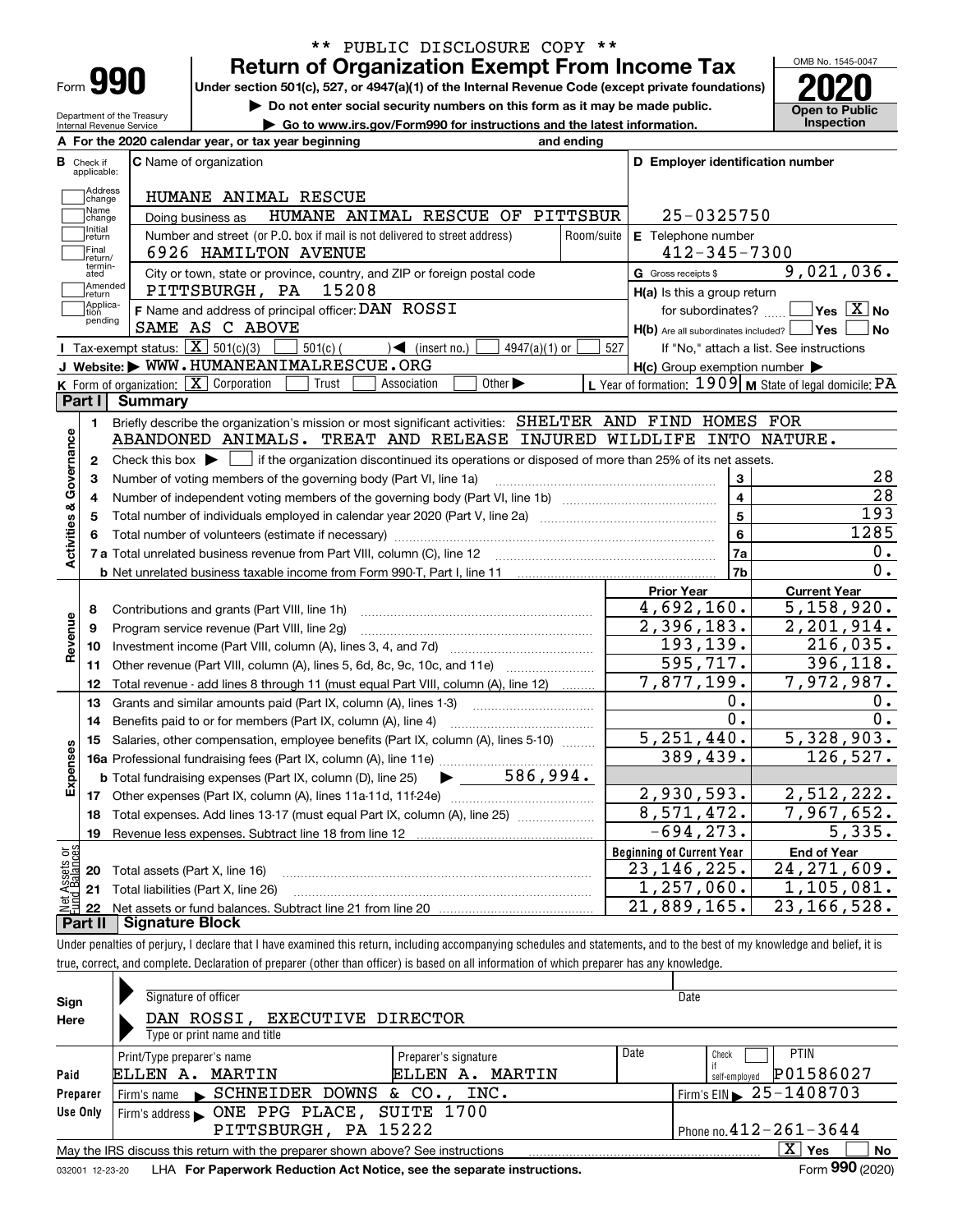|              | HUMANE ANIMAL RESCUE<br>Form 990 (2020)                                                                                                                                                 | 25-0325750                                      | Page 2                  |
|--------------|-----------------------------------------------------------------------------------------------------------------------------------------------------------------------------------------|-------------------------------------------------|-------------------------|
|              | <b>Statement of Program Service Accomplishments</b><br>Part III                                                                                                                         |                                                 |                         |
|              |                                                                                                                                                                                         |                                                 | $\overline{\mathtt{x}}$ |
| 1            | Briefly describe the organization's mission:<br>WE STRIVE TO PROVIDE ALL ASPECTS OF CARE TO ABANDONED, NEGLECTED, AND                                                                   |                                                 |                         |
|              | INJURED ANIMALS; REUNITE LOST PETS WITH THEIR CAREGIVERS OR SEEK NEW                                                                                                                    |                                                 |                         |
|              | FAMILIES FOR THEM; EDUCATE THE COMMUNITY ON HUMANE CARE AND                                                                                                                             |                                                 |                         |
|              | INTERACTIONS WITH ALL ANIMALS WITH THE GOAL OF REDUCING PET                                                                                                                             |                                                 |                         |
| $\mathbf{2}$ | Did the organization undertake any significant program services during the year which were not listed on the                                                                            |                                                 |                         |
|              | prior Form 990 or 990-EZ?                                                                                                                                                               | $\overline{\ }$ Yes $\overline{\phantom{X}}$ No |                         |
|              | If "Yes," describe these new services on Schedule O.                                                                                                                                    |                                                 |                         |
| 3            | Did the organization cease conducting, or make significant changes in how it conducts, any program services?                                                                            | $\sqrt{}$ Yes $\sqrt{}$ X $\sqrt{}$ No          |                         |
| 4            | If "Yes," describe these changes on Schedule O.<br>Describe the organization's program service accomplishments for each of its three largest program services, as measured by expenses. |                                                 |                         |
|              | Section 501(c)(3) and 501(c)(4) organizations are required to report the amount of grants and allocations to others, the total expenses, and                                            |                                                 |                         |
|              | revenue, if any, for each program service reported.                                                                                                                                     |                                                 |                         |
| 4a           | 4,787,776.<br>including grants of \$<br>) (Revenue \$<br>(Expenses \$<br>(Code:                                                                                                         | 821, 309.                                       |                         |
|              | HOLDING & ADOPTION - PROVIDES FOOD, SHELTER AND TEMPORARY RELIEF TO                                                                                                                     |                                                 |                         |
|              | STRAY, AND ABANDONED ANIMALS MAKING EVERY EFFORT TO FIND THEM<br>HOMELESS,<br>NEW HOMES OR REUNITE THEM WITH THEIR PREVIOUS FAMILIES.                                                   | <b>THERE</b><br>IS NEVER                        |                         |
|              | A TIME LIMIT ON HOW LONG AN ANIMAL STAYS ON THE ADOPTION FLOOR. THE ARL                                                                                                                 |                                                 |                         |
|              | IS AN OPEN DOOR SHELTER PROVIDING CARE TO AN AVERAGE OF 8,000 ANIMALS                                                                                                                   |                                                 |                         |
|              | ANNUALLY.                                                                                                                                                                               |                                                 |                         |
|              |                                                                                                                                                                                         |                                                 |                         |
|              |                                                                                                                                                                                         |                                                 |                         |
|              |                                                                                                                                                                                         |                                                 |                         |
|              |                                                                                                                                                                                         |                                                 |                         |
|              |                                                                                                                                                                                         |                                                 |                         |
| 4b           | $1,537,426.$ including grants of \$<br>) (Revenue \$<br>(Code:<br>(Expenses \$                                                                                                          | 1,380,605.                                      |                         |
|              | VETERINARY - PROVIDES PROFESSIONAL BASIC MEDICAL CARE TO OWNED ANIMALS                                                                                                                  |                                                 |                         |
|              | AT A LOWER COST THAN A PRIVATE VETERINARIAN, AS WELL AS A HIGH-VOLUME,                                                                                                                  |                                                 |                         |
|              | LOW COST SPAY/NEUTER CLINIC TO HELP REDUCE THE PET OVERPOPULATION<br>PROBLEM IN THE REGION.                                                                                             |                                                 |                         |
|              |                                                                                                                                                                                         |                                                 |                         |
|              |                                                                                                                                                                                         |                                                 |                         |
|              |                                                                                                                                                                                         |                                                 |                         |
|              |                                                                                                                                                                                         |                                                 |                         |
|              |                                                                                                                                                                                         |                                                 |                         |
|              |                                                                                                                                                                                         |                                                 |                         |
|              |                                                                                                                                                                                         |                                                 |                         |
| 4с           | $592, 846$ . including grants of \$<br>(Code:<br>(Expenses \$<br>) (Revenue \$                                                                                                          |                                                 |                         |
|              | WILDLIFE REHABILITATION CENTER - ACCEPTS ORPHANED AND INJURED WILDLIFE                                                                                                                  |                                                 |                         |
|              | FROM THE PUBLIC WITH THE GOAL OF TREATING AND RELEASING THEM BACK INTO                                                                                                                  |                                                 |                         |
|              | THE WILD. THE CENTER MAINTAINS A 70% SUCCESS RATE, TWICE THE NATIONAL<br>AVERAGE, AND TREATS AN AVERAGE OF 3,000 ANIMALS ANNUALLY.                                                      |                                                 |                         |
|              |                                                                                                                                                                                         |                                                 |                         |
|              |                                                                                                                                                                                         |                                                 |                         |
|              |                                                                                                                                                                                         |                                                 |                         |
|              |                                                                                                                                                                                         |                                                 |                         |
|              |                                                                                                                                                                                         |                                                 |                         |
|              |                                                                                                                                                                                         |                                                 |                         |
|              |                                                                                                                                                                                         |                                                 |                         |
|              | <b>4d</b> Other program services (Describe on Schedule O.)                                                                                                                              |                                                 |                         |
|              | (Expenses \$<br>(Revenue \$<br>including grants of \$                                                                                                                                   |                                                 |                         |
| 4е           | 6,918,048.<br>Total program service expenses                                                                                                                                            |                                                 |                         |
|              |                                                                                                                                                                                         | Form 990 (2020)                                 |                         |
|              | 032002 12-23-20<br>2                                                                                                                                                                    |                                                 |                         |
|              |                                                                                                                                                                                         |                                                 |                         |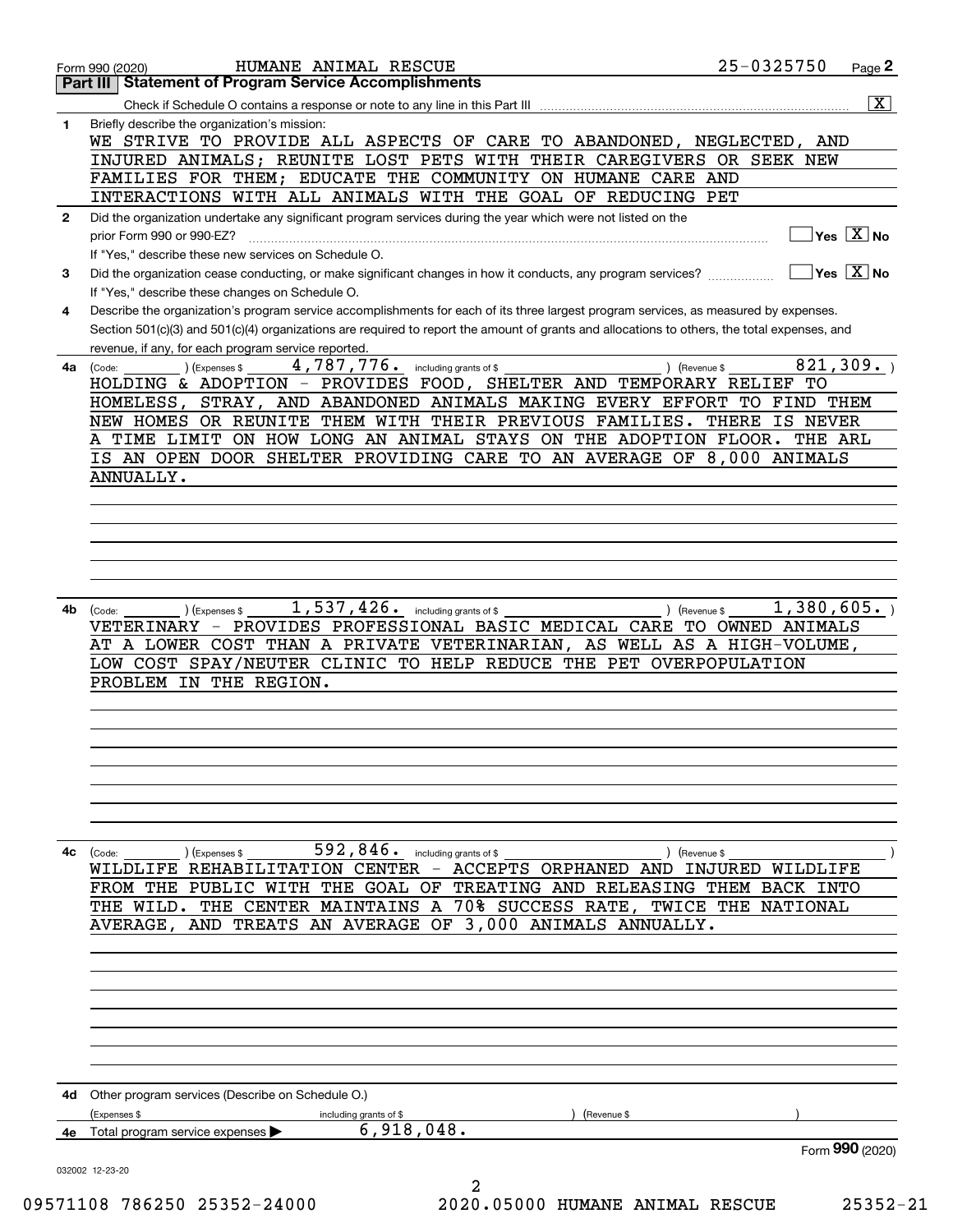Form 990 (2020) Page **3Part IV Checklist of Required Schedules** HUMANE ANIMAL RESCUE 25-0325750

|     |                                                                                                                                       |                 | Yes                     | No |
|-----|---------------------------------------------------------------------------------------------------------------------------------------|-----------------|-------------------------|----|
| 1.  | Is the organization described in section $501(c)(3)$ or $4947(a)(1)$ (other than a private foundation)?                               |                 |                         |    |
|     |                                                                                                                                       | 1               | X                       |    |
| 2   |                                                                                                                                       | $\overline{2}$  | $\overline{\mathbf{x}}$ |    |
| 3   | Did the organization engage in direct or indirect political campaign activities on behalf of or in opposition to candidates for       |                 |                         |    |
|     |                                                                                                                                       | З               |                         | x  |
| 4   | Section 501(c)(3) organizations. Did the organization engage in lobbying activities, or have a section 501(h) election in effect      |                 |                         |    |
|     |                                                                                                                                       | 4               |                         | x  |
| 5   | Is the organization a section 501(c)(4), 501(c)(5), or 501(c)(6) organization that receives membership dues, assessments, or          |                 |                         |    |
|     |                                                                                                                                       | 5               |                         | x  |
| 6   | Did the organization maintain any donor advised funds or any similar funds or accounts for which donors have the right to             |                 |                         |    |
|     | provide advice on the distribution or investment of amounts in such funds or accounts? If "Yes," complete Schedule D, Part I          | 6               |                         | x  |
| 7   | Did the organization receive or hold a conservation easement, including easements to preserve open space,                             |                 |                         |    |
|     |                                                                                                                                       | $\overline{7}$  |                         | x  |
| 8   | Did the organization maintain collections of works of art, historical treasures, or other similar assets? If "Yes," complete          |                 |                         |    |
|     |                                                                                                                                       | 8               |                         | x  |
| 9   | Did the organization report an amount in Part X, line 21, for escrow or custodial account liability, serve as a custodian for         |                 |                         |    |
|     | amounts not listed in Part X; or provide credit counseling, debt management, credit repair, or debt negotiation services?             |                 |                         |    |
|     |                                                                                                                                       | 9               |                         | х  |
| 10  | Did the organization, directly or through a related organization, hold assets in donor-restricted endowments                          |                 |                         |    |
|     |                                                                                                                                       | 10              | x                       |    |
| 11  | If the organization's answer to any of the following questions is "Yes," then complete Schedule D, Parts VI, VII, VIII, IX, or X      |                 |                         |    |
|     | as applicable.                                                                                                                        |                 |                         |    |
|     | a Did the organization report an amount for land, buildings, and equipment in Part X, line 10? If "Yes," complete Schedule D,         |                 | X                       |    |
|     |                                                                                                                                       | 11a             |                         |    |
|     | <b>b</b> Did the organization report an amount for investments - other securities in Part X, line 12, that is 5% or more of its total |                 | х                       |    |
|     |                                                                                                                                       | 11b             |                         |    |
|     | c Did the organization report an amount for investments - program related in Part X, line 13, that is 5% or more of its total         | 11c             |                         | х  |
|     | d Did the organization report an amount for other assets in Part X, line 15, that is 5% or more of its total assets reported in       |                 |                         |    |
|     |                                                                                                                                       | 11d             |                         | x  |
|     | e Did the organization report an amount for other liabilities in Part X, line 25? If "Yes," complete Schedule D, Part X               | 11e             | X                       |    |
| f   | Did the organization's separate or consolidated financial statements for the tax year include a footnote that addresses               |                 |                         |    |
|     | the organization's liability for uncertain tax positions under FIN 48 (ASC 740)? If "Yes," complete Schedule D, Part X                | 11f             | X                       |    |
|     | 12a Did the organization obtain separate, independent audited financial statements for the tax year? If "Yes," complete               |                 |                         |    |
|     |                                                                                                                                       | 12a             |                         | x  |
|     | <b>b</b> Was the organization included in consolidated, independent audited financial statements for the tax year?                    |                 |                         |    |
|     | If "Yes," and if the organization answered "No" to line 12a, then completing Schedule D, Parts XI and XII is optional                 | 12 <sub>b</sub> | X                       |    |
| 13  | Is the organization a school described in section $170(b)(1)(A)(ii)?$ If "Yes," complete Schedule E                                   | 13              |                         | X  |
| 14a | Did the organization maintain an office, employees, or agents outside of the United States?                                           | 14a             |                         | X  |
|     | <b>b</b> Did the organization have aggregate revenues or expenses of more than \$10,000 from grantmaking, fundraising, business,      |                 |                         |    |
|     | investment, and program service activities outside the United States, or aggregate foreign investments valued at \$100,000            |                 |                         |    |
|     |                                                                                                                                       | 14b             |                         | x  |
| 15  | Did the organization report on Part IX, column (A), line 3, more than \$5,000 of grants or other assistance to or for any             |                 |                         |    |
|     |                                                                                                                                       | 15              |                         | x  |
| 16  | Did the organization report on Part IX, column (A), line 3, more than \$5,000 of aggregate grants or other assistance to              |                 |                         |    |
|     |                                                                                                                                       | 16              |                         | x  |
| 17  | Did the organization report a total of more than \$15,000 of expenses for professional fundraising services on Part IX,               |                 |                         |    |
|     |                                                                                                                                       | 17              | х                       |    |
| 18  | Did the organization report more than \$15,000 total of fundraising event gross income and contributions on Part VIII, lines          |                 |                         |    |
|     |                                                                                                                                       | 18              | х                       |    |
| 19  | Did the organization report more than \$15,000 of gross income from gaming activities on Part VIII, line 9a? If "Yes."                |                 |                         |    |
|     |                                                                                                                                       | 19              |                         | х  |
|     |                                                                                                                                       | 20a             |                         | X  |
|     | b If "Yes" to line 20a, did the organization attach a copy of its audited financial statements to this return?                        | 20 <sub>b</sub> |                         |    |
| 21  | Did the organization report more than \$5,000 of grants or other assistance to any domestic organization or                           |                 |                         |    |
|     |                                                                                                                                       | 21              |                         | x  |

3

032003 12-23-20

Form (2020) **990**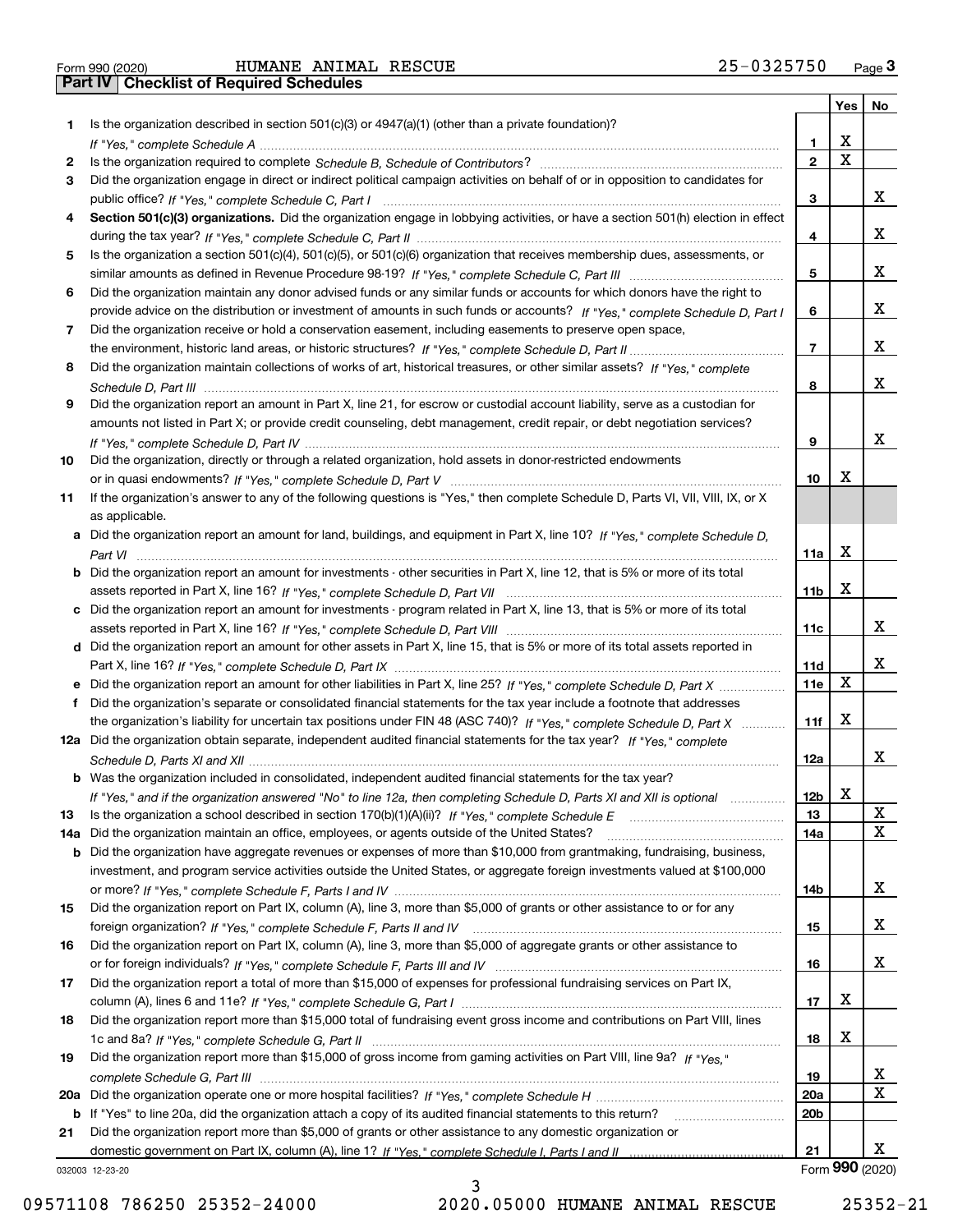|  | Form 990 (2020) |
|--|-----------------|
|  |                 |

*(continued)*

|               |                                                                                                                                                                                                                        |                 | Yes | No.             |
|---------------|------------------------------------------------------------------------------------------------------------------------------------------------------------------------------------------------------------------------|-----------------|-----|-----------------|
| 22            | Did the organization report more than \$5,000 of grants or other assistance to or for domestic individuals on                                                                                                          |                 |     |                 |
|               | Part IX, column (A), line 2? If "Yes," complete Schedule I, Parts I and III [11] [11] [12] [12] Part IX, column (A), line 2? If "Yes," complete Schedule I, Parts I and III                                            | 22              |     | х               |
| 23            | Did the organization answer "Yes" to Part VII, Section A, line 3, 4, or 5 about compensation of the organization's current                                                                                             |                 |     |                 |
|               | and former officers, directors, trustees, key employees, and highest compensated employees? If "Yes," complete                                                                                                         |                 |     |                 |
|               |                                                                                                                                                                                                                        | 23              | х   |                 |
|               | 24a Did the organization have a tax-exempt bond issue with an outstanding principal amount of more than \$100,000 as of the                                                                                            |                 |     |                 |
|               | last day of the year, that was issued after December 31, 2002? If "Yes," answer lines 24b through 24d and complete                                                                                                     |                 |     |                 |
|               |                                                                                                                                                                                                                        | 24a             |     | x               |
|               | <b>b</b> Did the organization invest any proceeds of tax-exempt bonds beyond a temporary period exception?                                                                                                             | 24 <sub>b</sub> |     |                 |
|               | c Did the organization maintain an escrow account other than a refunding escrow at any time during the year to defease                                                                                                 |                 |     |                 |
|               | any tax-exempt bonds?                                                                                                                                                                                                  | 24c             |     |                 |
|               |                                                                                                                                                                                                                        | 24d             |     |                 |
|               | 25a Section 501(c)(3), 501(c)(4), and 501(c)(29) organizations. Did the organization engage in an excess benefit                                                                                                       |                 |     |                 |
|               |                                                                                                                                                                                                                        | 25a             |     | х               |
|               | b Is the organization aware that it engaged in an excess benefit transaction with a disqualified person in a prior year, and                                                                                           |                 |     |                 |
|               | that the transaction has not been reported on any of the organization's prior Forms 990 or 990-EZ? If "Yes," complete                                                                                                  |                 |     |                 |
|               | Schedule L, Part I                                                                                                                                                                                                     | 25 <sub>b</sub> |     | х               |
| 26            | Did the organization report any amount on Part X, line 5 or 22, for receivables from or payables to any current                                                                                                        |                 |     |                 |
|               | or former officer, director, trustee, key employee, creator or founder, substantial contributor, or 35%                                                                                                                |                 |     |                 |
|               |                                                                                                                                                                                                                        | 26              |     | х               |
| 27            | Did the organization provide a grant or other assistance to any current or former officer, director, trustee, key employee,                                                                                            |                 |     |                 |
|               | creator or founder, substantial contributor or employee thereof, a grant selection committee member, or to a 35% controlled                                                                                            |                 |     |                 |
|               | entity (including an employee thereof) or family member of any of these persons? If "Yes," complete Schedule L, Part III                                                                                               | 27              |     | х               |
| 28            | Was the organization a party to a business transaction with one of the following parties (see Schedule L, Part IV                                                                                                      |                 |     |                 |
|               | instructions, for applicable filing thresholds, conditions, and exceptions):                                                                                                                                           |                 |     |                 |
|               | a A current or former officer, director, trustee, key employee, creator or founder, or substantial contributor? If                                                                                                     |                 |     |                 |
|               |                                                                                                                                                                                                                        | 28a             |     | x               |
|               |                                                                                                                                                                                                                        | 28 <sub>b</sub> |     | $\mathbf X$     |
|               | c A 35% controlled entity of one or more individuals and/or organizations described in lines 28a or 28b? If                                                                                                            |                 |     |                 |
|               |                                                                                                                                                                                                                        | 28c             |     | х               |
| 29            |                                                                                                                                                                                                                        | 29              | x   |                 |
| 30            | Did the organization receive contributions of art, historical treasures, or other similar assets, or qualified conservation                                                                                            |                 |     |                 |
|               |                                                                                                                                                                                                                        | 30              |     | X               |
| 31            | Did the organization liquidate, terminate, or dissolve and cease operations? If "Yes," complete Schedule N, Part I                                                                                                     | 31              |     | $\mathbf x$     |
| 32            | Did the organization sell, exchange, dispose of, or transfer more than 25% of its net assets? If "Yes." complete                                                                                                       |                 |     |                 |
|               |                                                                                                                                                                                                                        | 32              |     | х               |
|               | Schedule N, Part II<br>Did the organization own 100% of an entity disregarded as separate from the organization under Regulations                                                                                      |                 |     |                 |
| 33            |                                                                                                                                                                                                                        | 33              |     | х               |
| 34            |                                                                                                                                                                                                                        |                 |     |                 |
|               | Was the organization related to any tax-exempt or taxable entity? If "Yes," complete Schedule R, Part II, III, or IV, and                                                                                              |                 | х   |                 |
|               | 35a Did the organization have a controlled entity within the meaning of section 512(b)(13)?                                                                                                                            | 34<br>35a       | X   |                 |
|               | b If "Yes" to line 35a, did the organization receive any payment from or engage in any transaction with a controlled entity                                                                                            |                 |     |                 |
|               |                                                                                                                                                                                                                        | 35b             |     | X               |
| 36            | Section 501(c)(3) organizations. Did the organization make any transfers to an exempt non-charitable related organization?                                                                                             |                 |     |                 |
|               |                                                                                                                                                                                                                        | 36              |     | X               |
| 37            | Did the organization conduct more than 5% of its activities through an entity that is not a related organization                                                                                                       |                 |     |                 |
|               | and that is treated as a partnership for federal income tax purposes? If "Yes," complete Schedule R, Part VI                                                                                                           | 37              |     | x               |
| 38            |                                                                                                                                                                                                                        |                 |     |                 |
|               | Did the organization complete Schedule O and provide explanations in Schedule O for Part VI, lines 11b and 19?<br>Note: All Form 990 filers are required to complete Schedule O                                        | 38              | х   |                 |
| <b>Part V</b> | <b>Statements Regarding Other IRS Filings and Tax Compliance</b>                                                                                                                                                       |                 |     |                 |
|               | Check if Schedule O contains a response or note to any line in this Part V                                                                                                                                             |                 |     |                 |
|               |                                                                                                                                                                                                                        |                 |     |                 |
|               | 20                                                                                                                                                                                                                     |                 | Yes | No              |
|               | <b>1a</b> Enter the number reported in Box 3 of Form 1096. Enter -0- if not applicable <i>manumumumum</i><br>1a<br>0                                                                                                   |                 |     |                 |
|               | <b>b</b> Enter the number of Forms W-2G included in line 1a. Enter -0- if not applicable<br>1b<br>c Did the organization comply with backup withholding rules for reportable payments to vendors and reportable gaming |                 |     |                 |
|               |                                                                                                                                                                                                                        |                 | х   |                 |
|               | (gambling) winnings to prize winners?                                                                                                                                                                                  | 1c              |     | Form 990 (2020) |
|               | 032004 12-23-20                                                                                                                                                                                                        |                 |     |                 |
|               |                                                                                                                                                                                                                        |                 |     |                 |

 <sup>09571108 786250 25352-24000 2020.05000</sup> HUMANE ANIMAL RESCUE 25352-21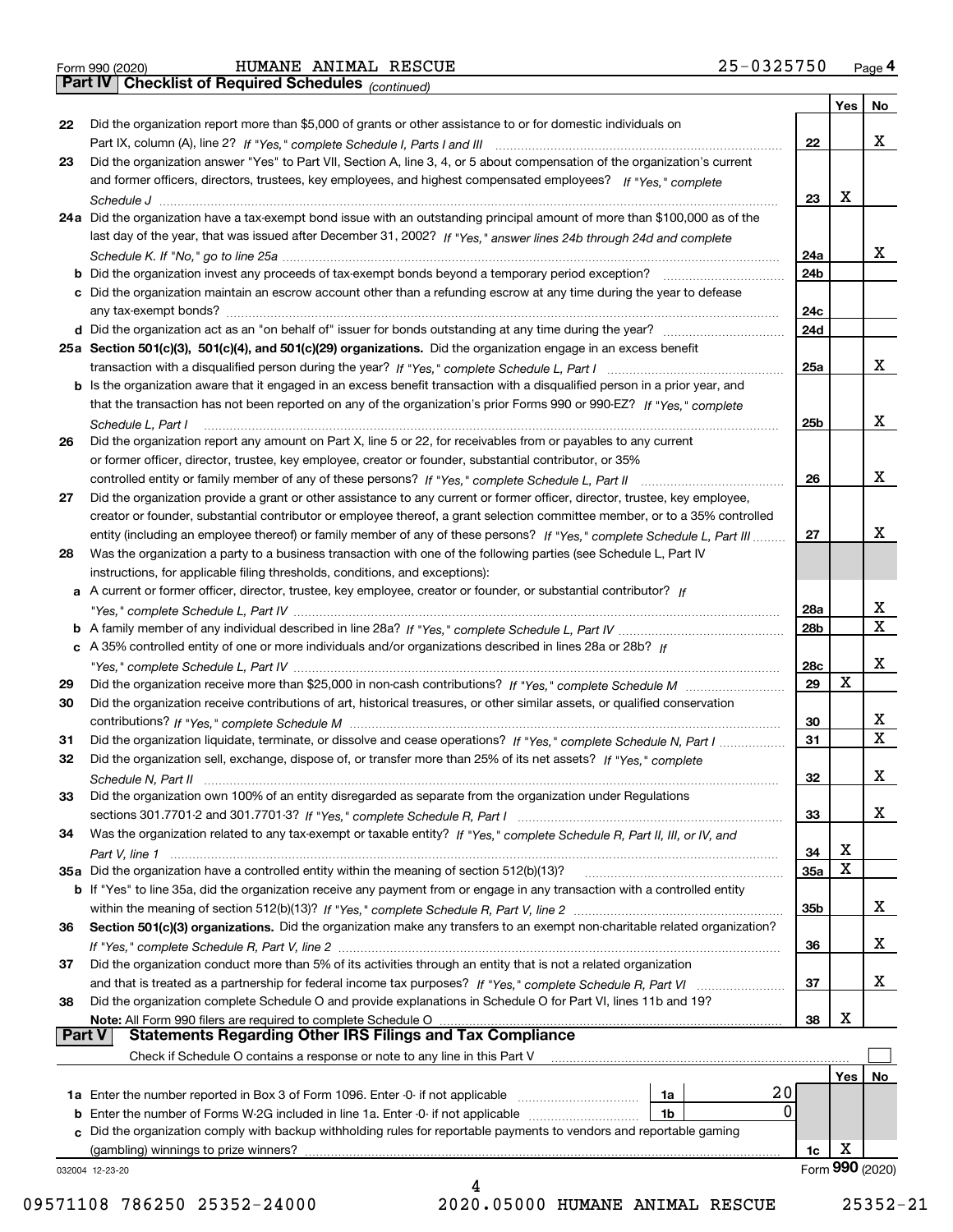|               | 25-0325750<br>HUMANE ANIMAL RESCUE<br>Form 990 (2020)                                                                                           |                |                 | Page $5$         |
|---------------|-------------------------------------------------------------------------------------------------------------------------------------------------|----------------|-----------------|------------------|
| <b>Part V</b> | Statements Regarding Other IRS Filings and Tax Compliance (continued)                                                                           |                |                 |                  |
|               |                                                                                                                                                 |                | Yes             | No               |
|               | 2a Enter the number of employees reported on Form W-3, Transmittal of Wage and Tax Statements,                                                  |                |                 |                  |
|               | 193<br>filed for the calendar year ending with or within the year covered by this return<br>2a                                                  |                |                 |                  |
|               |                                                                                                                                                 | 2 <sub>b</sub> | X               |                  |
|               |                                                                                                                                                 |                |                 |                  |
|               | 3a Did the organization have unrelated business gross income of \$1,000 or more during the year?                                                | 3a             |                 | х                |
|               |                                                                                                                                                 | 3 <sub>b</sub> |                 |                  |
|               | 4a At any time during the calendar year, did the organization have an interest in, or a signature or other authority over, a                    |                |                 |                  |
|               | financial account in a foreign country (such as a bank account, securities account, or other financial account)?                                | 4a             |                 | X                |
|               | <b>b</b> If "Yes," enter the name of the foreign country $\blacktriangleright$                                                                  |                |                 |                  |
|               | See instructions for filing requirements for FinCEN Form 114, Report of Foreign Bank and Financial Accounts (FBAR).                             |                |                 |                  |
|               | 5a Was the organization a party to a prohibited tax shelter transaction at any time during the tax year?                                        | 5a             |                 | х                |
|               |                                                                                                                                                 | 5 <sub>b</sub> |                 | Χ                |
|               |                                                                                                                                                 | 5 <sub>c</sub> |                 |                  |
|               | 6a Does the organization have annual gross receipts that are normally greater than \$100,000, and did the organization solicit                  |                |                 |                  |
|               | any contributions that were not tax deductible as charitable contributions?                                                                     | 6a             |                 | х                |
|               | <b>b</b> If "Yes," did the organization include with every solicitation an express statement that such contributions or gifts                   |                |                 |                  |
|               | were not tax deductible?                                                                                                                        | 6b             |                 |                  |
| 7             | Organizations that may receive deductible contributions under section 170(c).                                                                   |                |                 |                  |
| а             | Did the organization receive a payment in excess of \$75 made partly as a contribution and partly for goods and services provided to the payor? | 7a             |                 | х                |
|               | <b>b</b> If "Yes," did the organization notify the donor of the value of the goods or services provided?                                        | 7b             |                 |                  |
|               | c Did the organization sell, exchange, or otherwise dispose of tangible personal property for which it was required                             |                |                 |                  |
|               | to file Form 8282?                                                                                                                              | 7c             |                 | х                |
|               | 7d                                                                                                                                              |                |                 |                  |
|               | e Did the organization receive any funds, directly or indirectly, to pay premiums on a personal benefit contract?                               | 7e             |                 | х<br>$\mathbf X$ |
|               | Did the organization, during the year, pay premiums, directly or indirectly, on a personal benefit contract?                                    | 7f             | N/R             |                  |
| g             | If the organization received a contribution of qualified intellectual property, did the organization file Form 8899 as required?                | 7g             | N/R             |                  |
|               | h If the organization received a contribution of cars, boats, airplanes, or other vehicles, did the organization file a Form 1098-C?            | 7h             |                 |                  |
| 8             | Sponsoring organizations maintaining donor advised funds. Did a donor advised fund maintained by the<br>N/A                                     | 8              |                 |                  |
| 9             | sponsoring organization have excess business holdings at any time during the year?<br>Sponsoring organizations maintaining donor advised funds. |                |                 |                  |
|               | N/A<br>Did the sponsoring organization make any taxable distributions under section 4966?                                                       | 9а             |                 |                  |
| а             | N/A                                                                                                                                             | 9b             |                 |                  |
| 10            | Section 501(c)(7) organizations. Enter:                                                                                                         |                |                 |                  |
|               | 10a                                                                                                                                             |                |                 |                  |
|               | <b>b</b> Gross receipts, included on Form 990, Part VIII, line 12, for public use of club facilities <i>manument</i><br>10b                     |                |                 |                  |
| 11            | Section 501(c)(12) organizations. Enter:                                                                                                        |                |                 |                  |
|               | 11a                                                                                                                                             |                |                 |                  |
|               | <b>b</b> Gross income from other sources (Do not net amounts due or paid to other sources against                                               |                |                 |                  |
|               | amounts due or received from them.)<br>11b                                                                                                      |                |                 |                  |
|               | 12a Section 4947(a)(1) non-exempt charitable trusts. Is the organization filing Form 990 in lieu of Form 1041?                                  | 12a            |                 |                  |
|               | <b>b</b> If "Yes," enter the amount of tax-exempt interest received or accrued during the year $\ldots \mathbf{N}/\mathbf{A}$ .<br>12b          |                |                 |                  |
| 13            | Section 501(c)(29) qualified nonprofit health insurance issuers.                                                                                |                |                 |                  |
|               | N/A                                                                                                                                             | 13а            |                 |                  |
|               | Note: See the instructions for additional information the organization must report on Schedule O.                                               |                |                 |                  |
|               | <b>b</b> Enter the amount of reserves the organization is required to maintain by the states in which the                                       |                |                 |                  |
|               | 13 <sub>b</sub>                                                                                                                                 |                |                 |                  |
|               | 13с                                                                                                                                             |                |                 |                  |
| 14a           | Did the organization receive any payments for indoor tanning services during the tax year?                                                      | 14a            |                 | х                |
|               |                                                                                                                                                 | 14b            |                 |                  |
| 15            | Is the organization subject to the section 4960 tax on payment(s) of more than \$1,000,000 in remuneration or                                   |                |                 |                  |
|               |                                                                                                                                                 | 15             |                 | х                |
|               | If "Yes," see instructions and file Form 4720, Schedule N.                                                                                      |                |                 |                  |
| 16            | Is the organization an educational institution subject to the section 4968 excise tax on net investment income?<br>.                            | 16             |                 | х                |
|               | If "Yes," complete Form 4720, Schedule O.                                                                                                       |                |                 |                  |
|               |                                                                                                                                                 |                | Form 990 (2020) |                  |

032005 12-23-20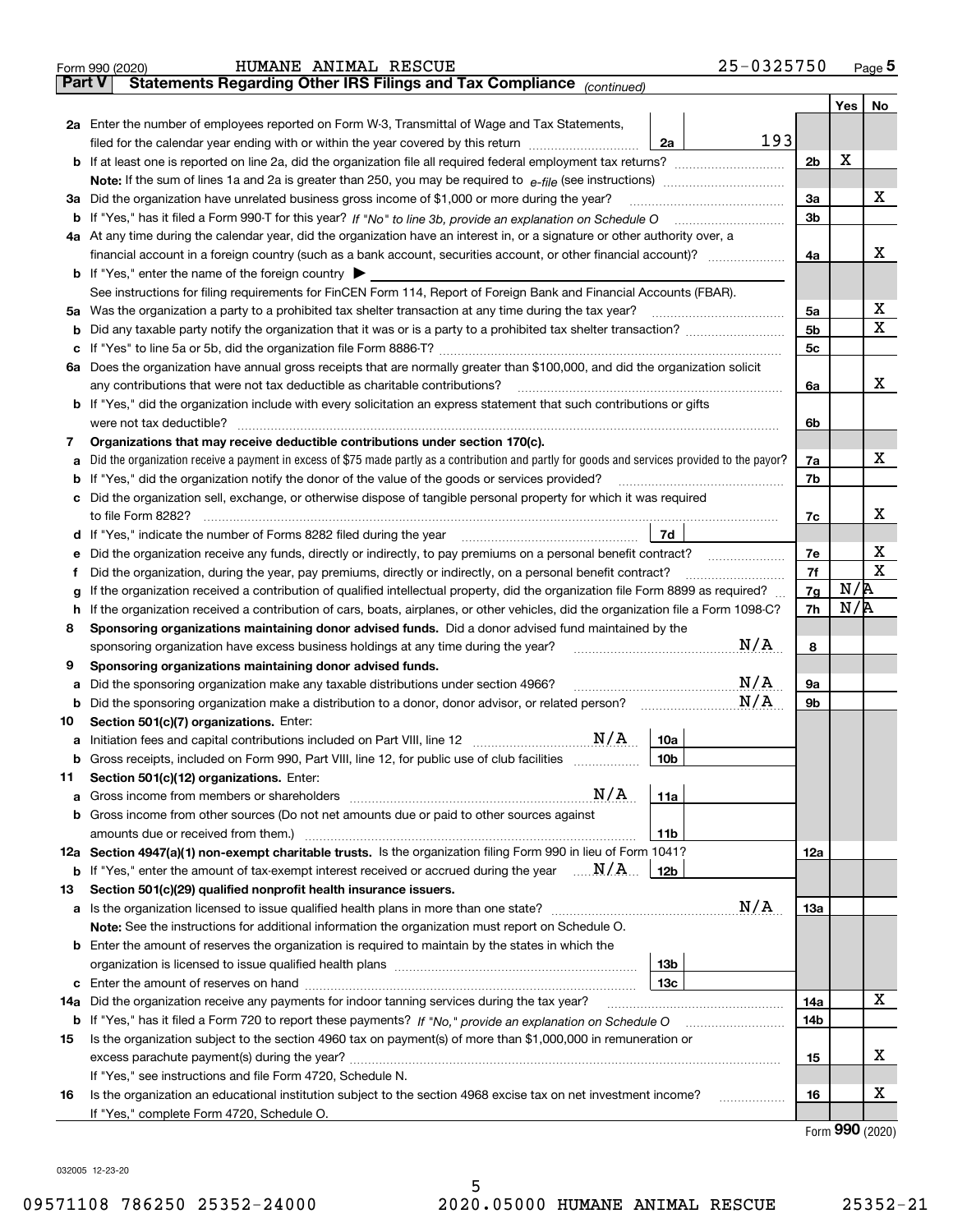|  | Form 990 (2020) |
|--|-----------------|
|  |                 |

### HUMANE ANIMAL RESCUE 25-0325750

*For each "Yes" response to lines 2 through 7b below, and for a "No" response to line 8a, 8b, or 10b below, describe the circumstances, processes, or changes on Schedule O. See instructions.* Form 990 (2020) **Form 990 (2020)** HUMANE ANIMAL RESCUE 25-0325750 Page 6<br>**Part VI Governance, Management, and Disclosure** For each "Yes" response to lines 2 through 7b below, and for a "No" response

|     |                                                                                                                                                                            |                         | Yes         | No                      |
|-----|----------------------------------------------------------------------------------------------------------------------------------------------------------------------------|-------------------------|-------------|-------------------------|
|     | 28<br>1a<br>1a Enter the number of voting members of the governing body at the end of the tax year                                                                         |                         |             |                         |
|     | If there are material differences in voting rights among members of the governing body, or if the governing                                                                |                         |             |                         |
|     | body delegated broad authority to an executive committee or similar committee, explain on Schedule O.                                                                      |                         |             |                         |
|     | 28<br><b>b</b> Enter the number of voting members included on line 1a, above, who are independent <i>manumum</i> .<br>1b                                                   |                         |             |                         |
| 2   | Did any officer, director, trustee, or key employee have a family relationship or a business relationship with any other                                                   |                         |             |                         |
|     | officer, director, trustee, or key employee?                                                                                                                               | $\mathbf{2}$            |             | х                       |
| 3   | Did the organization delegate control over management duties customarily performed by or under the direct supervision                                                      |                         |             |                         |
|     |                                                                                                                                                                            | 3                       |             | х                       |
| 4   | Did the organization make any significant changes to its governing documents since the prior Form 990 was filed?                                                           | $\overline{\mathbf{4}}$ |             | $\overline{\mathtt{x}}$ |
| 5   |                                                                                                                                                                            | 5                       |             | $\overline{\textbf{x}}$ |
| 6   | Did the organization have members or stockholders?                                                                                                                         | 6                       |             | $\overline{\textbf{x}}$ |
| 7a  | Did the organization have members, stockholders, or other persons who had the power to elect or appoint one or                                                             |                         |             |                         |
|     |                                                                                                                                                                            | 7a                      |             | х                       |
|     | <b>b</b> Are any governance decisions of the organization reserved to (or subject to approval by) members, stockholders, or                                                |                         |             |                         |
|     | persons other than the governing body?                                                                                                                                     | 7b                      |             | х                       |
| 8   | Did the organization contemporaneously document the meetings held or written actions undertaken during the year by the following:                                          |                         |             |                         |
| a   |                                                                                                                                                                            | 8а                      | X           |                         |
|     |                                                                                                                                                                            | 8b                      | X           |                         |
| 9   | Is there any officer, director, trustee, or key employee listed in Part VII, Section A, who cannot be reached at the                                                       |                         |             |                         |
|     |                                                                                                                                                                            | 9                       |             | x                       |
|     | Section B. Policies (This Section B requests information about policies not required by the Internal Revenue Code.)                                                        |                         |             |                         |
|     |                                                                                                                                                                            |                         | Yes         | No                      |
|     |                                                                                                                                                                            | 10a                     |             | X                       |
|     | <b>b</b> If "Yes," did the organization have written policies and procedures governing the activities of such chapters, affiliates,                                        |                         |             |                         |
|     |                                                                                                                                                                            | 10b                     |             |                         |
|     | 11a Has the organization provided a complete copy of this Form 990 to all members of its governing body before filing the form?                                            | 11a                     | X           |                         |
|     | <b>b</b> Describe in Schedule O the process, if any, used by the organization to review this Form 990.                                                                     |                         |             |                         |
| 12a |                                                                                                                                                                            | <b>12a</b>              | X           |                         |
| b   |                                                                                                                                                                            | 12 <sub>b</sub>         | $\mathbf X$ |                         |
|     | c Did the organization regularly and consistently monitor and enforce compliance with the policy? If "Yes," describe                                                       |                         |             |                         |
|     | in Schedule O how this was done measured and the control of the control of the state of the control of the cont                                                            | 12c                     | Х           |                         |
| 13  |                                                                                                                                                                            | 13                      | X           |                         |
| 14  | Did the organization have a written document retention and destruction policy? manufactured and the organization have a written document retention and destruction policy? | 14                      | X           |                         |
| 15  | Did the process for determining compensation of the following persons include a review and approval by independent                                                         |                         |             |                         |
|     | persons, comparability data, and contemporaneous substantiation of the deliberation and decision?                                                                          |                         |             |                         |
|     |                                                                                                                                                                            | 15a                     | х           |                         |
|     | <b>b</b> Other officers or key employees of the organization                                                                                                               | 15b                     |             | X                       |
|     | If "Yes" to line 15a or 15b, describe the process in Schedule O (see instructions).                                                                                        |                         |             |                         |
|     | 16a Did the organization invest in, contribute assets to, or participate in a joint venture or similar arrangement with a                                                  |                         |             |                         |
|     | taxable entity during the year?                                                                                                                                            | 16a                     |             | х                       |
|     | b If "Yes," did the organization follow a written policy or procedure requiring the organization to evaluate its participation                                             |                         |             |                         |
|     | in joint venture arrangements under applicable federal tax law, and take steps to safequard the organization's                                                             |                         |             |                         |
|     | exempt status with respect to such arrangements?                                                                                                                           | 16b                     |             |                         |
|     | <b>Section C. Disclosure</b>                                                                                                                                               |                         |             |                         |
| 17  | List the states with which a copy of this Form 990 is required to be filed $\blacktriangleright$ PA                                                                        |                         |             |                         |
| 18  | Section 6104 requires an organization to make its Forms 1023 (1024 or 1024-A, if applicable), 990, and 990-T (Section 501(c)(3)s only) available                           |                         |             |                         |
|     | for public inspection. Indicate how you made these available. Check all that apply.                                                                                        |                         |             |                         |
|     | $\boxed{\text{X}}$ Own website<br>$\boxed{\textbf{X}}$ Upon request<br>Another's website<br>Other (explain on Schedule O)                                                  |                         |             |                         |
| 19  | Describe on Schedule O whether (and if so, how) the organization made its governing documents, conflict of interest policy, and financial                                  |                         |             |                         |
|     | statements available to the public during the tax year.                                                                                                                    |                         |             |                         |
| 20  | State the name, address, and telephone number of the person who possesses the organization's books and records                                                             |                         |             |                         |
|     | MEGAN MARRANGONI - 412-345-7302                                                                                                                                            |                         |             |                         |
|     | 15208<br>6926 HAMILTON AVENUE, PITTSBURGH, PA                                                                                                                              |                         |             |                         |
|     |                                                                                                                                                                            |                         |             |                         |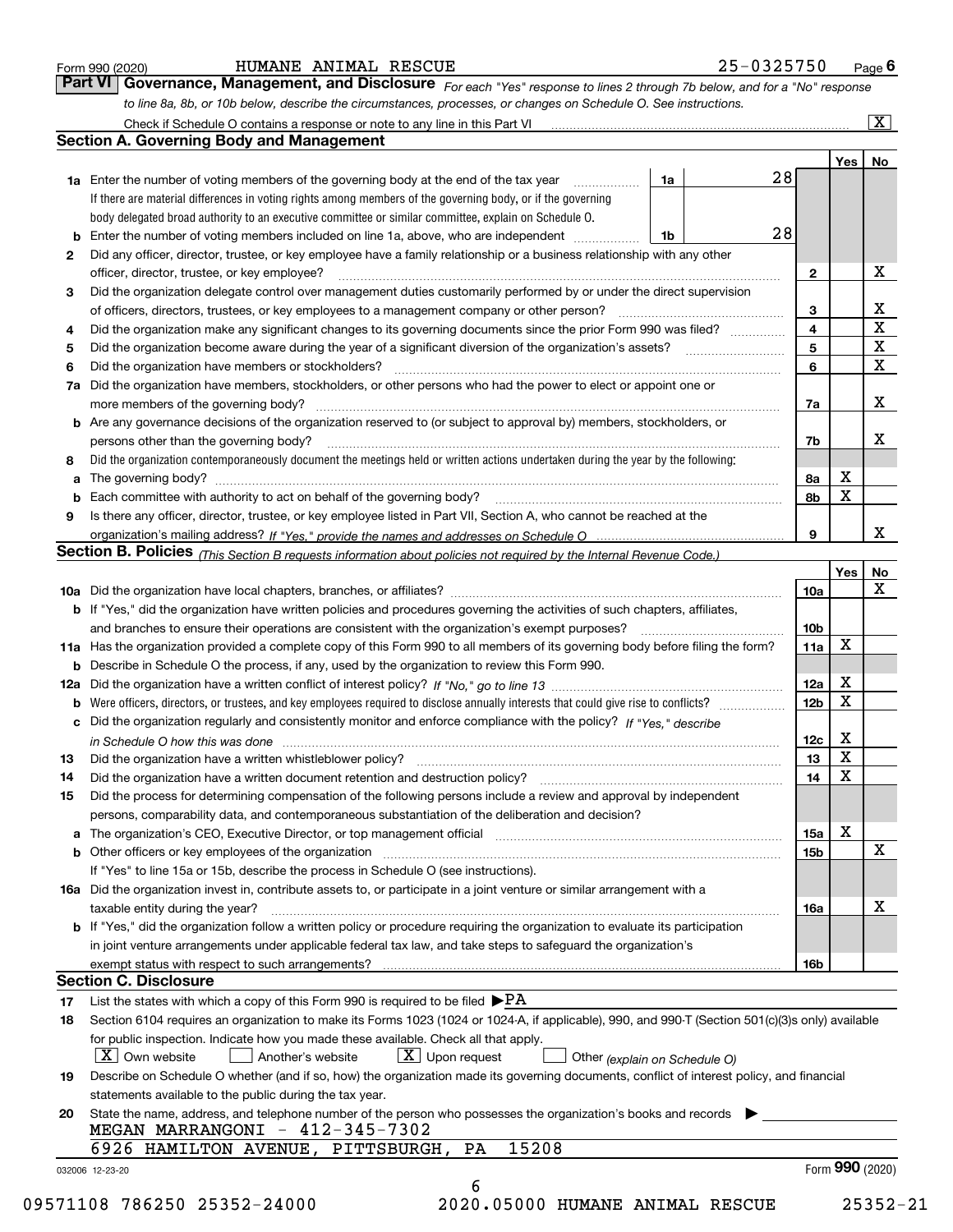$\mathcal{L}^{\text{max}}$ 

# **7Part VII Compensation of Officers, Directors, Trustees, Key Employees, Highest Compensated Employees, and Independent Contractors**

Check if Schedule O contains a response or note to any line in this Part VII

**Section A. Officers, Directors, Trustees, Key Employees, and Highest Compensated Employees**

**1a**  Complete this table for all persons required to be listed. Report compensation for the calendar year ending with or within the organization's tax year. **•** List all of the organization's current officers, directors, trustees (whether individuals or organizations), regardless of amount of compensation.

Enter -0- in columns (D), (E), and (F) if no compensation was paid.

 $\bullet$  List all of the organization's  $\,$ current key employees, if any. See instructions for definition of "key employee."

**•** List the organization's five current highest compensated employees (other than an officer, director, trustee, or key employee) who received reportable compensation (Box 5 of Form W-2 and/or Box 7 of Form 1099-MISC) of more than \$100,000 from the organization and any related organizations.

**•** List all of the organization's former officers, key employees, and highest compensated employees who received more than \$100,000 of reportable compensation from the organization and any related organizations.

**former directors or trustees**  ¥ List all of the organization's that received, in the capacity as a former director or trustee of the organization, more than \$10,000 of reportable compensation from the organization and any related organizations.

See instructions for the order in which to list the persons above.

Check this box if neither the organization nor any related organization compensated any current officer, director, or trustee.  $\mathcal{L}^{\text{max}}$ 

| (A)                                       | (B)                       | (C)                           |                                                                  |         |              |                                 | (D)       | (E)                | (F)                |                              |
|-------------------------------------------|---------------------------|-------------------------------|------------------------------------------------------------------|---------|--------------|---------------------------------|-----------|--------------------|--------------------|------------------------------|
| Name and title                            | Average                   |                               | Position<br>(do not check more than one                          |         | Reportable   | Reportable                      | Estimated |                    |                    |                              |
|                                           | hours per                 |                               | box, unless person is both an<br>officer and a director/trustee) |         | compensation | compensation                    | amount of |                    |                    |                              |
|                                           | week                      |                               |                                                                  |         |              |                                 |           | from               | from related       | other                        |
|                                           | (list any                 |                               |                                                                  |         |              |                                 |           | the                | organizations      | compensation                 |
|                                           | hours for                 |                               |                                                                  |         |              |                                 |           | organization       | (W-2/1099-MISC)    | from the                     |
|                                           | related                   |                               |                                                                  |         |              |                                 |           | (W-2/1099-MISC)    |                    | organization                 |
|                                           | organizations<br>below    |                               |                                                                  |         |              |                                 |           |                    |                    | and related<br>organizations |
|                                           | line)                     | ndividual trustee or director | Institutional trustee                                            | Officer | Key employee | Highest compensated<br>employee | Former    |                    |                    |                              |
| DAN ROSSI<br>(1)                          | 50.00                     |                               |                                                                  |         |              |                                 |           |                    |                    |                              |
| CHIEF EXECUTIVE OFFICER                   | 0.50                      |                               |                                                                  | X       |              |                                 |           | 179,852.           | $\mathbf 0$ .      | <u>37,847.</u>               |
| ARIELLA SAMSON<br>(2)                     | 50.00                     |                               |                                                                  |         |              |                                 |           |                    |                    |                              |
| CHIEF VETERINARY OFFICER                  | 0.00                      |                               |                                                                  | X       |              |                                 |           | 143,926.           | $\mathbf 0$ .      | 26, 173.                     |
| KELLI WALL<br>(3)                         | 50.00                     |                               |                                                                  |         |              |                                 |           |                    |                    |                              |
| CHIEF PHILANTHROPY OFFICER                | 0.00                      |                               |                                                                  | X       |              |                                 |           | 107,519.           | $\mathbf 0$ .      | 15,871.                      |
| MEGAN MARRANGONI<br>(4)                   | 50.00                     |                               |                                                                  |         |              |                                 |           |                    |                    |                              |
| CHIEF FINANCIAL OFFICER                   | 0.00                      |                               |                                                                  | X       |              |                                 |           | 94,539.            | $\mathbf 0$ .      | 28,714.                      |
| MEAGAN MONTMENY<br>(5)                    | 50.00                     |                               |                                                                  |         |              |                                 |           |                    |                    |                              |
| CHIEF PROGRAM OFFICER                     | 0.00                      |                               |                                                                  | X       |              |                                 |           | 87,970.            | 0.                 | 23,433.                      |
| DAVID GRUBMAN<br>(7)                      | 3.00                      |                               |                                                                  |         |              |                                 |           |                    |                    |                              |
| PAST PRESIDENT                            | 0.00                      | X                             |                                                                  | X       |              |                                 |           | 0.                 | 0.                 | 0.                           |
| MARTIN CONNELLY<br>(8)                    | 3.00                      |                               |                                                                  |         |              |                                 |           |                    |                    |                              |
| FIRST VICE PRESIDENT                      | 0.00                      | X                             |                                                                  | X       |              |                                 |           | 0.                 | 0.                 | $0_{.}$                      |
| (9)<br><b>GERALD DELON</b>                | 3.00                      |                               |                                                                  |         |              |                                 |           |                    |                    |                              |
| PRESIDENT                                 | 0.00                      | X                             |                                                                  | X       |              |                                 |           | 0.                 | 0.                 | $0_{.}$                      |
| (10) ANTHONY PARDO                        | 3.00                      |                               |                                                                  |         |              |                                 |           |                    |                    |                              |
| SECOND VICE PRESIDENT                     | 0.00                      | X                             |                                                                  | X       |              |                                 |           | 0.                 | 0.                 | $0_{.}$                      |
| (11) DAVID L. DENINNO                     | 3.00                      |                               |                                                                  |         |              |                                 |           |                    |                    |                              |
| ASSISTANT SECRETARY                       | 0.00                      | X                             |                                                                  | X       |              |                                 |           | 0.                 | 0.                 | $0_{.}$                      |
| (12) SHELBY HOLLOWAY                      | 3.00                      |                               |                                                                  |         |              |                                 |           |                    |                    |                              |
| <b>SECRETARY</b>                          | 0.00                      | X                             |                                                                  | X       |              |                                 |           | 0.                 | 0.                 | $0_{.}$                      |
| (13) DAN POTETZ                           | 3.00                      |                               |                                                                  |         |              |                                 |           |                    |                    |                              |
| <b>TREASURER</b><br>(14) JOSEPH BURGUNDER | 0.00<br>$\overline{2.00}$ | X                             |                                                                  | X       |              |                                 |           | 0.                 | 0.                 | 0.                           |
| <b>DIRECTOR</b>                           | 0.50                      | X                             |                                                                  |         |              |                                 |           | 0.                 | 0.                 | 0.                           |
| (15) JULIE COLETTI, ESQ.                  | 3.00                      |                               |                                                                  |         |              |                                 |           |                    |                    |                              |
| <b>DIRECTOR</b>                           | 0.00                      | $\mathbf X$                   |                                                                  |         |              |                                 |           | 0.                 | 0.                 | 0.                           |
| (16) MELANIE CROCKARD                     | $\overline{2.00}$         |                               |                                                                  |         |              |                                 |           |                    |                    |                              |
| <b>DIRECTOR</b>                           | $0.00 \,   X$             |                               |                                                                  |         |              |                                 |           | $\mathbf 0$ .      | $\boldsymbol{0}$ . | $0_{\cdot}$                  |
| (17) DAN DELISIO                          | 2.00                      |                               |                                                                  |         |              |                                 |           |                    |                    |                              |
| DIRECTOR (ENTERED 3/2020)                 | $0.00 \,   X$             |                               |                                                                  |         |              |                                 |           | $\boldsymbol{0}$ . | $\mathbf 0$ .      | $0$ .                        |
| (18) ASHLEY DOUGHERTY                     | 2.00                      |                               |                                                                  |         |              |                                 |           |                    |                    |                              |
| DIRECTOR (ENTERED 7/2020)                 | 0.00                      | $\mathbf{X}$                  |                                                                  |         |              |                                 |           | $\mathbf 0$ .      | $\mathbf 0$ .      | $0$ .                        |
| 032007 12-23-20                           |                           |                               |                                                                  |         |              |                                 |           |                    |                    | Form 990 (2020)              |

7

032007 12-23-20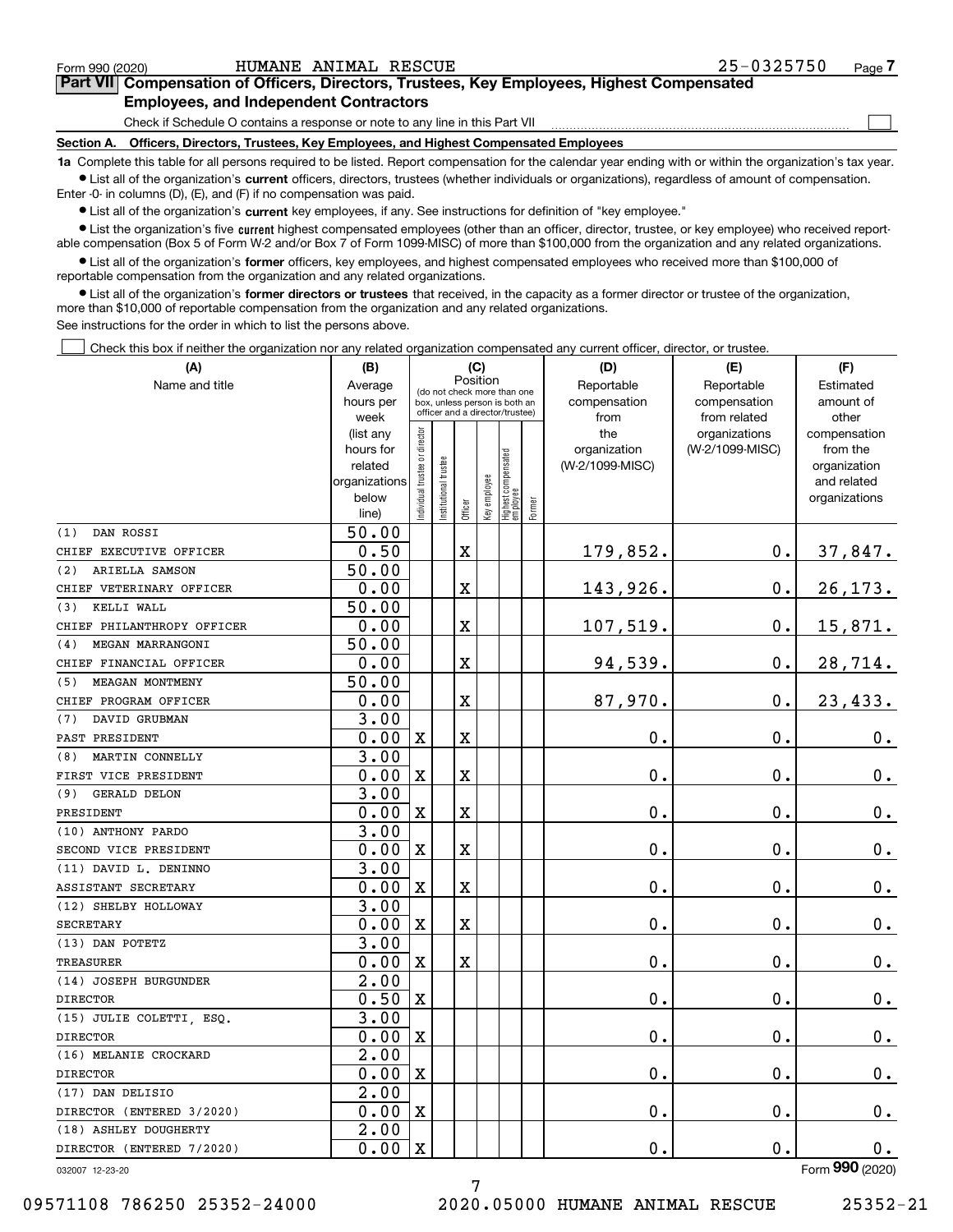|  | Form 990 (2020 |
|--|----------------|
|  |                |

| HUMANE ANIMAL RESCUE<br>25-0325750<br>Page 8<br>Form 990 (2020)                                                                                                                                                                                              |                          |                                |                                                              |          |              |                                           |  |                         |                 |                  |               |                  |
|--------------------------------------------------------------------------------------------------------------------------------------------------------------------------------------------------------------------------------------------------------------|--------------------------|--------------------------------|--------------------------------------------------------------|----------|--------------|-------------------------------------------|--|-------------------------|-----------------|------------------|---------------|------------------|
| Part VII <br>Section A. Officers, Directors, Trustees, Key Employees, and Highest Compensated Employees (continued)                                                                                                                                          |                          |                                |                                                              |          |              |                                           |  |                         |                 |                  |               |                  |
| (A)                                                                                                                                                                                                                                                          | (B)<br>(C)<br>(D)<br>(E) |                                |                                                              |          |              |                                           |  |                         |                 |                  |               | (F)              |
| Name and title                                                                                                                                                                                                                                               | Average                  |                                |                                                              | Position |              |                                           |  | Reportable              | Reportable      |                  | Estimated     |                  |
|                                                                                                                                                                                                                                                              | hours per                |                                | (do not check more than one<br>box, unless person is both an |          |              |                                           |  | compensation            | compensation    |                  |               | amount of        |
|                                                                                                                                                                                                                                                              | week                     |                                |                                                              |          |              | officer and a director/trustee)           |  | from                    | from related    |                  | other         |                  |
|                                                                                                                                                                                                                                                              | (list any                |                                |                                                              |          |              |                                           |  | the                     | organizations   |                  | compensation  |                  |
|                                                                                                                                                                                                                                                              | hours for                |                                |                                                              |          |              |                                           |  | organization            | (W-2/1099-MISC) |                  | from the      |                  |
|                                                                                                                                                                                                                                                              | related<br>organizations |                                |                                                              |          |              |                                           |  | (W-2/1099-MISC)         |                 |                  |               | organization     |
|                                                                                                                                                                                                                                                              | below                    |                                |                                                              |          |              |                                           |  |                         |                 |                  | and related   |                  |
|                                                                                                                                                                                                                                                              | line)                    | Individual trustee or director | Institutional trustee                                        | Officer  | Key employee | Highest compensated<br>employee<br>Former |  |                         |                 |                  | organizations |                  |
| (19) KAREN FISHER                                                                                                                                                                                                                                            | 2.00                     |                                |                                                              |          |              |                                           |  |                         |                 |                  |               |                  |
| <b>DIRECTOR</b>                                                                                                                                                                                                                                              | 0.00                     | $\mathbf X$                    |                                                              |          |              |                                           |  | 0.                      |                 | $0$ .            |               | 0.               |
| (20) CHERI D. GMITER                                                                                                                                                                                                                                         | 2.00                     |                                |                                                              |          |              |                                           |  |                         |                 |                  |               |                  |
| DIRECTOR (ENTERED 9/2020)                                                                                                                                                                                                                                    | 0.00                     | X                              |                                                              |          |              |                                           |  | 0.                      |                 | 0.               |               | 0.               |
| (21) KIM HOLMBERG                                                                                                                                                                                                                                            | 2.00                     |                                |                                                              |          |              |                                           |  |                         |                 |                  |               |                  |
| <b>DIRECTOR</b>                                                                                                                                                                                                                                              | 0.00                     | $\mathbf X$                    |                                                              |          |              |                                           |  | 0.                      |                 | 0.               |               | 0.               |
| (22) JASON HOOVER                                                                                                                                                                                                                                            | $\overline{2}$ .00       |                                |                                                              |          |              |                                           |  |                         |                 |                  |               |                  |
| DIRECTOR (ENTERED 5/2020)                                                                                                                                                                                                                                    | 0.00                     | $\mathbf X$                    |                                                              |          |              |                                           |  | 0.                      |                 | 0.               |               | 0.               |
| (23) ELIZABETH L. HUGHES, ESQ.                                                                                                                                                                                                                               | 2.00                     |                                |                                                              |          |              |                                           |  |                         |                 |                  |               |                  |
| DIRECTOR (ENTERED 9/2020)                                                                                                                                                                                                                                    | 0.00                     | X                              |                                                              |          |              |                                           |  | 0.                      |                 | $0$ .            |               | 0.               |
| (24) MARK KEMPIC                                                                                                                                                                                                                                             | $\overline{2}$ .00       |                                |                                                              |          |              |                                           |  |                         |                 |                  |               |                  |
| <b>DIRECTOR</b>                                                                                                                                                                                                                                              | 0.00                     | X                              |                                                              |          |              |                                           |  | 0.                      |                 | $0$ .            |               | 0.               |
| (25) KATHRYN KUKLA                                                                                                                                                                                                                                           | 2.00                     |                                |                                                              |          |              |                                           |  |                         |                 |                  |               |                  |
| DIRECTOR (ENTERED 11/2020)                                                                                                                                                                                                                                   | 0.00                     | X                              |                                                              |          |              |                                           |  | 0.                      |                 | $0$ .            |               | 0.               |
| (26) LAURA LONG                                                                                                                                                                                                                                              | 2.00                     |                                |                                                              |          |              |                                           |  |                         |                 |                  |               |                  |
| DIRECTOR (ENTERED 3/2020)                                                                                                                                                                                                                                    | 0.00                     | X                              |                                                              |          |              |                                           |  | 0.                      |                 | 0.               |               | $0$ .            |
| (27) JOHN OLIVERIO, SPHR                                                                                                                                                                                                                                     | 2.00                     |                                |                                                              |          |              |                                           |  |                         |                 |                  |               |                  |
| <b>DIRECTOR</b>                                                                                                                                                                                                                                              | $0.00 \,   X$            |                                |                                                              |          |              |                                           |  | Ο.                      |                 | 0.               |               | 0.               |
|                                                                                                                                                                                                                                                              |                          |                                |                                                              |          |              |                                           |  | 613,806.                |                 | $\overline{0}$ . |               | 132,038.         |
|                                                                                                                                                                                                                                                              |                          |                                |                                                              |          |              |                                           |  | 0.                      |                 | 0.               |               | 0.               |
|                                                                                                                                                                                                                                                              |                          |                                |                                                              |          |              |                                           |  | 613,806.                |                 | $\overline{0}$ . |               | 132,038.         |
| Total number of individuals (including but not limited to those listed above) who received more than \$100,000 of reportable<br>$\mathbf{2}$                                                                                                                 |                          |                                |                                                              |          |              |                                           |  |                         |                 |                  |               |                  |
| compensation from the organization $\blacktriangleright$                                                                                                                                                                                                     |                          |                                |                                                              |          |              |                                           |  |                         |                 |                  |               |                  |
|                                                                                                                                                                                                                                                              |                          |                                |                                                              |          |              |                                           |  |                         |                 |                  |               | <b>Yes</b><br>No |
| 3<br>Did the organization list any former officer, director, trustee, key employee, or highest compensated employee on                                                                                                                                       |                          |                                |                                                              |          |              |                                           |  |                         |                 |                  |               |                  |
| line 1a? If "Yes," complete Schedule J for such individual manufactured contained and the 1a? If "Yes," complete Schedule J for such individual                                                                                                              |                          |                                |                                                              |          |              |                                           |  |                         |                 |                  | 3             | x                |
| For any individual listed on line 1a, is the sum of reportable compensation and other compensation from the organization                                                                                                                                     |                          |                                |                                                              |          |              |                                           |  |                         |                 |                  |               |                  |
|                                                                                                                                                                                                                                                              |                          |                                |                                                              |          |              |                                           |  |                         |                 |                  | х<br>4        |                  |
| Did any person listed on line 1a receive or accrue compensation from any unrelated organization or individual for services<br>5                                                                                                                              |                          |                                |                                                              |          |              |                                           |  |                         |                 |                  |               |                  |
|                                                                                                                                                                                                                                                              |                          |                                |                                                              |          |              |                                           |  |                         |                 |                  | 5             | x                |
| <b>Section B. Independent Contractors</b>                                                                                                                                                                                                                    |                          |                                |                                                              |          |              |                                           |  |                         |                 |                  |               |                  |
| Complete this table for your five highest compensated independent contractors that received more than \$100,000 of compensation from<br>1.<br>the organization. Report compensation for the calendar year ending with or within the organization's tax year. |                          |                                |                                                              |          |              |                                           |  |                         |                 |                  |               |                  |
| (A)                                                                                                                                                                                                                                                          |                          |                                |                                                              |          |              |                                           |  | (B)                     |                 |                  | (C)           |                  |
| Name and business address                                                                                                                                                                                                                                    |                          |                                |                                                              |          |              |                                           |  | Description of services |                 |                  | Compensation  |                  |
| BOEHRINGER INGELHEIM ANIMAL HEALTH USA INC.<br>PO BOX 281348, ATLANTA, GA 30384-1348                                                                                                                                                                         |                          |                                |                                                              |          |              |                                           |  |                         |                 |                  |               |                  |
|                                                                                                                                                                                                                                                              |                          |                                |                                                              |          |              |                                           |  | MEDICAL SUPPLIER        |                 |                  |               | 262,823.         |
|                                                                                                                                                                                                                                                              |                          |                                |                                                              |          |              |                                           |  |                         |                 |                  |               |                  |
| PATTERSON VETERINARY<br>28905 NETWORK PLACE, CHICAGO, IL 60673-1289 MEDICAL SUPPLIER                                                                                                                                                                         |                          |                                |                                                              |          |              |                                           |  |                         |                 |                  |               | 230,155.         |

**2**Total number of independent contractors (including but not limited to those listed above) who received more than \$100,000 of compensation from the organization  $\blacktriangleright$ PO BOX 101327, ATLANTA, GA 30392-1327 P.O. BOX 8737, LANCASTER, PA 17604 P.O. BOX 419022, BOSTON, MA 02241 10 PENN VETERINARY SUPPLY INC TOTAL ZOETIS MEDICAL SUPPLIER MEDICAL SUPPLIER MEDICAL SUPPLIER 228,151. 200,345. 142,279.

032008 12-23-20 SEE PART VII, SECTION A CONTINUATION SHEETS

IDEXX LABORATORIES, INC.

<sup>8</sup>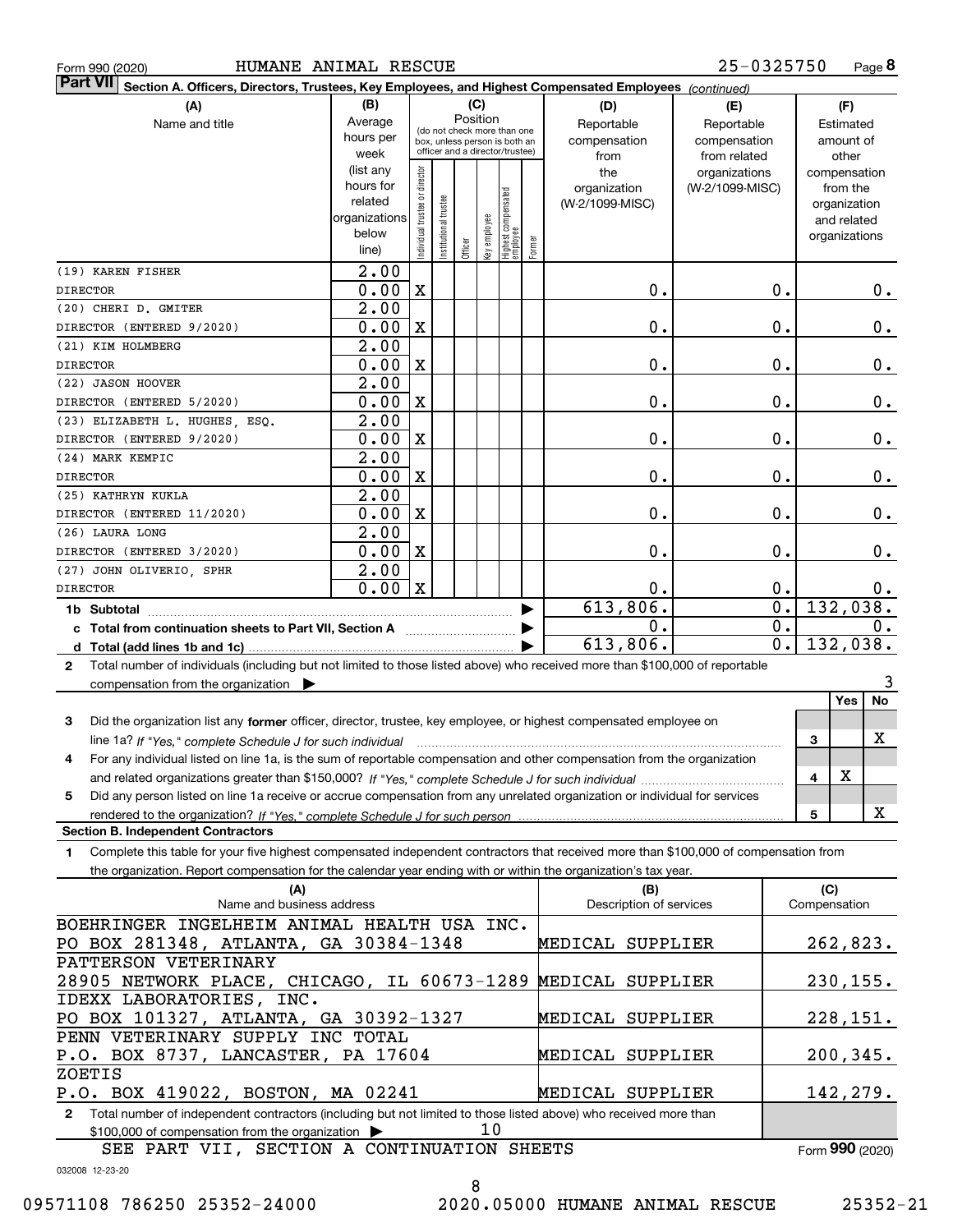| HUMANE ANIMAL RESCUE<br>Form 990                                                                                          |                          |                                    |                       |         |              |                     |           |                      | 25-0325750                   |                              |
|---------------------------------------------------------------------------------------------------------------------------|--------------------------|------------------------------------|-----------------------|---------|--------------|---------------------|-----------|----------------------|------------------------------|------------------------------|
| <b>Part VII</b><br>Section A. Officers, Directors, Trustees, Key Employees, and Highest Compensated Employees (continued) |                          |                                    |                       |         |              |                     |           |                      |                              |                              |
| (A)                                                                                                                       | (B)                      |                                    |                       |         | (C)          |                     |           | (D)                  | (E)                          | (F)                          |
| Name and title                                                                                                            | Average                  | Position<br>(check all that apply) |                       |         | Reportable   | Reportable          | Estimated |                      |                              |                              |
|                                                                                                                           | hours<br>per             |                                    |                       |         |              |                     |           | compensation<br>from | compensation<br>from related | amount of<br>other           |
|                                                                                                                           | week                     |                                    |                       |         |              |                     |           | the                  | organizations                | compensation                 |
|                                                                                                                           | (list any                |                                    |                       |         |              | employee            |           | organization         | (W-2/1099-MISC)              | from the                     |
|                                                                                                                           | hours for                |                                    |                       |         |              |                     |           | (W-2/1099-MISC)      |                              | organization                 |
|                                                                                                                           | related<br>organizations | Individual trustee or director     | Institutional trustee |         |              | Highest compensated |           |                      |                              | and related<br>organizations |
|                                                                                                                           | below                    |                                    |                       |         | Key employee |                     |           |                      |                              |                              |
|                                                                                                                           | line)                    |                                    |                       | Officer |              |                     | Former    |                      |                              |                              |
| (28) CHRISTINE ROBINETTE                                                                                                  | 2.00                     |                                    |                       |         |              |                     |           |                      |                              |                              |
| <b>DIRECTOR</b>                                                                                                           | 0.00                     | $\mathbf X$                        |                       |         |              |                     |           | $\mathbf 0$ .        | $\mathbf 0$ .                | 0.                           |
| (29) ILENE ROSS                                                                                                           | 2.00                     |                                    |                       |         |              |                     |           |                      |                              |                              |
| DIRECTOR (EXITED 7/2020)                                                                                                  | 0.00                     | $\mathbf X$                        |                       |         |              |                     |           | $\mathbf 0$ .        | $\mathbf 0$ .                | $\mathbf 0$ .                |
| (30) CLAY SAFTNER                                                                                                         | 2.00                     |                                    |                       |         |              |                     |           |                      |                              |                              |
| <b>DIRECTOR</b>                                                                                                           | 0.00                     | $\mathbf X$                        |                       |         |              |                     |           | $\mathbf 0$ .        | 0.                           | $\mathbf 0$ .                |
| (31) ANTHONY SCHATZEL                                                                                                     | 2.00                     |                                    |                       |         |              |                     |           |                      |                              |                              |
| DIRECTOR (ENTERED 9/2020)                                                                                                 | 0.00                     | $\mathbf X$                        |                       |         |              |                     |           | $\mathbf 0$ .        | 0.                           | $\mathbf 0$ .                |
| (32) BARBARA SHAPIRA                                                                                                      | 2.00<br>0.00             | $\mathbf X$                        |                       |         |              |                     |           | $\mathbf 0$ .        | $\mathbf 0$ .                |                              |
| DIRECTOR (EXITED 7/2020)<br>(33) MORTON STANFIELD                                                                         | 2.00                     |                                    |                       |         |              |                     |           |                      |                              | $\mathbf 0$ .                |
| <b>DIRECTOR</b>                                                                                                           | 0.00                     | $\mathbf X$                        |                       |         |              |                     |           | $\mathbf 0$ .        | $\mathbf 0$ .                | $\mathbf 0$ .                |
| (34) JENNIFER SUSCO                                                                                                       | 2.00                     |                                    |                       |         |              |                     |           |                      |                              |                              |
| DIRECTOR (ENTERED 7/2020)                                                                                                 | 0.00                     | $\mathbf X$                        |                       |         |              |                     |           | $\mathbf 0$ .        | $\mathbf 0$ .                | $\mathbf 0$ .                |
| (35) DENNIS TERZICH                                                                                                       | 2.00                     |                                    |                       |         |              |                     |           |                      |                              |                              |
| <b>DIRECTOR</b>                                                                                                           | 0.00                     | $\mathbf X$                        |                       |         |              |                     |           | $\mathbf 0$ .        | 0.                           | $\mathbf 0$ .                |
| (36) BECKY TORBIN                                                                                                         | 2.00                     |                                    |                       |         |              |                     |           |                      |                              |                              |
| <b>DIRECTOR</b>                                                                                                           | 0.00                     | $\mathbf X$                        |                       |         |              |                     |           | $\mathbf 0$ .        | 0.                           | $\mathbf 0$ .                |
| (37) JOSEPH VATER                                                                                                         | 3.00                     |                                    |                       |         |              |                     |           |                      |                              |                              |
| DIRECTOR (EXITED 4/2020)                                                                                                  | 0.50                     | $\mathbf X$                        |                       |         |              |                     |           | $\mathbf 0$ .        | 0.                           | $\mathbf 0$ .                |
| (38) SALLY WIGGIN                                                                                                         | 2.00                     |                                    |                       |         |              |                     |           |                      |                              |                              |
| DIRECTOR (EXITED 7/2020)<br>(39) PATTI YAKSHE                                                                             | 0.00<br>2.00             | $\mathbf X$                        |                       |         |              |                     |           | $\mathbf 0$ .        | 0.                           | 0.                           |
| <b>DIRECTOR</b>                                                                                                           | 0.00                     | $\mathbf X$                        |                       |         |              |                     |           | $\mathbf 0$ .        | 0.                           | $\mathbf 0$ .                |
|                                                                                                                           |                          |                                    |                       |         |              |                     |           |                      |                              |                              |
|                                                                                                                           |                          |                                    |                       |         |              |                     |           |                      |                              |                              |
|                                                                                                                           |                          |                                    |                       |         |              |                     |           |                      |                              |                              |
|                                                                                                                           |                          |                                    |                       |         |              |                     |           |                      |                              |                              |
|                                                                                                                           |                          |                                    |                       |         |              |                     |           |                      |                              |                              |
|                                                                                                                           |                          |                                    |                       |         |              |                     |           |                      |                              |                              |
|                                                                                                                           |                          |                                    |                       |         |              |                     |           |                      |                              |                              |
|                                                                                                                           |                          |                                    |                       |         |              |                     |           |                      |                              |                              |
|                                                                                                                           |                          |                                    |                       |         |              |                     |           |                      |                              |                              |
|                                                                                                                           |                          |                                    |                       |         |              |                     |           |                      |                              |                              |
|                                                                                                                           |                          |                                    |                       |         |              |                     |           |                      |                              |                              |
|                                                                                                                           |                          |                                    |                       |         |              |                     |           |                      |                              |                              |
|                                                                                                                           |                          |                                    |                       |         |              |                     |           |                      |                              |                              |
|                                                                                                                           |                          |                                    |                       |         |              |                     |           |                      |                              |                              |
|                                                                                                                           |                          |                                    |                       |         |              |                     |           |                      |                              |                              |
|                                                                                                                           |                          |                                    |                       |         |              |                     |           |                      |                              |                              |
|                                                                                                                           |                          |                                    |                       |         |              |                     |           |                      |                              |                              |

032201 04-01-20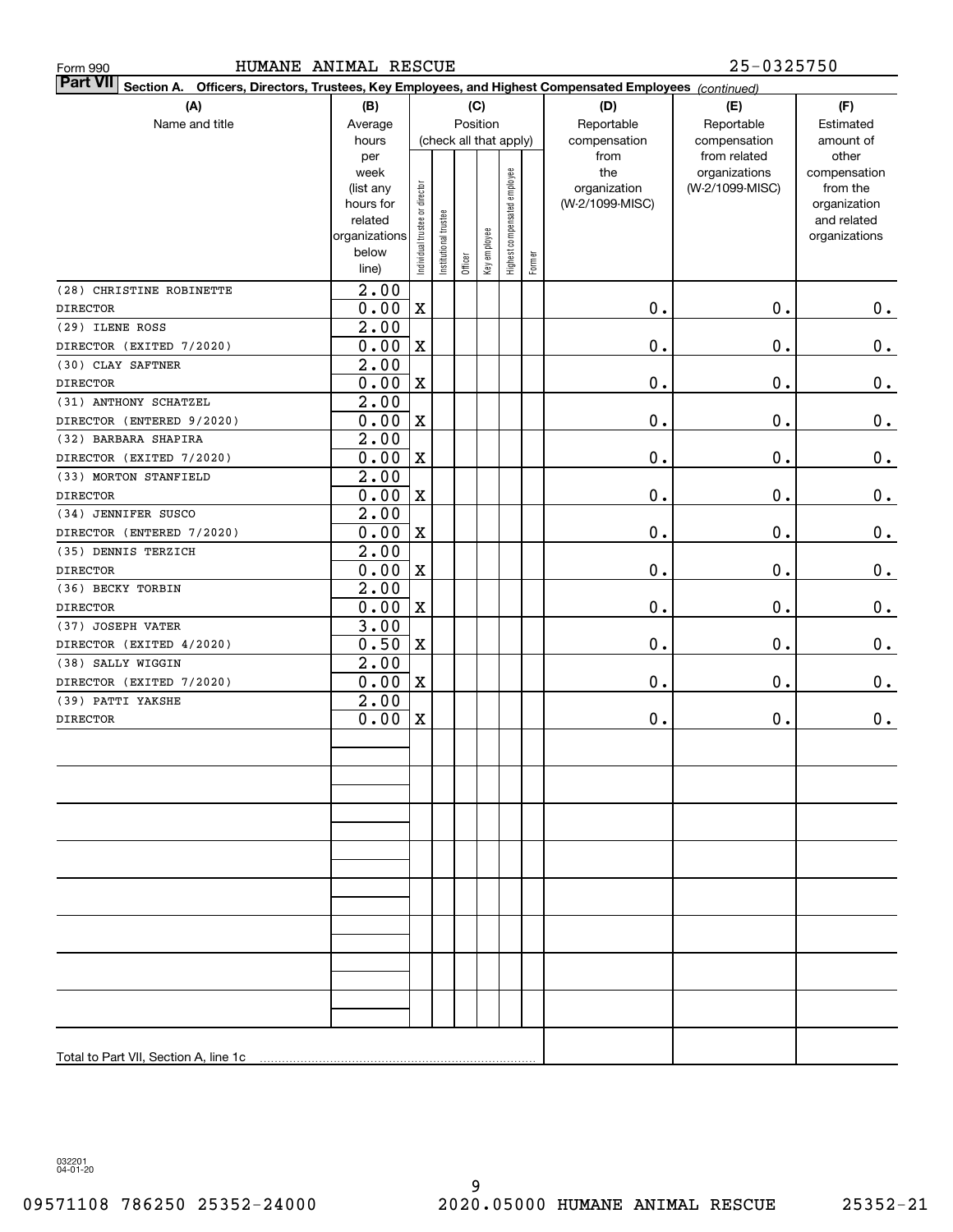|                                                           |                 | Check if Schedule O contains a response or note to any line in this Part VIII |                |                    |                |                      |               |                                              |                                      |                                                                 |
|-----------------------------------------------------------|-----------------|-------------------------------------------------------------------------------|----------------|--------------------|----------------|----------------------|---------------|----------------------------------------------|--------------------------------------|-----------------------------------------------------------------|
|                                                           |                 |                                                                               |                |                    |                |                      | Total revenue | (B)<br>Related or exempt<br>function revenue | (C)<br>Unrelated<br>business revenue | (D)<br>Revenue excluded<br>from tax under<br>sections 512 - 514 |
|                                                           |                 | <b>1 a</b> Federated campaigns                                                |                | 1a                 |                | 77,953.              |               |                                              |                                      |                                                                 |
| Contributions, Gifts, Grants<br>and Other Similar Amounts |                 | <b>b</b> Membership dues<br>$\ldots \ldots \ldots \ldots \ldots$              |                | 1 <sub>b</sub>     |                | 18, 145.             |               |                                              |                                      |                                                                 |
|                                                           |                 | c Fundraising events                                                          |                | 1c                 |                | 113,894.             |               |                                              |                                      |                                                                 |
|                                                           |                 | d Related organizations                                                       |                | 1 <sub>d</sub>     |                |                      |               |                                              |                                      |                                                                 |
|                                                           |                 | e Government grants (contributions)                                           |                | 1e                 |                | 984,500.             |               |                                              |                                      |                                                                 |
|                                                           |                 | f All other contributions, gifts, grants, and                                 |                |                    |                |                      |               |                                              |                                      |                                                                 |
|                                                           |                 | similar amounts not included above                                            |                | 1f                 |                | 3,964,428.           |               |                                              |                                      |                                                                 |
|                                                           |                 | g Noncash contributions included in lines 1a-1f                               |                | $1g$ $\frac{1}{3}$ |                | 28,239.              |               |                                              |                                      |                                                                 |
|                                                           |                 |                                                                               |                |                    |                |                      | 5,158,920.    |                                              |                                      |                                                                 |
|                                                           |                 |                                                                               |                |                    |                | <b>Business Code</b> |               |                                              |                                      |                                                                 |
|                                                           | 2а              | CLINIC INCOME                                                                 |                |                    |                | 900099               | 1,380,605.    | 1,380,605.                                   |                                      |                                                                 |
|                                                           | b               | HOLDING AND ADOPTION                                                          |                |                    |                | 812900               | 734,631.      | 734,631.                                     |                                      |                                                                 |
|                                                           |                 | BEHAVIOR AND TRAINING                                                         |                |                    |                | 900099               | 86,678.       | 86,678.                                      |                                      |                                                                 |
|                                                           | d               |                                                                               |                |                    |                |                      |               |                                              |                                      |                                                                 |
| Program Service<br>Revenue                                | е               |                                                                               |                |                    |                |                      |               |                                              |                                      |                                                                 |
|                                                           |                 | f All other program service revenue                                           |                |                    |                |                      |               |                                              |                                      |                                                                 |
|                                                           |                 |                                                                               |                |                    |                |                      | 2,201,914.    |                                              |                                      |                                                                 |
|                                                           | З               | Investment income (including dividends, interest, and                         |                |                    |                |                      |               |                                              |                                      |                                                                 |
|                                                           |                 |                                                                               |                |                    |                |                      | 144,229.      |                                              |                                      | 144,229.                                                        |
|                                                           | 4               | Income from investment of tax-exempt bond proceeds                            |                |                    |                |                      |               |                                              |                                      |                                                                 |
|                                                           | 5               |                                                                               |                | (i) Real           |                | (ii) Personal        |               |                                              |                                      |                                                                 |
|                                                           |                 |                                                                               |                |                    |                |                      |               |                                              |                                      |                                                                 |
|                                                           |                 | <b>6 a</b> Gross rents                                                        | ∣6a<br>6b      |                    |                |                      |               |                                              |                                      |                                                                 |
|                                                           |                 | <b>b</b> Less: rental expenses $\ldots$<br>c Rental income or (loss)          | 6с             |                    |                |                      |               |                                              |                                      |                                                                 |
|                                                           |                 | d Net rental income or (loss)                                                 |                |                    |                |                      |               |                                              |                                      |                                                                 |
|                                                           |                 | 7 a Gross amount from sales of                                                |                | (i) Securities     |                | (ii) Other           |               |                                              |                                      |                                                                 |
|                                                           |                 | assets other than inventory                                                   | 7a             | 1,034,187.         |                |                      |               |                                              |                                      |                                                                 |
|                                                           |                 | <b>b</b> Less: cost or other basis                                            |                |                    |                |                      |               |                                              |                                      |                                                                 |
|                                                           |                 | and sales expenses                                                            | 7 <sub>b</sub> | 962,381.           |                |                      |               |                                              |                                      |                                                                 |
|                                                           |                 | <b>c</b> Gain or (loss) $\ldots$                                              | 7c             | 71,806.            |                |                      |               |                                              |                                      |                                                                 |
|                                                           |                 |                                                                               |                |                    |                |                      | 71,806.       |                                              |                                      | 71,806.                                                         |
| ther Revenue                                              |                 | 8 a Gross income from fundraising events (not                                 |                |                    |                |                      |               |                                              |                                      |                                                                 |
|                                                           |                 | including $$$ 113,894. of                                                     |                |                    |                |                      |               |                                              |                                      |                                                                 |
|                                                           |                 | contributions reported on line 1c). See                                       |                |                    |                |                      |               |                                              |                                      |                                                                 |
|                                                           |                 |                                                                               |                |                    | 8a             | 436,804.             |               |                                              |                                      |                                                                 |
|                                                           |                 |                                                                               |                |                    | 8 <sub>b</sub> | 50,964.              |               |                                              |                                      |                                                                 |
|                                                           |                 | c Net income or (loss) from fundraising events                                |                |                    |                |                      | 385,840.      |                                              |                                      | 385,840.                                                        |
|                                                           |                 | 9 a Gross income from gaming activities. See                                  |                |                    |                |                      |               |                                              |                                      |                                                                 |
|                                                           |                 |                                                                               |                |                    | 9a             |                      |               |                                              |                                      |                                                                 |
|                                                           |                 | <b>b</b> Less: direct expenses                                                |                |                    | 9 <sub>b</sub> |                      |               |                                              |                                      |                                                                 |
|                                                           |                 | c Net income or (loss) from gaming activities                                 |                |                    |                |                      |               |                                              |                                      |                                                                 |
|                                                           |                 | 10 a Gross sales of inventory, less returns                                   |                |                    |                |                      |               |                                              |                                      |                                                                 |
|                                                           |                 |                                                                               |                |                    | 10a            | 44,861.              |               |                                              |                                      |                                                                 |
|                                                           |                 | <b>b</b> Less: cost of goods sold                                             |                |                    | 10ь            | 34,704.              |               |                                              |                                      |                                                                 |
|                                                           |                 | c Net income or (loss) from sales of inventory                                |                |                    |                |                      | 10,157.       |                                              |                                      | 10, 157.                                                        |
|                                                           |                 |                                                                               |                |                    |                | <b>Business Code</b> |               |                                              |                                      |                                                                 |
| Miscellaneous                                             |                 | 11 a OTHER REVENUE                                                            |                |                    |                | 900099               | 121.          |                                              |                                      | 121.                                                            |
| Revenue                                                   | b               |                                                                               |                |                    |                |                      |               |                                              |                                      |                                                                 |
|                                                           | c               |                                                                               |                |                    |                |                      |               |                                              |                                      |                                                                 |
|                                                           |                 |                                                                               |                |                    |                |                      |               |                                              |                                      |                                                                 |
|                                                           |                 |                                                                               |                |                    |                | ▶                    | 121.          |                                              |                                      |                                                                 |
|                                                           | 12              |                                                                               |                |                    |                |                      | 7,972,987.    | 2,201,914.                                   | 0.                                   | 612, 153.                                                       |
|                                                           | 032009 12-23-20 |                                                                               |                |                    |                |                      |               |                                              |                                      | Form 990 (2020)                                                 |

032009 12-23-20

### 09571108 786250 25352-24000 2020.05000 HUMANE ANIMAL RESCUE 25352-21

10

**Part VIII Statement of Revenue**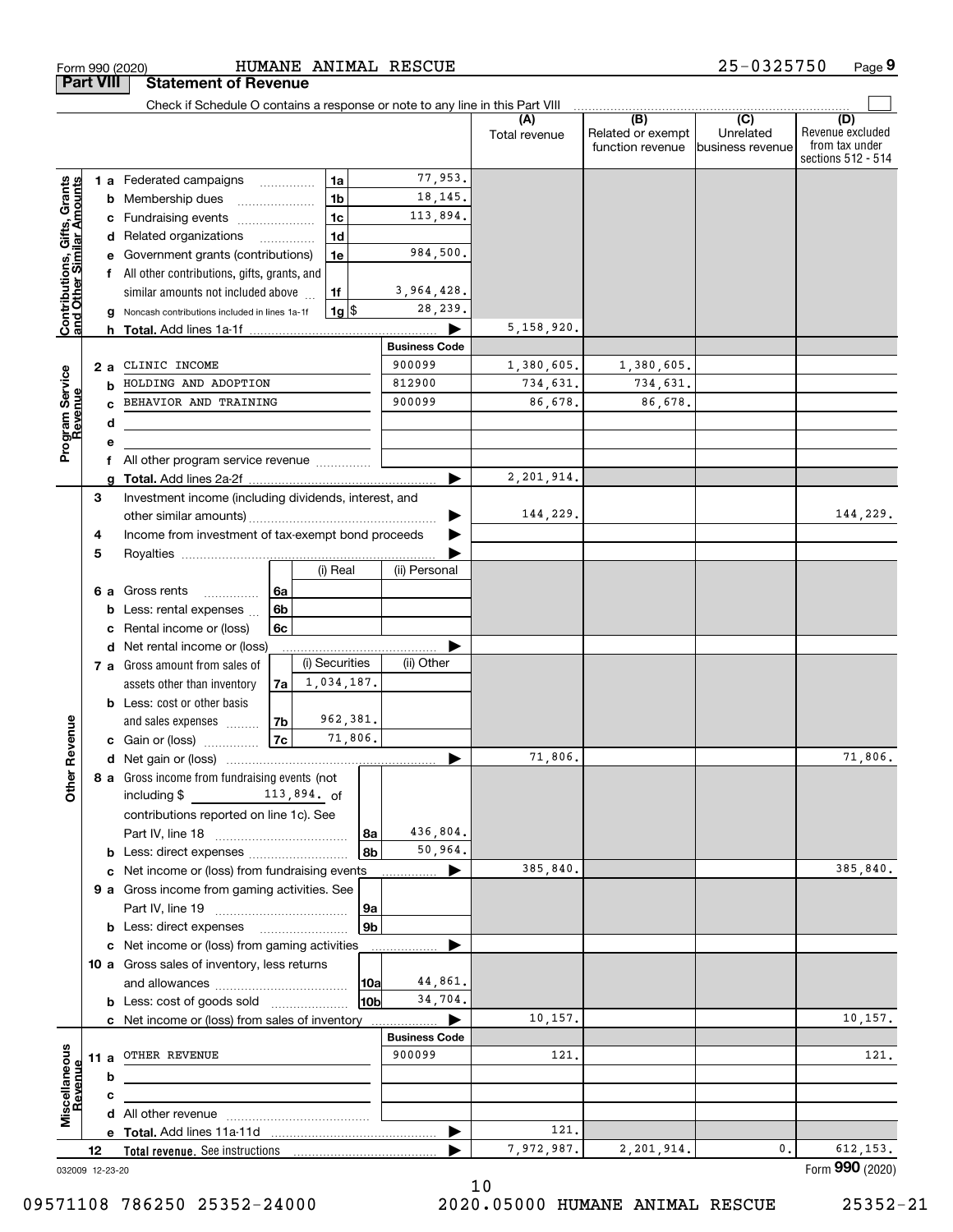Form 990 (2020) HUMANE ANIMAL RESCUE 25−0325750 <sub>Page</sub> **Part IX Statement of Functional Expenses**

|              | Section 501(c)(3) and 501(c)(4) organizations must complete all columns. All other organizations must complete column (A).                                                                                 |                       |                                    |                                           |                                 |
|--------------|------------------------------------------------------------------------------------------------------------------------------------------------------------------------------------------------------------|-----------------------|------------------------------------|-------------------------------------------|---------------------------------|
|              | Check if Schedule O contains a response or note to any line in this Part IX                                                                                                                                |                       |                                    |                                           |                                 |
|              | Do not include amounts reported on lines 6b,<br>7b, 8b, 9b, and 10b of Part VIII.                                                                                                                          | Total expenses        | (B)<br>Program service<br>expenses | (C)<br>Management and<br>general expenses | (D)<br>Fundraising<br>expenses  |
| 1.           | Grants and other assistance to domestic organizations                                                                                                                                                      |                       |                                    |                                           |                                 |
|              | and domestic governments. See Part IV, line 21                                                                                                                                                             |                       |                                    |                                           |                                 |
| $\mathbf{2}$ | Grants and other assistance to domestic                                                                                                                                                                    |                       |                                    |                                           |                                 |
|              | individuals. See Part IV, line 22                                                                                                                                                                          |                       |                                    |                                           |                                 |
| 3            | Grants and other assistance to foreign                                                                                                                                                                     |                       |                                    |                                           |                                 |
|              | organizations, foreign governments, and foreign                                                                                                                                                            |                       |                                    |                                           |                                 |
|              | individuals. See Part IV, lines 15 and 16                                                                                                                                                                  |                       |                                    |                                           |                                 |
| 4            | Benefits paid to or for members                                                                                                                                                                            |                       |                                    |                                           |                                 |
| 5            | Compensation of current officers, directors,                                                                                                                                                               |                       |                                    |                                           |                                 |
|              | trustees, and key employees                                                                                                                                                                                | 745,846.              | 669,404.                           | 31,218.                                   | 45,224.                         |
| 6            | Compensation not included above to disqualified                                                                                                                                                            |                       |                                    |                                           |                                 |
|              | persons (as defined under section 4958(f)(1)) and                                                                                                                                                          |                       |                                    |                                           |                                 |
|              | persons described in section 4958(c)(3)(B)<br>1.1.1.1.1.1.1                                                                                                                                                |                       |                                    |                                           |                                 |
| 7            | Other salaries and wages                                                                                                                                                                                   | 3,745,576.            | 3,361,694.                         | 156,772.                                  | 227,110.                        |
| 8            | Pension plan accruals and contributions (include                                                                                                                                                           |                       |                                    |                                           |                                 |
|              | section 401(k) and 403(b) employer contributions)                                                                                                                                                          | 55,259.<br>439,606.   | $\frac{55,259.}{394,551.}$         |                                           |                                 |
| 9            |                                                                                                                                                                                                            | 342,616.              | 307,502.                           | 18,400.<br>14,340.                        | 26,655.<br>$\overline{20,774.}$ |
| 10           |                                                                                                                                                                                                            |                       |                                    |                                           |                                 |
| 11           | Fees for services (nonemployees):                                                                                                                                                                          |                       |                                    |                                           |                                 |
| a            |                                                                                                                                                                                                            |                       |                                    |                                           |                                 |
| b            |                                                                                                                                                                                                            | 38,600.               | 33,001.                            | 627.                                      | 4,972.                          |
| c            |                                                                                                                                                                                                            |                       |                                    |                                           |                                 |
| d            |                                                                                                                                                                                                            | 126,527.              |                                    |                                           | 126,527.                        |
| е<br>f       | Professional fundraising services. See Part IV, line 17<br>Investment management fees                                                                                                                      | 47,219.               |                                    | 47,219.                                   |                                 |
| g            | Other. (If line 11g amount exceeds 10% of line 25,                                                                                                                                                         |                       |                                    |                                           |                                 |
|              | column (A) amount, list line 11g expenses on Sch O.)                                                                                                                                                       | 280,887.              | 251,241.                           | 4,772.                                    |                                 |
| 12           |                                                                                                                                                                                                            | 62,839.               | 56,180.                            | 802.                                      | $\frac{24,874.}{5,857.}$        |
| 13           |                                                                                                                                                                                                            | 832,764.              | 795,900.                           | 14,512.                                   | 22, 352.                        |
| 14           |                                                                                                                                                                                                            | 129,817.              | 86,942.                            | $\overline{5,599}$ .                      | 37,276.                         |
| 15           |                                                                                                                                                                                                            |                       |                                    |                                           |                                 |
| 16           |                                                                                                                                                                                                            | 331,078.              | 304,473.                           | 14,222.                                   | 12,383.                         |
| 17           |                                                                                                                                                                                                            | 25,026.               | 23,637.                            | 351.                                      | 1,038.                          |
| 18           | Payments of travel or entertainment expenses                                                                                                                                                               |                       |                                    |                                           |                                 |
|              | for any federal, state, or local public officials                                                                                                                                                          |                       |                                    |                                           |                                 |
| 19           | Conferences, conventions, and meetings                                                                                                                                                                     |                       |                                    |                                           |                                 |
| 20           | Interest                                                                                                                                                                                                   | $\overline{55,882}$ . |                                    | 55,882.                                   |                                 |
| 21           |                                                                                                                                                                                                            |                       |                                    |                                           |                                 |
| 22           | Depreciation, depletion, and amortization                                                                                                                                                                  | 352,814.              | 333,620.                           | 9,597.                                    | $\frac{9,597.}{5,121.}$         |
| 23           | Insurance                                                                                                                                                                                                  | 113,054.              | 101,044.                           | 6,889.                                    |                                 |
| 24           | Other expenses. Itemize expenses not covered<br>above (List miscellaneous expenses on line 24e. If<br>line 24e amount exceeds 10% of line 25, column (A)<br>amount, list line 24e expenses on Schedule O.) |                       |                                    |                                           |                                 |
| a            | REPAIRS & MAINTENANCE                                                                                                                                                                                      | 109, 296.             | 103,620.                           | 2,838.                                    | 2,838.                          |
| b            | <b>BAD DEBT EXPENSE</b>                                                                                                                                                                                    | 76, 121.              |                                    | 76, 121.                                  |                                 |
|              | FUNDRAISING EXPENSES                                                                                                                                                                                       | 14,234.               | 1,408.                             | $\overline{2}$ .                          | 12,824.                         |
| d            | TAX AND LICENSES                                                                                                                                                                                           | 502.                  | 417.                               | $\overline{74}$ .                         | 11.                             |
|              | e All other expenses                                                                                                                                                                                       | 42,089.               | 38, 155.                           | 2,373.                                    | 1,561.                          |
| 25           | Total functional expenses. Add lines 1 through 24e                                                                                                                                                         | 7,967,652.            | 6,918,048.                         | 462,610.                                  | $\overline{586,994}$ .          |
| 26           | <b>Joint costs.</b> Complete this line only if the organization                                                                                                                                            |                       |                                    |                                           |                                 |
|              | reported in column (B) joint costs from a combined                                                                                                                                                         |                       |                                    |                                           |                                 |
|              | educational campaign and fundraising solicitation.                                                                                                                                                         |                       |                                    |                                           |                                 |
|              | Check here $\blacktriangleright$<br>if following SOP 98-2 (ASC 958-720)                                                                                                                                    |                       |                                    |                                           |                                 |

032010 12-23-20

09571108 786250 25352-24000 2020.05000 HUMANE ANIMAL RESCUE 25352-21

11

Form (2020) **990**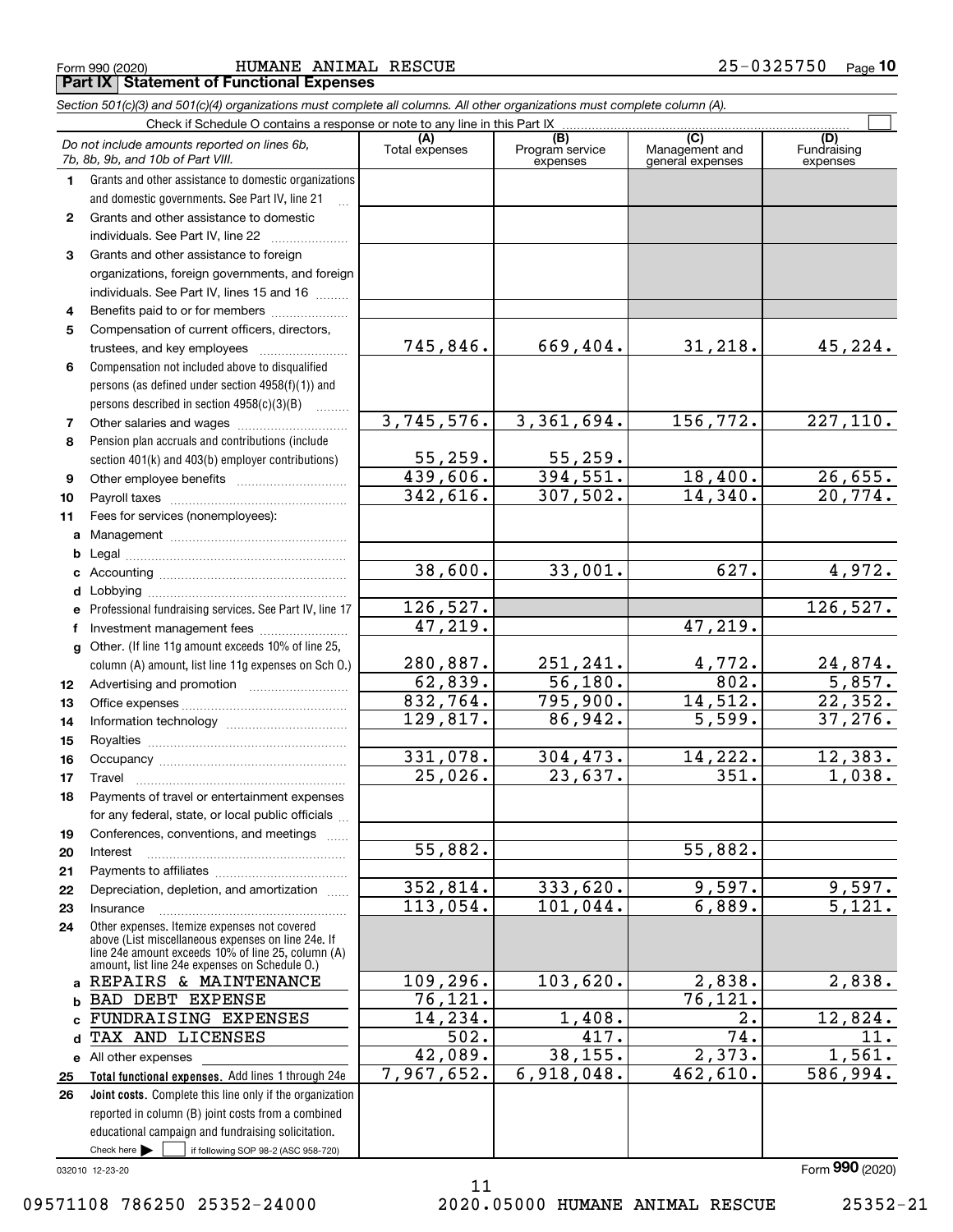**33**

**33**

 $23, 146, 225.$  33  $24, 271, 609.$ 

Form (2020) **990**

Form 990 (2020) HUMANE ANIMAL RESCUE 25−0325750 <sub>Page</sub>

Check if Schedule O contains a response or note to any line in this Part X

 $777,075.$  1 622,499. **11**Cash - non-interest-bearing ~~~~~~~~~~~~~~~~~~~~~~~~~  $62, 262. | z | 48, 192.$ **22**Savings and temporary cash investments ~~~~~~~~~~~~~~~~~~ $142, 160.$  3 94,964. **33** Pledges and grants receivable, net  $\ldots$  **multimes contained and grants receivable**, net **multimes contained and grants receivable**, net **multimes contained and grants receivable**  $142,960. | 4 | 401,725.$ Accounts receivable, net ~~~~~~~~~~~~~~~~~~~~~~~~~~ **44**Loans and other receivables from any current or former officer, director, **5**trustee, key employee, creator or founder, substantial contributor, or 35% controlled entity or family member of any of these persons ............................ **5**Loans and other receivables from other disqualified persons (as defined **6**under section  $4958(f)(1)$ , and persons described in section  $4958(c)(3)(B)$ **6** $5,348,000.$   $7$  5,348,000. **77**Notes and loans receivable, net ~~~~~~~~~~~~~~~~~~~~~~~**Assets**  $204,913. | 8 | 143,303.$ **88**Inventories for sale or use ~~~~~~~~~~~~~~~~~~~~~~~~~~59,279. 51,468. **99**Prepaid expenses and deferred charges ~~~~~~~~~~~~~~~~~~ **10a**Land, buildings, and equipment: cost or other 8,421,202. basis. Complete Part VI of Schedule D will aller  $4,579,401.$   $4,105,027.$   $10c$   $3,841,801.$ **10cb** Less: accumulated depreciation  $\ldots$  **10b**  $8,449,282.$  11 9,571,276. **1111**Investments - publicly traded securities ~~~~~~~~~~~~~~~~~~~  $3,723,014.$   $12$   $4,019,261.$ **1212**Investments - other securities. See Part IV, line 11 ~~~~~~~~~~~~~~ **1313** Investments - program-related. See Part IV, line 11 ~~~~~~~~~~~~~**1414**Intangible assets ~~~~~~~~~~~~~~~~~~~~~~~~~~~~~~ Other assets. See Part IV, line 11 ~~~~~~~~~~~~~~~~~~~~~~  $132, 253.$  15 129, 120. **1515**23, 146, 225. 16 24, 271, 609. **1616Total assets.**  Add lines 1 through 15 (must equal line 33)  $654, 114. |17|$  671, 618. **1717**Accounts payable and accrued expenses ~~~~~~~~~~~~~~~~~~ **1818**Grants payable ~~~~~~~~~~~~~~~~~~~~~~~~~~~~~~~ **1919**Deferred revenue ~~~~~~~~~~~~~~~~~~~~~~~~~~~~~~ **2020**Tax-exempt bond liabilities …………………………………………………………… Escrow or custodial account liability. Complete Part IV of Schedule D **212122**Loans and other payables to any current or former officer, director, iabilities **Liabilities** trustee, key employee, creator or founder, substantial contributor, or 35% controlled entity or family member of any of these persons ~~~~~~~~~**22** $568,882.$   $|23|$  399,034. **23**Secured mortgages and notes payable to unrelated third parties **23**Unsecured notes and loans payable to unrelated third parties ~~~~~~~~ **242425**Other liabilities (including federal income tax, payables to related third parties, and other liabilities not included on lines 17-24). Complete Part X 34,429. **25**of Schedule D ~~~~~~~~~~~~~~~~~~~~~~~~~~~~~~~  $1,257,060.$  26 1,105,081. **2626Total liabilities.**  Add lines 17 through 25 **Organizations that follow FASB ASC 958, check here** | X Assets or Fund Balances **Net Assets or Fund Balances and complete lines 27, 28, 32, and 33.**  $16,624,066$ . | 27 | 17,700,284. **2727**Net assets without donor restrictions  $5,265,099.$  28  $5,466,244.$ **2828**Net assets with donor restrictions ~~~~~~~~~~~~~~~~~~~~~~**Organizations that do not follow FASB ASC 958, check here** | **and complete lines 29 through 33. 2929**Capital stock or trust principal, or current funds ~~~~~~~~~~~~~~~ **3030**Paid-in or capital surplus, or land, building, or equipment fund www.commun.com **3131**Retained earnings, endowment, accumulated income, or other funds www.com ğ Total net assets or fund balances ~~~~~~~~~~~~~~~~~~~~~~  $21,889,165.$   $32 \mid 23,166,528.$ **3232**

25-0325750 Page 11

 $\mathcal{L}^{\text{max}}$ 

**(A) (B)**

Beginning of year | | End of year

**Part X** Balance Sheet

Total liabilities and net assets/fund balances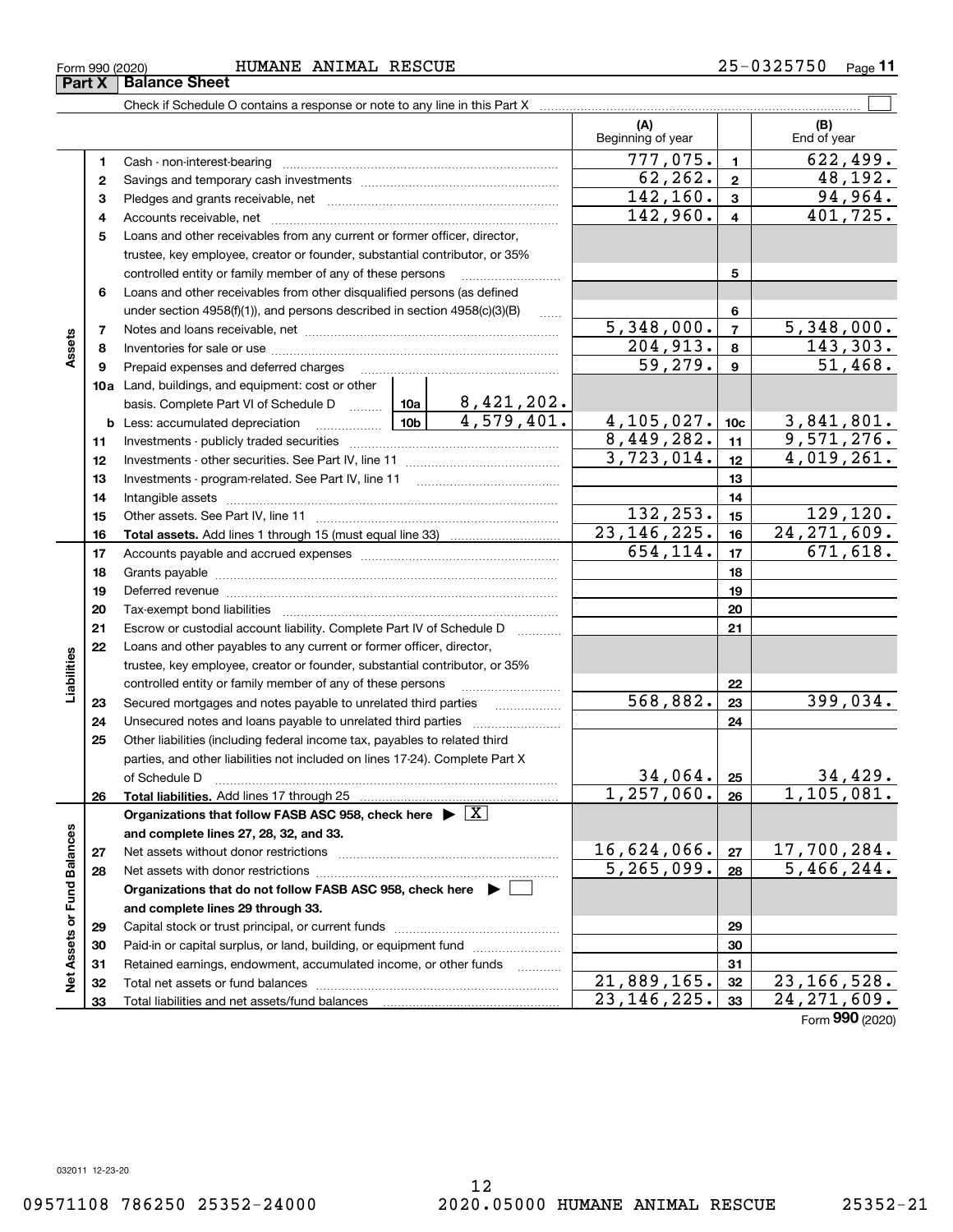|    | HUMANE ANIMAL RESCUE<br>Form 990 (2020)                                                                                                                                                                                                                                                                                                                                                                                                                                    |                         | 25-0325750     |     | Page 12                 |
|----|----------------------------------------------------------------------------------------------------------------------------------------------------------------------------------------------------------------------------------------------------------------------------------------------------------------------------------------------------------------------------------------------------------------------------------------------------------------------------|-------------------------|----------------|-----|-------------------------|
|    | Part XI<br>Reconciliation of Net Assets                                                                                                                                                                                                                                                                                                                                                                                                                                    |                         |                |     |                         |
|    |                                                                                                                                                                                                                                                                                                                                                                                                                                                                            |                         |                |     | $\overline{\mathbf{x}}$ |
|    |                                                                                                                                                                                                                                                                                                                                                                                                                                                                            |                         |                |     |                         |
| 1  |                                                                                                                                                                                                                                                                                                                                                                                                                                                                            | 1                       | 7,972,987.     |     |                         |
| 2  |                                                                                                                                                                                                                                                                                                                                                                                                                                                                            | $\mathbf{2}$            | 7,967,652.     |     |                         |
| з  | Revenue less expenses. Subtract line 2 from line 1                                                                                                                                                                                                                                                                                                                                                                                                                         | 3                       |                |     | 5,335.                  |
| 4  |                                                                                                                                                                                                                                                                                                                                                                                                                                                                            | $\overline{\mathbf{4}}$ | 21,889,165.    |     |                         |
| 5  | Net unrealized gains (losses) on investments<br>$\overline{a_1, \ldots, a_n, \ldots, a_n, \ldots, a_n, \ldots, a_n, \ldots, a_n, \ldots, a_n, \ldots, a_n, \ldots, a_n, \ldots, a_n, \ldots, a_n, \ldots, a_n, \ldots, a_n, \ldots, a_n, \ldots, a_n, \ldots, a_n, \ldots, a_n, \ldots, a_n, \ldots, a_n, \ldots, a_n, \ldots, a_n, \ldots, a_n, \ldots, a_n, \ldots, a_n, \ldots, a_n, \ldots, a_n, \ldots, a_n, \ldots, a_n, \ldots, a_n, \ldots, a_n, \ldots, a_n, \ld$ | 5                       | 1,034,186.     |     |                         |
| 6  |                                                                                                                                                                                                                                                                                                                                                                                                                                                                            | 6                       |                |     |                         |
| 7  |                                                                                                                                                                                                                                                                                                                                                                                                                                                                            | $\overline{7}$          |                |     |                         |
| 8  |                                                                                                                                                                                                                                                                                                                                                                                                                                                                            | 8                       |                |     |                         |
| 9  | Other changes in net assets or fund balances (explain on Schedule O)                                                                                                                                                                                                                                                                                                                                                                                                       | $\mathbf{9}$            |                |     | 237,842.                |
| 10 | Net assets or fund balances at end of year. Combine lines 3 through 9 (must equal Part X, line 32,                                                                                                                                                                                                                                                                                                                                                                         |                         |                |     |                         |
|    |                                                                                                                                                                                                                                                                                                                                                                                                                                                                            | 10 <sup>10</sup>        | 23, 166, 528.  |     |                         |
|    | <b>Part XII</b> Financial Statements and Reporting                                                                                                                                                                                                                                                                                                                                                                                                                         |                         |                |     |                         |
|    |                                                                                                                                                                                                                                                                                                                                                                                                                                                                            |                         |                |     | $\mathbf{X}$            |
|    |                                                                                                                                                                                                                                                                                                                                                                                                                                                                            |                         |                | Yes | No                      |
| 1  | $\boxed{\mathbf{X}}$ Accrual<br>Accounting method used to prepare the Form 990: [16] Cash<br>Other                                                                                                                                                                                                                                                                                                                                                                         |                         |                |     |                         |
|    | If the organization changed its method of accounting from a prior year or checked "Other," explain in Schedule O.                                                                                                                                                                                                                                                                                                                                                          |                         |                |     |                         |
|    | 2a Were the organization's financial statements compiled or reviewed by an independent accountant?                                                                                                                                                                                                                                                                                                                                                                         |                         | 2a             |     | Χ                       |
|    | If "Yes," check a box below to indicate whether the financial statements for the year were compiled or reviewed on a                                                                                                                                                                                                                                                                                                                                                       |                         |                |     |                         |
|    | separate basis, consolidated basis, or both:                                                                                                                                                                                                                                                                                                                                                                                                                               |                         |                |     |                         |
|    | Separate basis<br><b>Consolidated basis</b><br>Both consolidated and separate basis                                                                                                                                                                                                                                                                                                                                                                                        |                         |                |     |                         |
|    | <b>b</b> Were the organization's financial statements audited by an independent accountant?                                                                                                                                                                                                                                                                                                                                                                                |                         | 2 <sub>b</sub> | X   |                         |
|    | If "Yes," check a box below to indicate whether the financial statements for the year were audited on a separate basis,                                                                                                                                                                                                                                                                                                                                                    |                         |                |     |                         |
|    | consolidated basis, or both:                                                                                                                                                                                                                                                                                                                                                                                                                                               |                         |                |     |                         |
|    | $\boxed{\textbf{X}}$ Consolidated basis<br>Separate basis<br>Both consolidated and separate basis                                                                                                                                                                                                                                                                                                                                                                          |                         |                |     |                         |
|    | c If "Yes" to line 2a or 2b, does the organization have a committee that assumes responsibility for oversight of the audit,                                                                                                                                                                                                                                                                                                                                                |                         |                |     |                         |
|    |                                                                                                                                                                                                                                                                                                                                                                                                                                                                            |                         | 2c             | х   |                         |
|    | If the organization changed either its oversight process or selection process during the tax year, explain on Schedule O.                                                                                                                                                                                                                                                                                                                                                  |                         |                |     |                         |
|    | 3a As a result of a federal award, was the organization required to undergo an audit or audits as set forth in the Single Audit                                                                                                                                                                                                                                                                                                                                            |                         |                |     |                         |
|    |                                                                                                                                                                                                                                                                                                                                                                                                                                                                            |                         | За             |     | х                       |
| b  | If "Yes," did the organization undergo the required audit or audits? If the organization did not undergo the required audit                                                                                                                                                                                                                                                                                                                                                |                         |                |     |                         |
|    | or audits, explain why on Schedule O and describe any steps taken to undergo such audits manuming contains the                                                                                                                                                                                                                                                                                                                                                             |                         | 3b             | nnn |                         |
|    |                                                                                                                                                                                                                                                                                                                                                                                                                                                                            |                         |                |     |                         |

Form (2020) **990**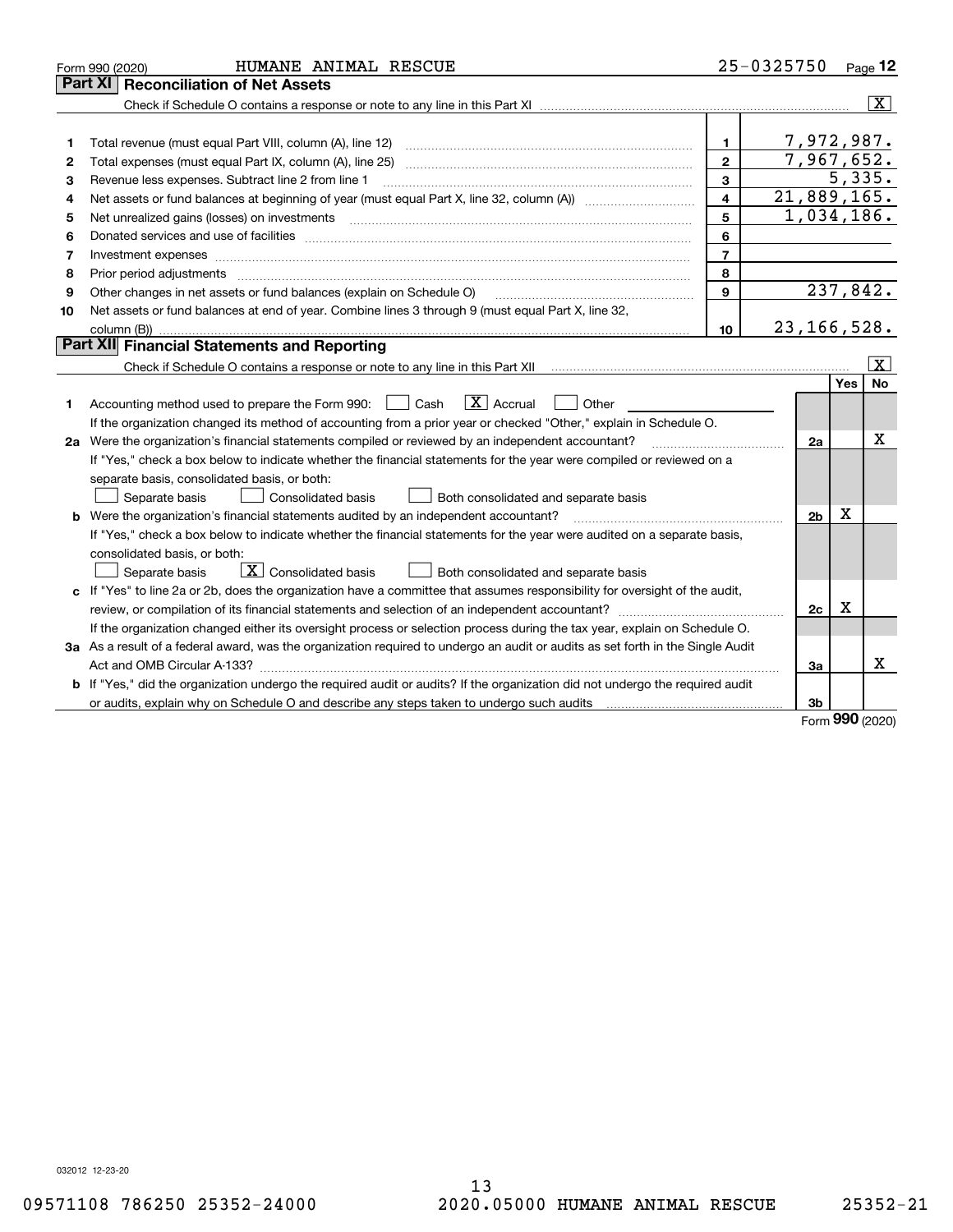| <b>SCHEDULE A</b> |
|-------------------|
|-------------------|

Department of the Treasury Internal Revenue Service

**(Form 990 or 990-EZ)**

# **Public Charity Status and Public Support**

**Complete if the organization is a section 501(c)(3) organization or a section 4947(a)(1) nonexempt charitable trust. | Attach to Form 990 or Form 990-EZ.** 

| $\blacktriangleright$ Allach to Form 330 or Form 330-EZ.              |
|-----------------------------------------------------------------------|
| Go to www.irs.gov/Form990 for instructions and the latest information |

| w.irs.gov/Form990 for instructions and the latest information. |  |
|----------------------------------------------------------------|--|
|----------------------------------------------------------------|--|

| OMB No. 1545-0047                          |
|--------------------------------------------|
| 2020                                       |
| <b>Open to Public</b><br><b>Inspection</b> |
| <b>Employer identification number</b>      |

| Name of the organization |  |
|--------------------------|--|
|--------------------------|--|

|                |                     |                                                                                                                                                                                                | HUMANE ANIMAL RESCUE |                            |                                    |                                 |                            |  | 25-0325750                 |  |  |  |  |
|----------------|---------------------|------------------------------------------------------------------------------------------------------------------------------------------------------------------------------------------------|----------------------|----------------------------|------------------------------------|---------------------------------|----------------------------|--|----------------------------|--|--|--|--|
|                | <b>Part I</b>       | Reason for Public Charity Status. (All organizations must complete this part.) See instructions.                                                                                               |                      |                            |                                    |                                 |                            |  |                            |  |  |  |  |
|                |                     | The organization is not a private foundation because it is: (For lines 1 through 12, check only one box.)                                                                                      |                      |                            |                                    |                                 |                            |  |                            |  |  |  |  |
| 1.             |                     | A church, convention of churches, or association of churches described in section 170(b)(1)(A)(i).                                                                                             |                      |                            |                                    |                                 |                            |  |                            |  |  |  |  |
| 2              |                     |                                                                                                                                                                                                |                      |                            |                                    |                                 |                            |  |                            |  |  |  |  |
| з              |                     | A school described in section 170(b)(1)(A)(ii). (Attach Schedule E (Form 990 or 990-EZ).)<br>A hospital or a cooperative hospital service organization described in section 170(b)(1)(A)(iii). |                      |                            |                                    |                                 |                            |  |                            |  |  |  |  |
| 4              |                     | A medical research organization operated in conjunction with a hospital described in section 170(b)(1)(A)(iii). Enter the hospital's name,                                                     |                      |                            |                                    |                                 |                            |  |                            |  |  |  |  |
|                |                     | city, and state:                                                                                                                                                                               |                      |                            |                                    |                                 |                            |  |                            |  |  |  |  |
| 5              |                     | An organization operated for the benefit of a college or university owned or operated by a governmental unit described in                                                                      |                      |                            |                                    |                                 |                            |  |                            |  |  |  |  |
|                |                     | section 170(b)(1)(A)(iv). (Complete Part II.)                                                                                                                                                  |                      |                            |                                    |                                 |                            |  |                            |  |  |  |  |
| 6              |                     | A federal, state, or local government or governmental unit described in section 170(b)(1)(A)(v).                                                                                               |                      |                            |                                    |                                 |                            |  |                            |  |  |  |  |
| $\overline{7}$ | $\lfloor x \rfloor$ | An organization that normally receives a substantial part of its support from a governmental unit or from the general public described in                                                      |                      |                            |                                    |                                 |                            |  |                            |  |  |  |  |
|                |                     | section 170(b)(1)(A)(vi). (Complete Part II.)                                                                                                                                                  |                      |                            |                                    |                                 |                            |  |                            |  |  |  |  |
| 8              |                     | A community trust described in section 170(b)(1)(A)(vi). (Complete Part II.)                                                                                                                   |                      |                            |                                    |                                 |                            |  |                            |  |  |  |  |
| 9              |                     | An agricultural research organization described in section 170(b)(1)(A)(ix) operated in conjunction with a land-grant college                                                                  |                      |                            |                                    |                                 |                            |  |                            |  |  |  |  |
|                |                     | or university or a non-land-grant college of agriculture (see instructions). Enter the name, city, and state of the college or                                                                 |                      |                            |                                    |                                 |                            |  |                            |  |  |  |  |
|                |                     | university:                                                                                                                                                                                    |                      |                            |                                    |                                 |                            |  |                            |  |  |  |  |
| 10             |                     | An organization that normally receives (1) more than 33 1/3% of its support from contributions, membership fees, and gross receipts from                                                       |                      |                            |                                    |                                 |                            |  |                            |  |  |  |  |
|                |                     | activities related to its exempt functions, subject to certain exceptions; and (2) no more than 33 1/3% of its support from gross investment                                                   |                      |                            |                                    |                                 |                            |  |                            |  |  |  |  |
|                |                     | income and unrelated business taxable income (less section 511 tax) from businesses acquired by the organization after June 30, 1975.                                                          |                      |                            |                                    |                                 |                            |  |                            |  |  |  |  |
|                |                     | See section 509(a)(2). (Complete Part III.)                                                                                                                                                    |                      |                            |                                    |                                 |                            |  |                            |  |  |  |  |
| 11             |                     | An organization organized and operated exclusively to test for public safety. See section 509(a)(4).                                                                                           |                      |                            |                                    |                                 |                            |  |                            |  |  |  |  |
| 12             |                     | An organization organized and operated exclusively for the benefit of, to perform the functions of, or to carry out the purposes of one or                                                     |                      |                            |                                    |                                 |                            |  |                            |  |  |  |  |
|                |                     | more publicly supported organizations described in section 509(a)(1) or section 509(a)(2). See section 509(a)(3). Check the box in                                                             |                      |                            |                                    |                                 |                            |  |                            |  |  |  |  |
|                |                     | lines 12a through 12d that describes the type of supporting organization and complete lines 12e, 12f, and 12g.                                                                                 |                      |                            |                                    |                                 |                            |  |                            |  |  |  |  |
| а              |                     | Type I. A supporting organization operated, supervised, or controlled by its supported organization(s), typically by giving                                                                    |                      |                            |                                    |                                 |                            |  |                            |  |  |  |  |
|                |                     | the supported organization(s) the power to regularly appoint or elect a majority of the directors or trustees of the supporting                                                                |                      |                            |                                    |                                 |                            |  |                            |  |  |  |  |
|                |                     | organization. You must complete Part IV, Sections A and B.                                                                                                                                     |                      |                            |                                    |                                 |                            |  |                            |  |  |  |  |
| b              |                     | Type II. A supporting organization supervised or controlled in connection with its supported organization(s), by having                                                                        |                      |                            |                                    |                                 |                            |  |                            |  |  |  |  |
|                |                     | control or management of the supporting organization vested in the same persons that control or manage the supported                                                                           |                      |                            |                                    |                                 |                            |  |                            |  |  |  |  |
|                |                     | organization(s). You must complete Part IV, Sections A and C.                                                                                                                                  |                      |                            |                                    |                                 |                            |  |                            |  |  |  |  |
| с              |                     | Type III functionally integrated. A supporting organization operated in connection with, and functionally integrated with,                                                                     |                      |                            |                                    |                                 |                            |  |                            |  |  |  |  |
|                |                     | its supported organization(s) (see instructions). You must complete Part IV, Sections A, D, and E.                                                                                             |                      |                            |                                    |                                 |                            |  |                            |  |  |  |  |
| d              |                     | Type III non-functionally integrated. A supporting organization operated in connection with its supported organization(s)                                                                      |                      |                            |                                    |                                 |                            |  |                            |  |  |  |  |
|                |                     | that is not functionally integrated. The organization generally must satisfy a distribution requirement and an attentiveness                                                                   |                      |                            |                                    |                                 |                            |  |                            |  |  |  |  |
|                |                     | requirement (see instructions). You must complete Part IV, Sections A and D, and Part V.                                                                                                       |                      |                            |                                    |                                 |                            |  |                            |  |  |  |  |
| е              |                     | Check this box if the organization received a written determination from the IRS that it is a Type I, Type II, Type III                                                                        |                      |                            |                                    |                                 |                            |  |                            |  |  |  |  |
|                |                     | functionally integrated, or Type III non-functionally integrated supporting organization.                                                                                                      |                      |                            |                                    |                                 |                            |  |                            |  |  |  |  |
| f              |                     | Enter the number of supported organizations                                                                                                                                                    |                      |                            |                                    |                                 |                            |  |                            |  |  |  |  |
|                | g                   | Provide the following information about the supported organization(s).<br>(i) Name of supported                                                                                                | (ii) EIN             | (iii) Type of organization |                                    | (iv) Is the organization listed | (v) Amount of monetary     |  | (vi) Amount of other       |  |  |  |  |
|                |                     | organization                                                                                                                                                                                   |                      | (described on lines 1-10   | in your governing document?<br>Yes | No                              | support (see instructions) |  | support (see instructions) |  |  |  |  |
|                |                     |                                                                                                                                                                                                |                      | above (see instructions))  |                                    |                                 |                            |  |                            |  |  |  |  |
|                |                     |                                                                                                                                                                                                |                      |                            |                                    |                                 |                            |  |                            |  |  |  |  |
|                |                     |                                                                                                                                                                                                |                      |                            |                                    |                                 |                            |  |                            |  |  |  |  |
|                |                     |                                                                                                                                                                                                |                      |                            |                                    |                                 |                            |  |                            |  |  |  |  |
|                |                     |                                                                                                                                                                                                |                      |                            |                                    |                                 |                            |  |                            |  |  |  |  |
|                |                     |                                                                                                                                                                                                |                      |                            |                                    |                                 |                            |  |                            |  |  |  |  |
|                |                     |                                                                                                                                                                                                |                      |                            |                                    |                                 |                            |  |                            |  |  |  |  |
|                |                     |                                                                                                                                                                                                |                      |                            |                                    |                                 |                            |  |                            |  |  |  |  |
|                |                     |                                                                                                                                                                                                |                      |                            |                                    |                                 |                            |  |                            |  |  |  |  |
|                |                     |                                                                                                                                                                                                |                      |                            |                                    |                                 |                            |  |                            |  |  |  |  |
| Total          |                     |                                                                                                                                                                                                |                      |                            |                                    |                                 |                            |  |                            |  |  |  |  |

LHA For Paperwork Reduction Act Notice, see the Instructions for Form 990 or 990-EZ. <sub>032021</sub> o1-25-21 Schedule A (Form 990 or 990-EZ) 2020 14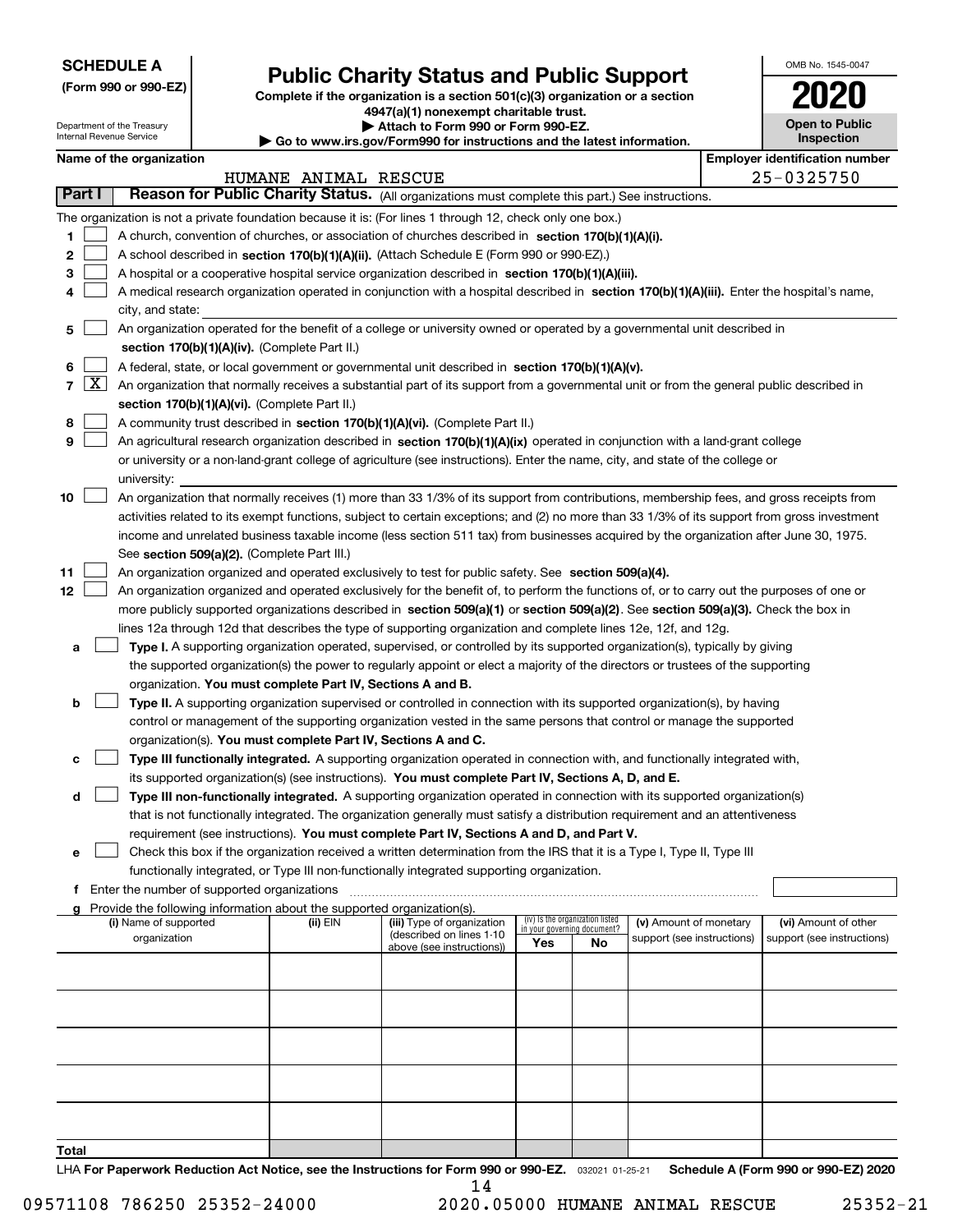25-0325750 Page 2

(Complete only if you checked the box on line 5, 7, or 8 of Part I or if the organization failed to qualify under Part III. If the organization fails to qualify under the tests listed below, please complete Part III.) **Part II Support Schedule for Organizations Described in Sections 170(b)(1)(A)(iv) and 170(b)(1)(A)(vi)**

| <b>Section A. Public Support</b>                                                                                                               |                      |                      |                        |                        |                                             |                                          |
|------------------------------------------------------------------------------------------------------------------------------------------------|----------------------|----------------------|------------------------|------------------------|---------------------------------------------|------------------------------------------|
| Calendar year (or fiscal year beginning in)                                                                                                    | (a) 2016             | (b) 2017             | $(c)$ 2018             | $(d)$ 2019             | (e) 2020                                    | (f) Total                                |
| 1 Gifts, grants, contributions, and                                                                                                            |                      |                      |                        |                        |                                             |                                          |
| membership fees received. (Do not                                                                                                              |                      |                      |                        |                        |                                             |                                          |
| include any "unusual grants.")                                                                                                                 | 5247303.             | 4736438.             | 4505263.               | 4692160.               |                                             | 5158920.24340084.                        |
| 2 Tax revenues levied for the organ-                                                                                                           |                      |                      |                        |                        |                                             |                                          |
| ization's benefit and either paid to                                                                                                           |                      |                      |                        |                        |                                             |                                          |
| or expended on its behalf                                                                                                                      |                      |                      |                        |                        |                                             |                                          |
| 3 The value of services or facilities                                                                                                          |                      |                      |                        |                        |                                             |                                          |
| furnished by a governmental unit to                                                                                                            |                      |                      |                        |                        |                                             |                                          |
| the organization without charge                                                                                                                |                      |                      |                        |                        |                                             |                                          |
| 4 Total. Add lines 1 through 3                                                                                                                 | 5247303.             | 4736438.             | 4505263.               | 4692160.               |                                             | 5158920.24340084.                        |
| 5 The portion of total contributions                                                                                                           |                      |                      |                        |                        |                                             |                                          |
| by each person (other than a                                                                                                                   |                      |                      |                        |                        |                                             |                                          |
| governmental unit or publicly                                                                                                                  |                      |                      |                        |                        |                                             |                                          |
| supported organization) included                                                                                                               |                      |                      |                        |                        |                                             |                                          |
| on line 1 that exceeds 2% of the                                                                                                               |                      |                      |                        |                        |                                             |                                          |
| amount shown on line 11,                                                                                                                       |                      |                      |                        |                        |                                             |                                          |
| column (f)                                                                                                                                     |                      |                      |                        |                        |                                             |                                          |
|                                                                                                                                                |                      |                      |                        |                        |                                             | 997,065.<br>23343019.                    |
| 6 Public support. Subtract line 5 from line 4.<br><b>Section B. Total Support</b>                                                              |                      |                      |                        |                        |                                             |                                          |
|                                                                                                                                                |                      |                      |                        |                        |                                             |                                          |
| Calendar year (or fiscal year beginning in)                                                                                                    | (a) 2016<br>5247303. | (b) 2017<br>4736438. | $(c)$ 2018<br>4505263. | $(d)$ 2019<br>4692160. | (e) 2020                                    | (f) Total<br>5158920.24340084.           |
| 7 Amounts from line 4                                                                                                                          |                      |                      |                        |                        |                                             |                                          |
| 8 Gross income from interest,                                                                                                                  |                      |                      |                        |                        |                                             |                                          |
| dividends, payments received on                                                                                                                |                      |                      |                        |                        |                                             |                                          |
| securities loans, rents, royalties,                                                                                                            |                      |                      |                        |                        |                                             |                                          |
| and income from similar sources                                                                                                                | 165,975.             | 212,958.             |                        | $158, 119.$ 199, 108.  | 144,209.                                    | 880,369.                                 |
| <b>9</b> Net income from unrelated business                                                                                                    |                      |                      |                        |                        |                                             |                                          |
| activities, whether or not the                                                                                                                 |                      |                      |                        |                        |                                             |                                          |
| business is regularly carried on                                                                                                               |                      |                      |                        |                        |                                             |                                          |
| 10 Other income. Do not include gain                                                                                                           |                      |                      |                        |                        |                                             |                                          |
| or loss from the sale of capital                                                                                                               |                      |                      |                        |                        |                                             |                                          |
| assets (Explain in Part VI.)                                                                                                                   |                      |                      | 20,384.                | 17,868.                | 121.                                        | 38,373.                                  |
| 11 Total support. Add lines 7 through 10                                                                                                       |                      |                      |                        |                        |                                             | 25258826.                                |
| 12 Gross receipts from related activities, etc. (see instructions)                                                                             |                      |                      |                        |                        | 12                                          | 11,918,309.                              |
| 13 First 5 years. If the Form 990 is for the organization's first, second, third, fourth, or fifth tax year as a section 501(c)(3)             |                      |                      |                        |                        |                                             |                                          |
|                                                                                                                                                |                      |                      |                        |                        |                                             |                                          |
| <b>Section C. Computation of Public Support Percentage</b>                                                                                     |                      |                      |                        |                        |                                             |                                          |
|                                                                                                                                                |                      |                      |                        |                        | 14                                          | 92.42<br>%                               |
|                                                                                                                                                |                      |                      |                        |                        | 15                                          | 92.62<br>%                               |
| 16a 33 1/3% support test - 2020. If the organization did not check the box on line 13, and line 14 is 33 1/3% or more, check this box and      |                      |                      |                        |                        |                                             |                                          |
| stop here. The organization qualifies as a publicly supported organization                                                                     |                      |                      |                        |                        |                                             | $\blacktriangleright$ $\boxed{\text{X}}$ |
| b 33 1/3% support test - 2019. If the organization did not check a box on line 13 or 16a, and line 15 is 33 1/3% or more, check this box       |                      |                      |                        |                        |                                             |                                          |
| and stop here. The organization qualifies as a publicly supported organization                                                                 |                      |                      |                        |                        |                                             |                                          |
| 17a 10% -facts-and-circumstances test - 2020. If the organization did not check a box on line 13, 16a, or 16b, and line 14 is 10% or more,     |                      |                      |                        |                        |                                             |                                          |
| and if the organization meets the facts-and-circumstances test, check this box and stop here. Explain in Part VI how the organization          |                      |                      |                        |                        |                                             |                                          |
| meets the facts-and-circumstances test. The organization qualifies as a publicly supported organization                                        |                      |                      |                        |                        |                                             |                                          |
| <b>b 10% -facts-and-circumstances test - 2019.</b> If the organization did not check a box on line 13, 16a, 16b, or 17a, and line 15 is 10% or |                      |                      |                        |                        |                                             |                                          |
| more, and if the organization meets the facts-and-circumstances test, check this box and stop here. Explain in Part VI how the                 |                      |                      |                        |                        |                                             |                                          |
|                                                                                                                                                |                      |                      |                        |                        |                                             |                                          |
| organization meets the facts-and-circumstances test. The organization qualifies as a publicly supported organization                           |                      |                      |                        |                        |                                             |                                          |
| 18 Private foundation. If the organization did not check a box on line 13, 16a, 16b, 17a, or 17b, check this box and see instructions          |                      |                      |                        |                        | <b>Cohodulo A (Form 000 or 000 EZ) 2020</b> |                                          |

**Schedule A (Form 990 or 990-EZ) 2020**

032022 01-25-21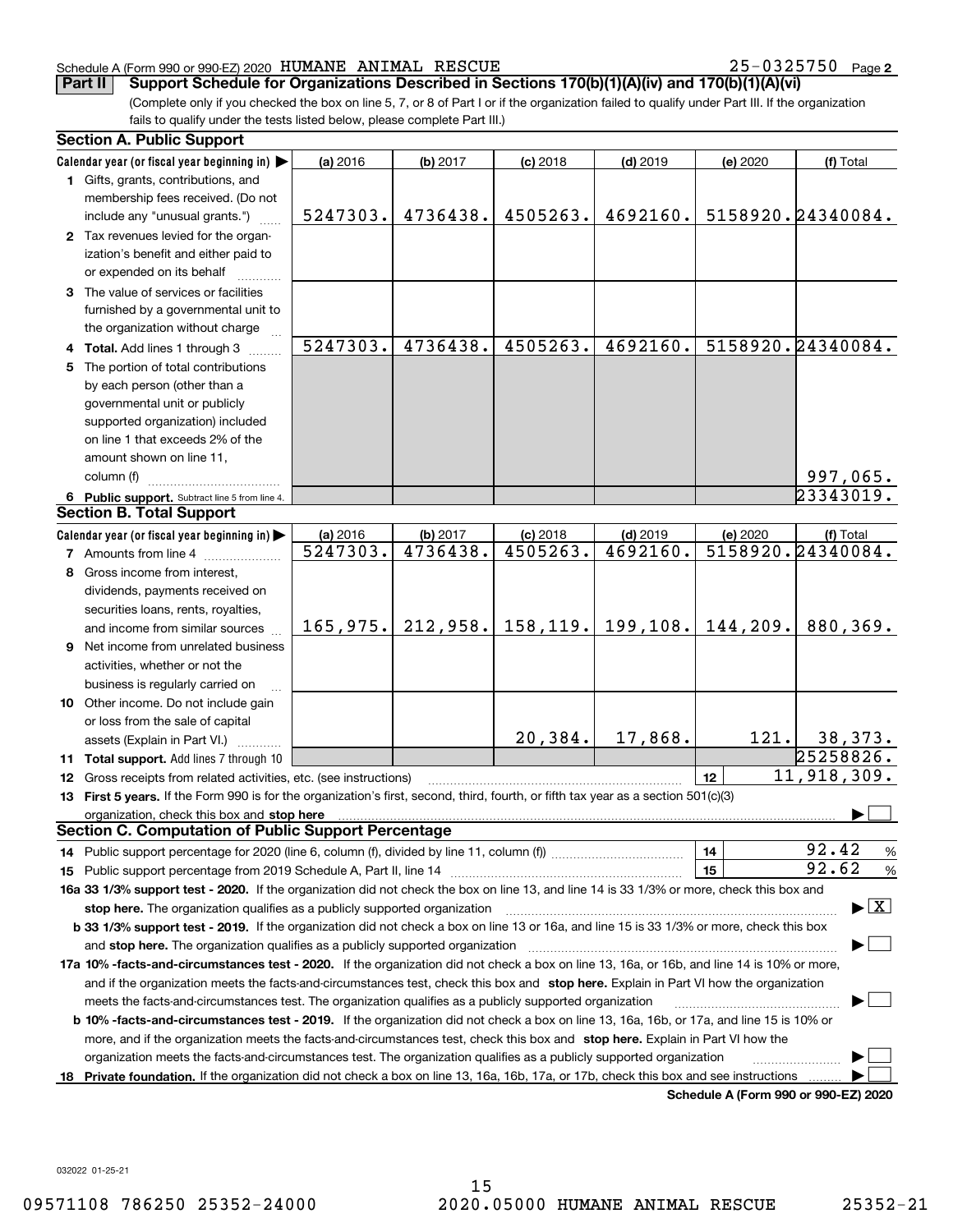### **Part III Support Schedule for Organizations Described in Section 509(a)(2)**

**3**

(Complete only if you checked the box on line 10 of Part I or if the organization failed to qualify under Part II. If the organization fails to qualify under the tests listed below, please complete Part II.)

| <b>Section A. Public Support</b>                                                                                                                                                                |          |          |            |            |          |                                      |
|-------------------------------------------------------------------------------------------------------------------------------------------------------------------------------------------------|----------|----------|------------|------------|----------|--------------------------------------|
| Calendar year (or fiscal year beginning in) $\blacktriangleright$                                                                                                                               | (a) 2016 | (b) 2017 | $(c)$ 2018 | $(d)$ 2019 | (e) 2020 | (f) Total                            |
| 1 Gifts, grants, contributions, and                                                                                                                                                             |          |          |            |            |          |                                      |
| membership fees received. (Do not                                                                                                                                                               |          |          |            |            |          |                                      |
| include any "unusual grants.")                                                                                                                                                                  |          |          |            |            |          |                                      |
| <b>2</b> Gross receipts from admissions,<br>merchandise sold or services per-<br>formed, or facilities furnished in<br>any activity that is related to the<br>organization's tax-exempt purpose |          |          |            |            |          |                                      |
| 3 Gross receipts from activities that<br>are not an unrelated trade or bus-                                                                                                                     |          |          |            |            |          |                                      |
| iness under section 513                                                                                                                                                                         |          |          |            |            |          |                                      |
| 4 Tax revenues levied for the organ-<br>ization's benefit and either paid to<br>or expended on its behalf<br>.                                                                                  |          |          |            |            |          |                                      |
| 5 The value of services or facilities<br>furnished by a governmental unit to<br>the organization without charge                                                                                 |          |          |            |            |          |                                      |
|                                                                                                                                                                                                 |          |          |            |            |          |                                      |
| <b>6 Total.</b> Add lines 1 through 5<br>7a Amounts included on lines 1, 2, and<br>3 received from disqualified persons                                                                         |          |          |            |            |          |                                      |
| <b>b</b> Amounts included on lines 2 and 3 received<br>from other than disqualified persons that<br>exceed the greater of \$5,000 or 1% of the<br>amount on line 13 for the year                |          |          |            |            |          |                                      |
| c Add lines 7a and 7b                                                                                                                                                                           |          |          |            |            |          |                                      |
| 8 Public support. (Subtract line 7c from line 6.)                                                                                                                                               |          |          |            |            |          |                                      |
| <b>Section B. Total Support</b>                                                                                                                                                                 |          |          |            |            |          |                                      |
| Calendar year (or fiscal year beginning in)                                                                                                                                                     | (a) 2016 | (b) 2017 | $(c)$ 2018 | $(d)$ 2019 | (e) 2020 | (f) Total                            |
| 9 Amounts from line 6                                                                                                                                                                           |          |          |            |            |          |                                      |
| 10a Gross income from interest,<br>dividends, payments received on<br>securities loans, rents, royalties,<br>and income from similar sources                                                    |          |          |            |            |          |                                      |
| <b>b</b> Unrelated business taxable income<br>(less section 511 taxes) from businesses<br>acquired after June 30, 1975                                                                          |          |          |            |            |          |                                      |
| c Add lines 10a and 10b                                                                                                                                                                         |          |          |            |            |          |                                      |
| 11 Net income from unrelated business<br>activities not included in line 10b,<br>whether or not the business is<br>regularly carried on                                                         |          |          |            |            |          |                                      |
| <b>12</b> Other income. Do not include gain<br>or loss from the sale of capital<br>assets (Explain in Part VI.)                                                                                 |          |          |            |            |          |                                      |
| <b>13</b> Total support. (Add lines 9, 10c, 11, and 12.)                                                                                                                                        |          |          |            |            |          |                                      |
| 14 First 5 years. If the Form 990 is for the organization's first, second, third, fourth, or fifth tax year as a section 501(c)(3) organization,                                                |          |          |            |            |          |                                      |
| check this box and stop here measurements are constructed as the state of the state of the state of the state o                                                                                 |          |          |            |            |          |                                      |
| Section C. Computation of Public Support Percentage                                                                                                                                             |          |          |            |            |          |                                      |
|                                                                                                                                                                                                 |          |          |            |            | 15       | %                                    |
| 16 Public support percentage from 2019 Schedule A, Part III, line 15                                                                                                                            |          |          |            |            | 16       | %                                    |
| <b>Section D. Computation of Investment Income Percentage</b>                                                                                                                                   |          |          |            |            |          |                                      |
| 17 Investment income percentage for 2020 (line 10c, column (f), divided by line 13, column (f))                                                                                                 |          |          |            |            | 17       | %                                    |
| 18 Investment income percentage from 2019 Schedule A, Part III, line 17                                                                                                                         |          |          |            |            | 18       | %                                    |
| 19a 33 1/3% support tests - 2020. If the organization did not check the box on line 14, and line 15 is more than 33 1/3%, and line 17 is not                                                    |          |          |            |            |          |                                      |
| more than 33 1/3%, check this box and stop here. The organization qualifies as a publicly supported organization                                                                                |          |          |            |            |          | $\sim$ 1                             |
| b 33 1/3% support tests - 2019. If the organization did not check a box on line 14 or line 19a, and line 16 is more than 33 1/3%, and                                                           |          |          |            |            |          |                                      |
| line 18 is not more than 33 1/3%, check this box and stop here. The organization qualifies as a publicly supported organization                                                                 |          |          |            |            |          |                                      |
| <b>Private foundation.</b> If the organization did not check a box on line 14, 19a, or 19b, check this box and see instructions<br>20                                                           |          |          |            |            |          |                                      |
| 032023 01-25-21                                                                                                                                                                                 |          | 16       |            |            |          | Schedule A (Form 990 or 990-EZ) 2020 |

 <sup>09571108 786250 25352-24000 2020.05000</sup> HUMANE ANIMAL RESCUE 25352-21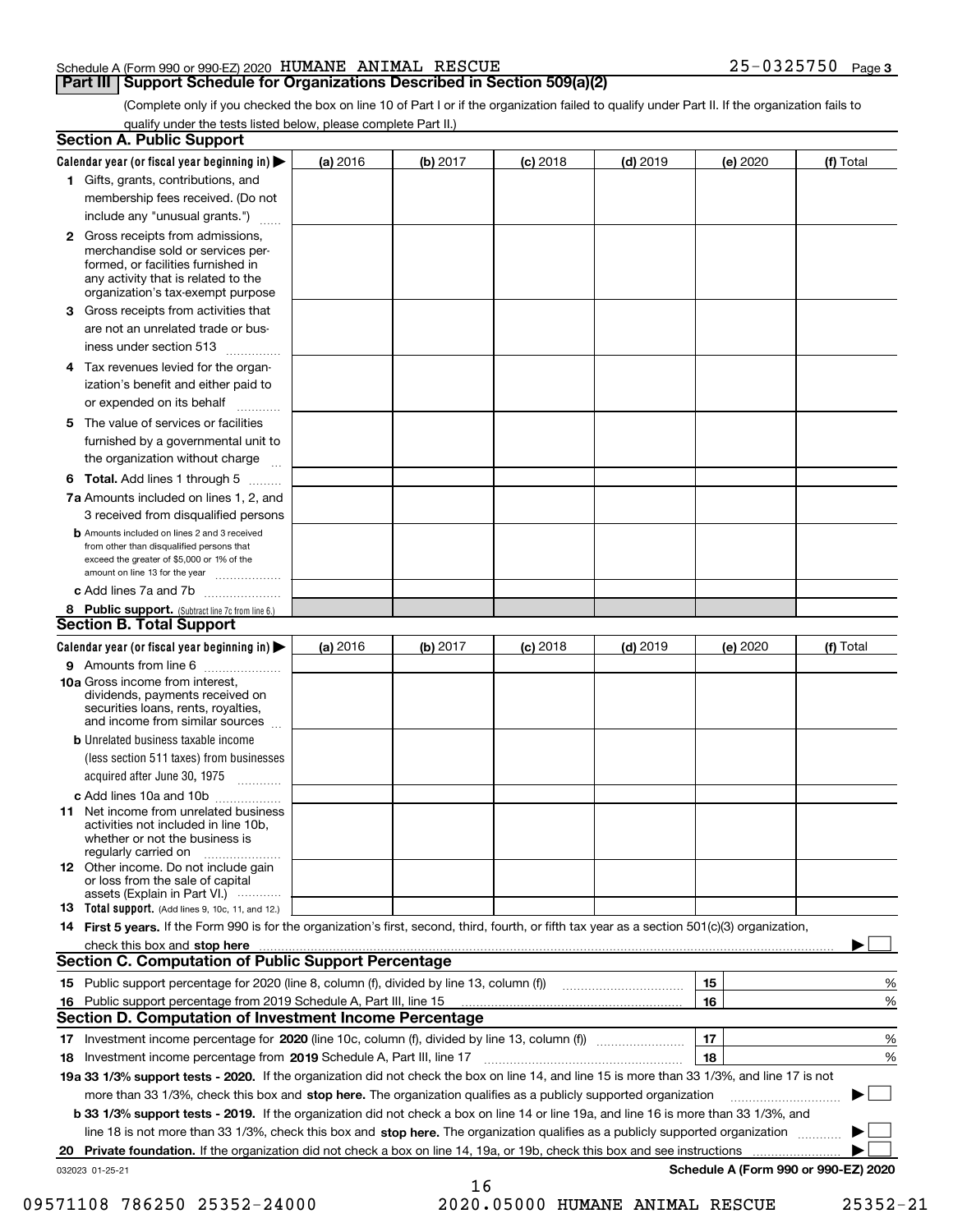**1**

**2**

**3a**

**3b**

**3c**

**4a**

**4b**

**4c**

**5a**

**5b5c**

**6**

**7**

**8**

**9a**

**9b**

**9c**

**10a**

**10b**

**YesNo**

# **Part IV Supporting Organizations**

(Complete only if you checked a box in line 12 on Part I. If you checked box 12a, Part I, complete Sections A and B. If you checked box 12b, Part I, complete Sections A and C. If you checked box 12c, Part I, complete Sections A, D, and E. If you checked box 12d, Part I, complete Sections A and D, and complete Part V.)

### **Section A. All Supporting Organizations**

- **1** Are all of the organization's supported organizations listed by name in the organization's governing documents? If "No," describe in **Part VI** how the supported organizations are designated. If designated by *class or purpose, describe the designation. If historic and continuing relationship, explain.*
- **2** Did the organization have any supported organization that does not have an IRS determination of status under section 509(a)(1) or (2)? If "Yes," explain in Part VI how the organization determined that the supported *organization was described in section 509(a)(1) or (2).*
- **3a** Did the organization have a supported organization described in section 501(c)(4), (5), or (6)? If "Yes," answer *lines 3b and 3c below.*
- **b** Did the organization confirm that each supported organization qualified under section 501(c)(4), (5), or (6) and satisfied the public support tests under section 509(a)(2)? If "Yes," describe in **Part VI** when and how the *organization made the determination.*
- **c**Did the organization ensure that all support to such organizations was used exclusively for section 170(c)(2)(B) purposes? If "Yes," explain in **Part VI** what controls the organization put in place to ensure such use.
- **4a***If* Was any supported organization not organized in the United States ("foreign supported organization")? *"Yes," and if you checked box 12a or 12b in Part I, answer lines 4b and 4c below.*
- **b** Did the organization have ultimate control and discretion in deciding whether to make grants to the foreign supported organization? If "Yes," describe in **Part VI** how the organization had such control and discretion *despite being controlled or supervised by or in connection with its supported organizations.*
- **c** Did the organization support any foreign supported organization that does not have an IRS determination under sections 501(c)(3) and 509(a)(1) or (2)? If "Yes," explain in **Part VI** what controls the organization used *to ensure that all support to the foreign supported organization was used exclusively for section 170(c)(2)(B) purposes.*
- **5a** Did the organization add, substitute, or remove any supported organizations during the tax year? If "Yes," answer lines 5b and 5c below (if applicable). Also, provide detail in **Part VI,** including (i) the names and EIN *numbers of the supported organizations added, substituted, or removed; (ii) the reasons for each such action; (iii) the authority under the organization's organizing document authorizing such action; and (iv) how the action was accomplished (such as by amendment to the organizing document).*
- **b** Type I or Type II only. Was any added or substituted supported organization part of a class already designated in the organization's organizing document?
- **cSubstitutions only.**  Was the substitution the result of an event beyond the organization's control?
- **6** Did the organization provide support (whether in the form of grants or the provision of services or facilities) to **Part VI.** *If "Yes," provide detail in* support or benefit one or more of the filing organization's supported organizations? anyone other than (i) its supported organizations, (ii) individuals that are part of the charitable class benefited by one or more of its supported organizations, or (iii) other supporting organizations that also
- **7**Did the organization provide a grant, loan, compensation, or other similar payment to a substantial contributor *If "Yes," complete Part I of Schedule L (Form 990 or 990-EZ).* regard to a substantial contributor? (as defined in section 4958(c)(3)(C)), a family member of a substantial contributor, or a 35% controlled entity with
- **8** Did the organization make a loan to a disqualified person (as defined in section 4958) not described in line 7? *If "Yes," complete Part I of Schedule L (Form 990 or 990-EZ).*
- **9a** Was the organization controlled directly or indirectly at any time during the tax year by one or more in section 509(a)(1) or (2))? If "Yes," *provide detail in* <code>Part VI.</code> disqualified persons, as defined in section 4946 (other than foundation managers and organizations described
- **b** Did one or more disqualified persons (as defined in line 9a) hold a controlling interest in any entity in which the supporting organization had an interest? If "Yes," provide detail in P**art VI**.
- **c**Did a disqualified person (as defined in line 9a) have an ownership interest in, or derive any personal benefit from, assets in which the supporting organization also had an interest? If "Yes," provide detail in P**art VI.**
- **10a** Was the organization subject to the excess business holdings rules of section 4943 because of section supporting organizations)? If "Yes," answer line 10b below. 4943(f) (regarding certain Type II supporting organizations, and all Type III non-functionally integrated
- **b** Did the organization have any excess business holdings in the tax year? (Use Schedule C, Form 4720, to *determine whether the organization had excess business holdings.)*

17

032024 01-25-21

**Schedule A (Form 990 or 990-EZ) 2020**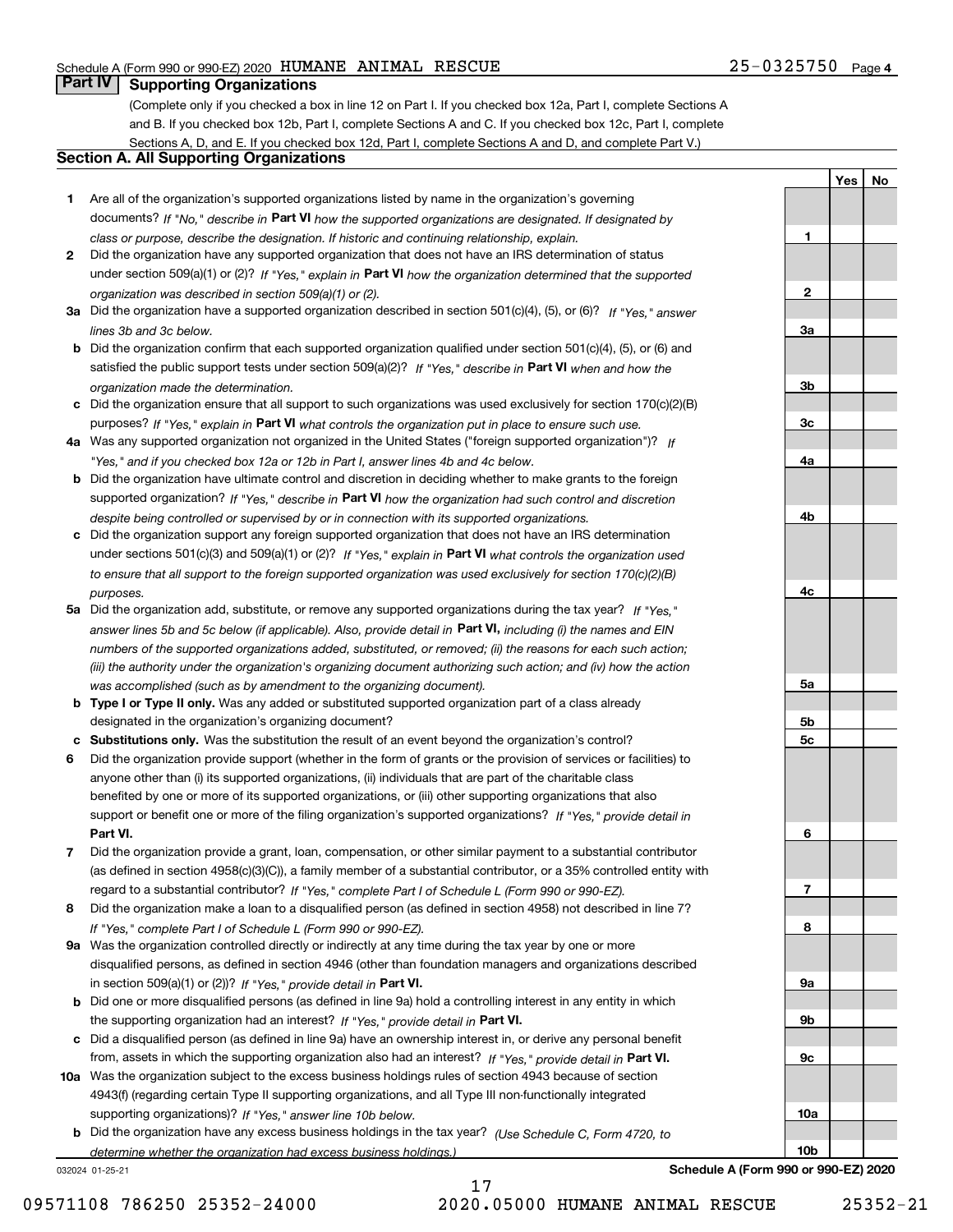|              | <b>Supporting Organizations (continued)</b><br>Part IV                                                                                                                                                                                                    |                |     |    |
|--------------|-----------------------------------------------------------------------------------------------------------------------------------------------------------------------------------------------------------------------------------------------------------|----------------|-----|----|
|              |                                                                                                                                                                                                                                                           |                | Yes | No |
| 11           | Has the organization accepted a gift or contribution from any of the following persons?                                                                                                                                                                   |                |     |    |
|              | a A person who directly or indirectly controls, either alone or together with persons described in lines 11b and                                                                                                                                          |                |     |    |
|              | 11c below, the governing body of a supported organization?                                                                                                                                                                                                | 11a            |     |    |
|              | <b>b</b> A family member of a person described in line 11a above?                                                                                                                                                                                         | 11b            |     |    |
|              | c A 35% controlled entity of a person described in line 11a or 11b above? If "Yes" to line 11a, 11b, or 11c, provide                                                                                                                                      |                |     |    |
|              | detail in Part VI.                                                                                                                                                                                                                                        | 11c            |     |    |
|              | <b>Section B. Type I Supporting Organizations</b>                                                                                                                                                                                                         |                |     |    |
|              |                                                                                                                                                                                                                                                           |                | Yes | No |
| 1            | Did the governing body, members of the governing body, officers acting in their official capacity, or membership of one or                                                                                                                                |                |     |    |
|              | more supported organizations have the power to regularly appoint or elect at least a majority of the organization's officers,                                                                                                                             |                |     |    |
|              | directors, or trustees at all times during the tax year? If "No," describe in Part VI how the supported organization(s)<br>effectively operated, supervised, or controlled the organization's activities. If the organization had more than one supported |                |     |    |
|              | organization, describe how the powers to appoint and/or remove officers, directors, or trustees were allocated among the                                                                                                                                  |                |     |    |
|              | supported organizations and what conditions or restrictions, if any, applied to such powers during the tax year.                                                                                                                                          | 1              |     |    |
| $\mathbf{2}$ | Did the organization operate for the benefit of any supported organization other than the supported                                                                                                                                                       |                |     |    |
|              | organization(s) that operated, supervised, or controlled the supporting organization? If "Yes," explain in                                                                                                                                                |                |     |    |
|              | Part VI how providing such benefit carried out the purposes of the supported organization(s) that operated,                                                                                                                                               |                |     |    |
|              | supervised, or controlled the supporting organization.                                                                                                                                                                                                    | $\overline{2}$ |     |    |
|              | <b>Section C. Type II Supporting Organizations</b>                                                                                                                                                                                                        |                |     |    |
|              |                                                                                                                                                                                                                                                           |                | Yes | No |
| 1.           | Were a majority of the organization's directors or trustees during the tax year also a majority of the directors                                                                                                                                          |                |     |    |
|              | or trustees of each of the organization's supported organization(s)? If "No." describe in Part VI how control                                                                                                                                             |                |     |    |
|              | or management of the supporting organization was vested in the same persons that controlled or managed                                                                                                                                                    |                |     |    |
|              | the supported organization(s).<br>Section D. All Type III Supporting Organizations                                                                                                                                                                        | 1              |     |    |
|              |                                                                                                                                                                                                                                                           |                |     |    |
|              |                                                                                                                                                                                                                                                           |                | Yes | No |
| 1.           | Did the organization provide to each of its supported organizations, by the last day of the fifth month of the                                                                                                                                            |                |     |    |
|              | organization's tax year, (i) a written notice describing the type and amount of support provided during the prior tax                                                                                                                                     |                |     |    |
|              | year, (ii) a copy of the Form 990 that was most recently filed as of the date of notification, and (iii) copies of the                                                                                                                                    |                |     |    |
|              | organization's governing documents in effect on the date of notification, to the extent not previously provided?                                                                                                                                          | 1              |     |    |
| 2            | Were any of the organization's officers, directors, or trustees either (i) appointed or elected by the supported                                                                                                                                          |                |     |    |
|              | organization(s) or (ii) serving on the governing body of a supported organization? If "No," explain in Part VI how                                                                                                                                        |                |     |    |
|              | the organization maintained a close and continuous working relationship with the supported organization(s).                                                                                                                                               | $\mathbf{2}$   |     |    |
| 3            | By reason of the relationship described in line 2, above, did the organization's supported organizations have a                                                                                                                                           |                |     |    |
|              | significant voice in the organization's investment policies and in directing the use of the organization's                                                                                                                                                |                |     |    |
|              | income or assets at all times during the tax year? If "Yes," describe in Part VI the role the organization's                                                                                                                                              |                |     |    |
|              | supported organizations played in this regard.<br>Section E. Type III Functionally Integrated Supporting Organizations                                                                                                                                    | 3              |     |    |
| 1            | Check the box next to the method that the organization used to satisfy the Integral Part Test during the year (see instructions).                                                                                                                         |                |     |    |
| а            | The organization satisfied the Activities Test. Complete line 2 below.                                                                                                                                                                                    |                |     |    |
| b            | The organization is the parent of each of its supported organizations. Complete line 3 below.                                                                                                                                                             |                |     |    |
| c            | The organization supported a governmental entity. Describe in Part VI how you supported a governmental entity (see instructions)                                                                                                                          |                |     |    |
| 2            | Activities Test. Answer lines 2a and 2b below.                                                                                                                                                                                                            |                | Yes | No |
| а            | Did substantially all of the organization's activities during the tax year directly further the exempt purposes of                                                                                                                                        |                |     |    |
|              | the supported organization(s) to which the organization was responsive? If "Yes," then in Part VI identify                                                                                                                                                |                |     |    |
|              | those supported organizations and explain how these activities directly furthered their exempt purposes,                                                                                                                                                  |                |     |    |
|              | how the organization was responsive to those supported organizations, and how the organization determined                                                                                                                                                 |                |     |    |

- *that these activities constituted substantially all of its activities.*
- **b** Did the activities described in line 2a, above, constitute activities that, but for the organization's involvement, **Part VI**  *the reasons for the organization's position that its supported organization(s) would have engaged in* one or more of the organization's supported organization(s) would have been engaged in? If "Yes," e*xplain in these activities but for the organization's involvement.*
- **3** Parent of Supported Organizations. Answer lines 3a and 3b below.

**a** Did the organization have the power to regularly appoint or elect a majority of the officers, directors, or trustees of each of the supported organizations? If "Yes" or "No" provide details in **Part VI.** 

**b** Did the organization exercise a substantial degree of direction over the policies, programs, and activities of each of its supported organizations? If "Yes," describe in Part VI the role played by the organization in this regard.

18

032025 01-25-21

**Schedule A (Form 990 or 990-EZ) 2020**

**2a**

**2b**

**3a**

**3b**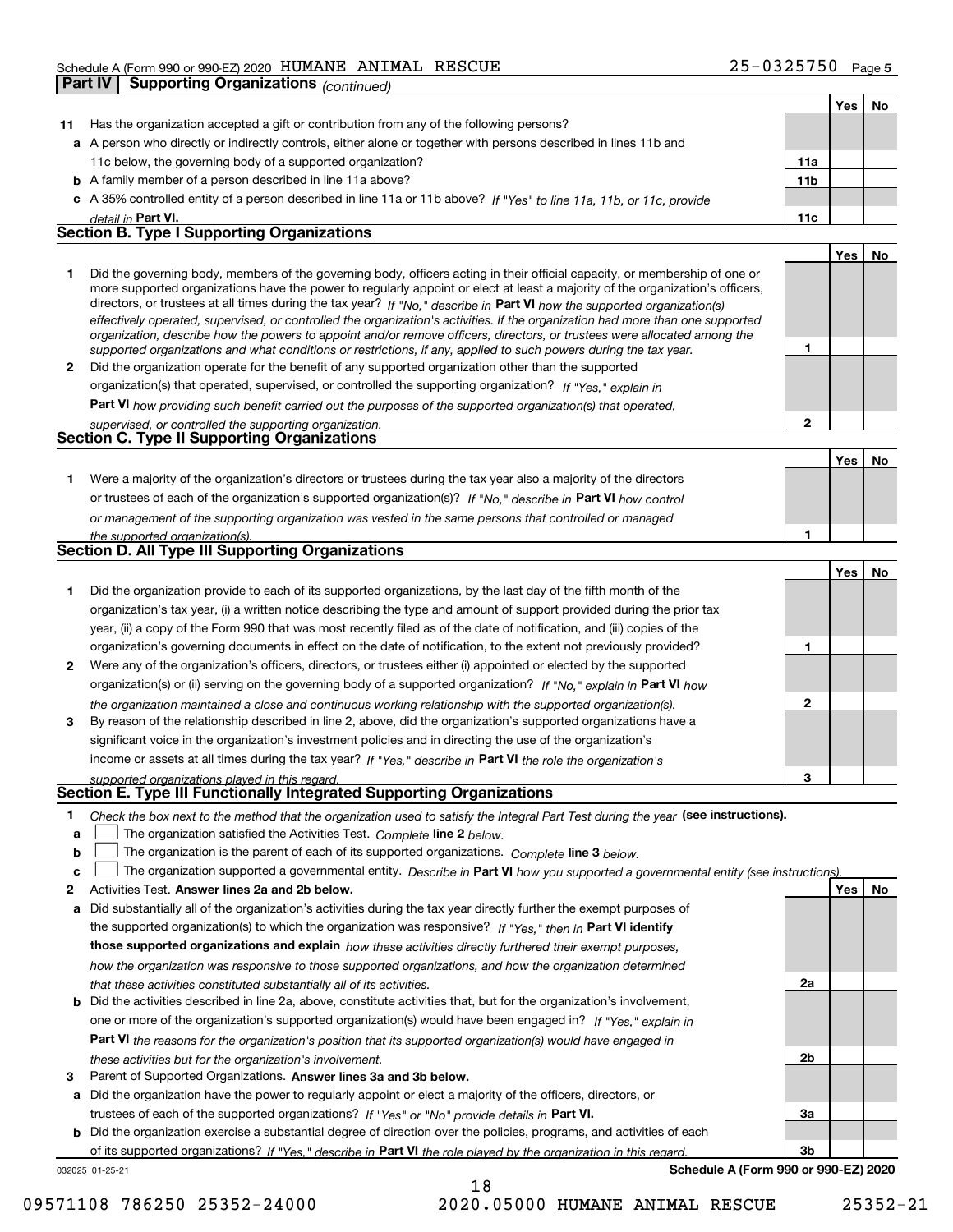#### Schedule A (Form 990 or 990-EZ) 2020 Page HUMANE ANIMAL RESCUE 25-0325750 **Part V Type III Non-Functionally Integrated 509(a)(3) Supporting Organizations**

**1**

1 Check here if the organization satisfied the Integral Part Test as a qualifying trust on Nov. 20, 1970 (explain in Part VI). See instructions. All other Type III non-functionally integrated supporting organizations must complete Sections A through E.

|   | Section A - Adjusted Net Income                                                                                                   | (A) Prior Year | (B) Current Year<br>(optional) |                                |
|---|-----------------------------------------------------------------------------------------------------------------------------------|----------------|--------------------------------|--------------------------------|
| 1 | Net short-term capital gain                                                                                                       | 1              |                                |                                |
| 2 | Recoveries of prior-year distributions                                                                                            | $\overline{2}$ |                                |                                |
| 3 | Other gross income (see instructions)                                                                                             | 3              |                                |                                |
| 4 | Add lines 1 through 3.                                                                                                            | 4              |                                |                                |
| 5 | Depreciation and depletion                                                                                                        | 5              |                                |                                |
| 6 | Portion of operating expenses paid or incurred for production or                                                                  |                |                                |                                |
|   | collection of gross income or for management, conservation, or                                                                    |                |                                |                                |
|   | maintenance of property held for production of income (see instructions)                                                          | 6              |                                |                                |
| 7 | Other expenses (see instructions)                                                                                                 | $\overline{7}$ |                                |                                |
| 8 | Adjusted Net Income (subtract lines 5, 6, and 7 from line 4)                                                                      | 8              |                                |                                |
|   | <b>Section B - Minimum Asset Amount</b>                                                                                           |                | (A) Prior Year                 | (B) Current Year<br>(optional) |
| 1 | Aggregate fair market value of all non-exempt-use assets (see                                                                     |                |                                |                                |
|   | instructions for short tax year or assets held for part of year):                                                                 |                |                                |                                |
|   | <b>a</b> Average monthly value of securities                                                                                      | 1a             |                                |                                |
|   | <b>b</b> Average monthly cash balances                                                                                            | 1b             |                                |                                |
|   | c Fair market value of other non-exempt-use assets                                                                                | 1c             |                                |                                |
|   | d Total (add lines 1a, 1b, and 1c)                                                                                                | 1d             |                                |                                |
|   | e Discount claimed for blockage or other factors                                                                                  |                |                                |                                |
|   | (explain in detail in Part VI):                                                                                                   |                |                                |                                |
| 2 | Acquisition indebtedness applicable to non-exempt-use assets                                                                      | $\mathbf{2}$   |                                |                                |
| 3 | Subtract line 2 from line 1d.                                                                                                     | 3              |                                |                                |
| 4 | Cash deemed held for exempt use. Enter 0.015 of line 3 (for greater amount,                                                       |                |                                |                                |
|   | see instructions)                                                                                                                 | 4              |                                |                                |
| 5 | Net value of non-exempt-use assets (subtract line 4 from line 3)                                                                  | 5              |                                |                                |
| 6 | Multiply line 5 by 0.035.                                                                                                         | 6              |                                |                                |
| 7 | Recoveries of prior-year distributions                                                                                            | $\overline{7}$ |                                |                                |
| 8 | Minimum Asset Amount (add line 7 to line 6)                                                                                       | 8              |                                |                                |
|   | <b>Section C - Distributable Amount</b>                                                                                           |                |                                | <b>Current Year</b>            |
| 1 | Adjusted net income for prior year (from Section A, line 8, column A)                                                             | 1              |                                |                                |
| 2 | Enter 0.85 of line 1.                                                                                                             | $\overline{2}$ |                                |                                |
| з | Minimum asset amount for prior year (from Section B, line 8, column A)                                                            | 3              |                                |                                |
| 4 | Enter greater of line 2 or line 3.                                                                                                | 4              |                                |                                |
| 5 | Income tax imposed in prior year                                                                                                  | 5              |                                |                                |
| 6 | <b>Distributable Amount.</b> Subtract line 5 from line 4, unless subject to                                                       |                |                                |                                |
|   | emergency temporary reduction (see instructions).                                                                                 | 6              |                                |                                |
| 7 | Check here if the current year is the organization's first as a non-functionally integrated Type III supporting organization (see |                |                                |                                |

instructions).

**Schedule A (Form 990 or 990-EZ) 2020**

032026 01-25-21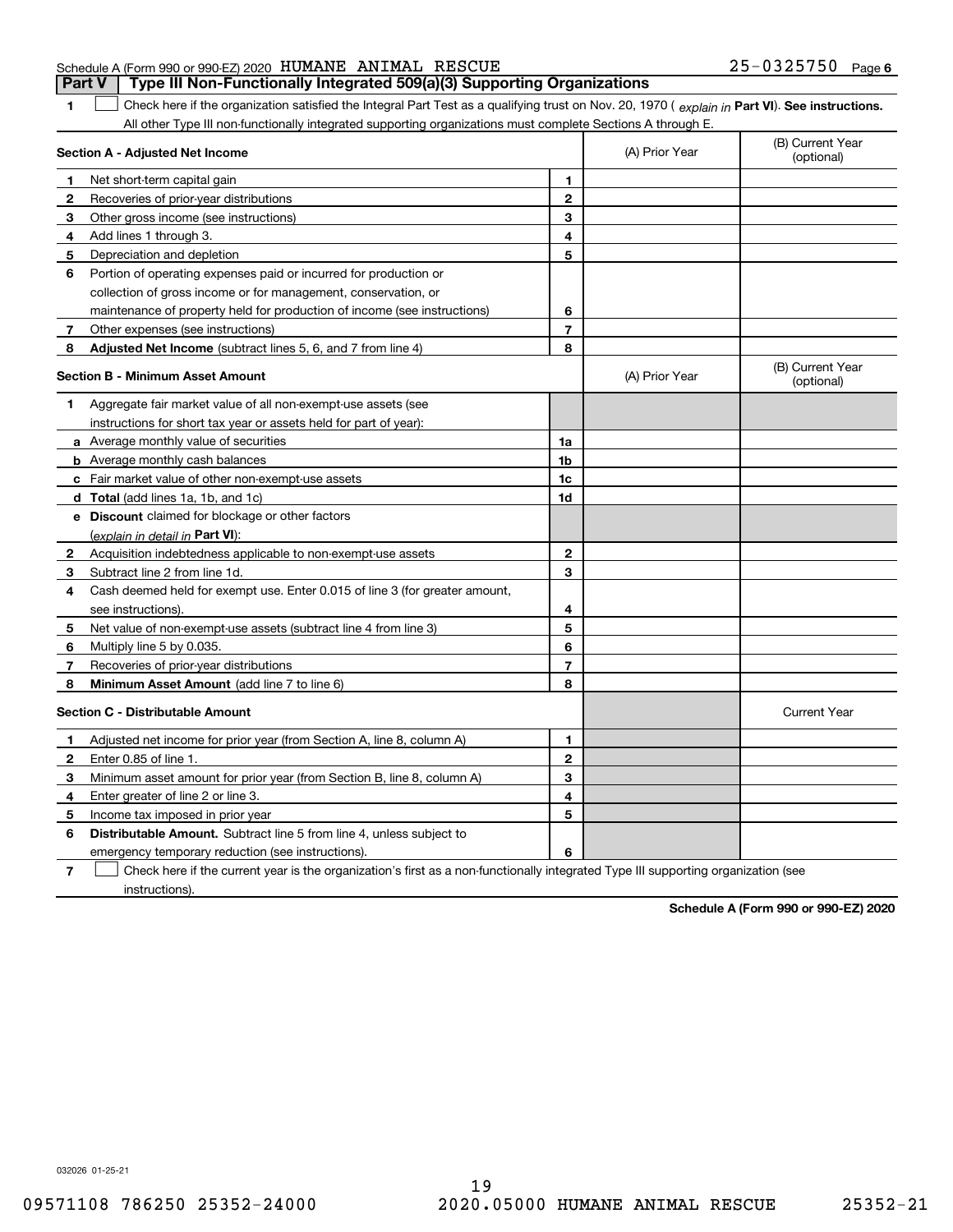| <b>Part V</b> | Type III Non-Functionally Integrated 509(a)(3) Supporting Organizations                    |                             | (continued)                           |    |                                         |
|---------------|--------------------------------------------------------------------------------------------|-----------------------------|---------------------------------------|----|-----------------------------------------|
|               | <b>Section D - Distributions</b>                                                           |                             |                                       |    | <b>Current Year</b>                     |
| 1             | Amounts paid to supported organizations to accomplish exempt purposes                      |                             |                                       | 1  |                                         |
| 2             | Amounts paid to perform activity that directly furthers exempt purposes of supported       |                             |                                       |    |                                         |
|               | organizations, in excess of income from activity                                           |                             | 2                                     |    |                                         |
| 3             | Administrative expenses paid to accomplish exempt purposes of supported organizations      |                             |                                       | 3  |                                         |
| 4             | Amounts paid to acquire exempt-use assets                                                  |                             |                                       | 4  |                                         |
| 5             | Qualified set-aside amounts (prior IRS approval required - provide details in Part VI)     |                             |                                       | 5  |                                         |
| 6             | Other distributions (describe in Part VI). See instructions.                               |                             |                                       | 6  |                                         |
| 7             | Total annual distributions. Add lines 1 through 6.                                         |                             |                                       | 7  |                                         |
| 8             | Distributions to attentive supported organizations to which the organization is responsive |                             |                                       |    |                                         |
|               | (provide details in Part VI). See instructions.                                            |                             |                                       | 8  |                                         |
| 9             | Distributable amount for 2020 from Section C, line 6                                       |                             |                                       | 9  |                                         |
| 10            | Line 8 amount divided by line 9 amount                                                     |                             |                                       | 10 |                                         |
|               |                                                                                            | (i)                         | (ii)                                  |    | (iii)                                   |
|               | <b>Section E - Distribution Allocations</b> (see instructions)                             | <b>Excess Distributions</b> | <b>Underdistributions</b><br>Pre-2020 |    | <b>Distributable</b><br>Amount for 2020 |
| 1             | Distributable amount for 2020 from Section C, line 6                                       |                             |                                       |    |                                         |
| 2             | Underdistributions, if any, for years prior to 2020 (reason-                               |                             |                                       |    |                                         |
|               | able cause required - explain in Part VI). See instructions.                               |                             |                                       |    |                                         |
| 3             | Excess distributions carryover, if any, to 2020                                            |                             |                                       |    |                                         |
|               | <b>a</b> From 2015                                                                         |                             |                                       |    |                                         |
|               | <b>b</b> From 2016                                                                         |                             |                                       |    |                                         |
|               | c From 2017                                                                                |                             |                                       |    |                                         |
|               | <b>d</b> From 2018                                                                         |                             |                                       |    |                                         |
|               | e From 2019                                                                                |                             |                                       |    |                                         |
|               | f Total of lines 3a through 3e                                                             |                             |                                       |    |                                         |
|               | g Applied to underdistributions of prior years                                             |                             |                                       |    |                                         |
|               | <b>h</b> Applied to 2020 distributable amount                                              |                             |                                       |    |                                         |
|               | Carryover from 2015 not applied (see instructions)                                         |                             |                                       |    |                                         |
|               | Remainder. Subtract lines 3g, 3h, and 3i from line 3f.                                     |                             |                                       |    |                                         |
| 4             | Distributions for 2020 from Section D,                                                     |                             |                                       |    |                                         |
|               | line $7:$                                                                                  |                             |                                       |    |                                         |
|               | a Applied to underdistributions of prior years                                             |                             |                                       |    |                                         |
|               | <b>b</b> Applied to 2020 distributable amount                                              |                             |                                       |    |                                         |
|               | c Remainder. Subtract lines 4a and 4b from line 4.                                         |                             |                                       |    |                                         |
| 5             | Remaining underdistributions for years prior to 2020, if                                   |                             |                                       |    |                                         |
|               | any. Subtract lines 3g and 4a from line 2. For result greater                              |                             |                                       |    |                                         |
|               | than zero, explain in Part VI. See instructions.                                           |                             |                                       |    |                                         |
| 6             | Remaining underdistributions for 2020. Subtract lines 3h                                   |                             |                                       |    |                                         |
|               | and 4b from line 1. For result greater than zero, explain in                               |                             |                                       |    |                                         |
|               | Part VI. See instructions.                                                                 |                             |                                       |    |                                         |
| 7             | Excess distributions carryover to 2021. Add lines 3j                                       |                             |                                       |    |                                         |
|               | and 4c.                                                                                    |                             |                                       |    |                                         |
| 8             | Breakdown of line 7:                                                                       |                             |                                       |    |                                         |
|               | a Excess from 2016                                                                         |                             |                                       |    |                                         |
|               | <b>b</b> Excess from 2017                                                                  |                             |                                       |    |                                         |
|               | c Excess from 2018                                                                         |                             |                                       |    |                                         |
|               | d Excess from 2019                                                                         |                             |                                       |    |                                         |
|               | e Excess from 2020                                                                         |                             |                                       |    |                                         |

**Schedule A (Form 990 or 990-EZ) 2020**

032027 01-25-21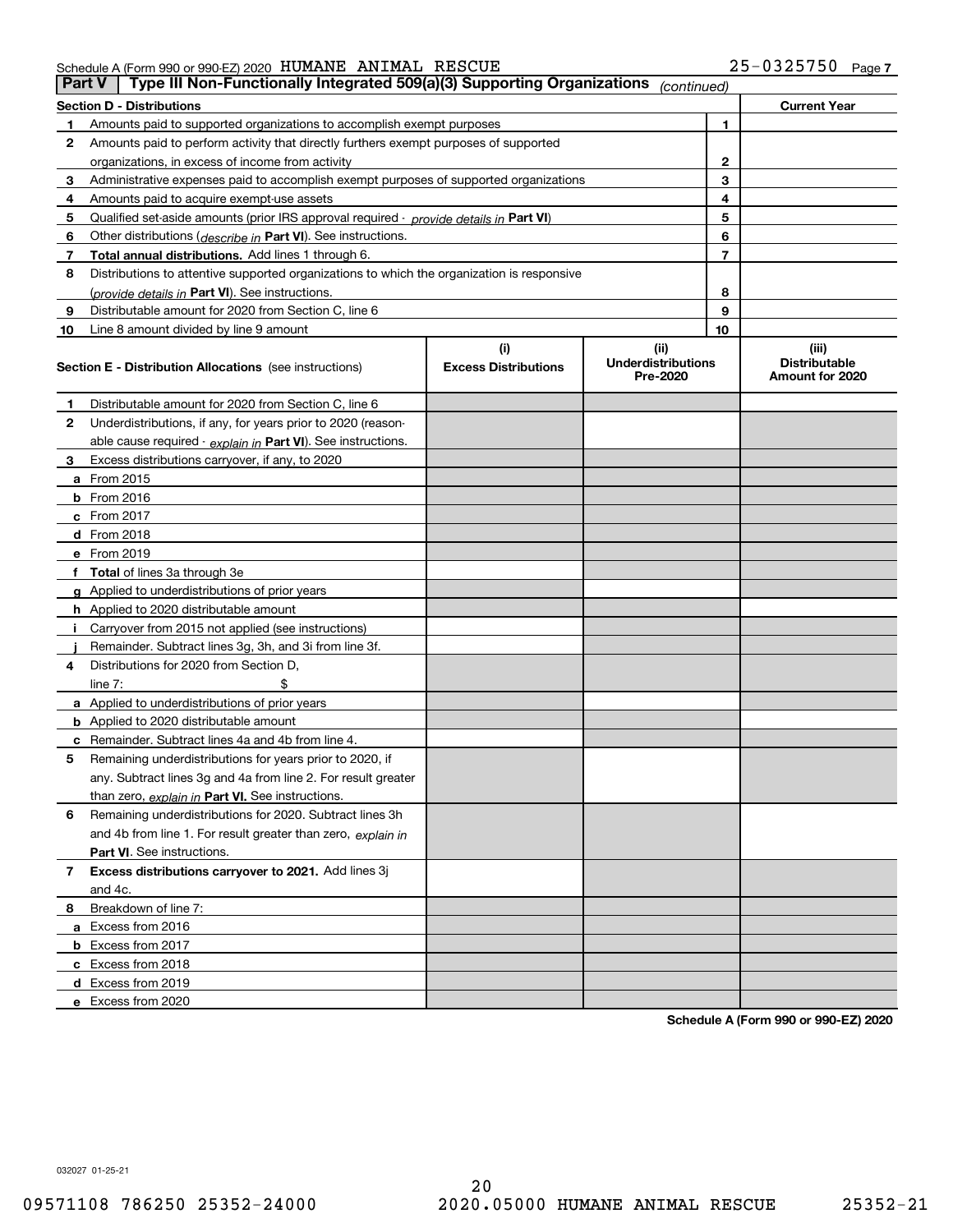| Schedule A (Form 990 or 990-EZ) 2020 HUMANE ANIMAL RESCUE |  | $25 - 0325750$ Page 8 |  |
|-----------------------------------------------------------|--|-----------------------|--|
|                                                           |  |                       |  |

| Part VI<br>(See instructions.) | Supplemental Information. Provide the explanations required by Part II, line 10; Part II, line 17a or 17b; Part III, line 12;<br>Part IV, Section A, lines 1, 2, 3b, 3c, 4b, 4c, 5a, 6, 9a, 9b, 9c, 11a, 11b, and 11c; Part IV, Section B, lines 1 and 2; Part IV, Section C,<br>line 1; Part IV, Section D, lines 2 and 3; Part IV, Section E, lines 1c, 2a, 2b, 3a, and 3b; Part V, line 1; Part V, Section B, line 1e; Part V,<br>Section D, lines 5, 6, and 8; and Part V, Section E, lines 2, 5, and 6. Also complete this part for any additional information. |
|--------------------------------|----------------------------------------------------------------------------------------------------------------------------------------------------------------------------------------------------------------------------------------------------------------------------------------------------------------------------------------------------------------------------------------------------------------------------------------------------------------------------------------------------------------------------------------------------------------------|
|                                |                                                                                                                                                                                                                                                                                                                                                                                                                                                                                                                                                                      |
|                                |                                                                                                                                                                                                                                                                                                                                                                                                                                                                                                                                                                      |
|                                |                                                                                                                                                                                                                                                                                                                                                                                                                                                                                                                                                                      |
|                                |                                                                                                                                                                                                                                                                                                                                                                                                                                                                                                                                                                      |
|                                |                                                                                                                                                                                                                                                                                                                                                                                                                                                                                                                                                                      |
|                                |                                                                                                                                                                                                                                                                                                                                                                                                                                                                                                                                                                      |
|                                |                                                                                                                                                                                                                                                                                                                                                                                                                                                                                                                                                                      |
|                                |                                                                                                                                                                                                                                                                                                                                                                                                                                                                                                                                                                      |
|                                |                                                                                                                                                                                                                                                                                                                                                                                                                                                                                                                                                                      |
|                                |                                                                                                                                                                                                                                                                                                                                                                                                                                                                                                                                                                      |
|                                |                                                                                                                                                                                                                                                                                                                                                                                                                                                                                                                                                                      |
|                                |                                                                                                                                                                                                                                                                                                                                                                                                                                                                                                                                                                      |
|                                |                                                                                                                                                                                                                                                                                                                                                                                                                                                                                                                                                                      |
|                                |                                                                                                                                                                                                                                                                                                                                                                                                                                                                                                                                                                      |
|                                |                                                                                                                                                                                                                                                                                                                                                                                                                                                                                                                                                                      |
|                                |                                                                                                                                                                                                                                                                                                                                                                                                                                                                                                                                                                      |
|                                |                                                                                                                                                                                                                                                                                                                                                                                                                                                                                                                                                                      |
|                                |                                                                                                                                                                                                                                                                                                                                                                                                                                                                                                                                                                      |
|                                |                                                                                                                                                                                                                                                                                                                                                                                                                                                                                                                                                                      |
|                                |                                                                                                                                                                                                                                                                                                                                                                                                                                                                                                                                                                      |
|                                |                                                                                                                                                                                                                                                                                                                                                                                                                                                                                                                                                                      |
|                                |                                                                                                                                                                                                                                                                                                                                                                                                                                                                                                                                                                      |
|                                |                                                                                                                                                                                                                                                                                                                                                                                                                                                                                                                                                                      |
|                                |                                                                                                                                                                                                                                                                                                                                                                                                                                                                                                                                                                      |
|                                |                                                                                                                                                                                                                                                                                                                                                                                                                                                                                                                                                                      |
|                                |                                                                                                                                                                                                                                                                                                                                                                                                                                                                                                                                                                      |
|                                |                                                                                                                                                                                                                                                                                                                                                                                                                                                                                                                                                                      |
|                                |                                                                                                                                                                                                                                                                                                                                                                                                                                                                                                                                                                      |
|                                |                                                                                                                                                                                                                                                                                                                                                                                                                                                                                                                                                                      |
|                                |                                                                                                                                                                                                                                                                                                                                                                                                                                                                                                                                                                      |
|                                |                                                                                                                                                                                                                                                                                                                                                                                                                                                                                                                                                                      |
|                                |                                                                                                                                                                                                                                                                                                                                                                                                                                                                                                                                                                      |
|                                |                                                                                                                                                                                                                                                                                                                                                                                                                                                                                                                                                                      |
|                                |                                                                                                                                                                                                                                                                                                                                                                                                                                                                                                                                                                      |
|                                |                                                                                                                                                                                                                                                                                                                                                                                                                                                                                                                                                                      |
|                                |                                                                                                                                                                                                                                                                                                                                                                                                                                                                                                                                                                      |
|                                |                                                                                                                                                                                                                                                                                                                                                                                                                                                                                                                                                                      |
|                                |                                                                                                                                                                                                                                                                                                                                                                                                                                                                                                                                                                      |
|                                |                                                                                                                                                                                                                                                                                                                                                                                                                                                                                                                                                                      |
|                                |                                                                                                                                                                                                                                                                                                                                                                                                                                                                                                                                                                      |
| 032028 01-25-21                | Schedule A (Form 990 or 990-EZ) 2020                                                                                                                                                                                                                                                                                                                                                                                                                                                                                                                                 |
|                                | 21                                                                                                                                                                                                                                                                                                                                                                                                                                                                                                                                                                   |
| 09571108 786250 25352-24000    | 2020.05000 HUMANE ANIMAL RESCUE<br>$25352 - 21$                                                                                                                                                                                                                                                                                                                                                                                                                                                                                                                      |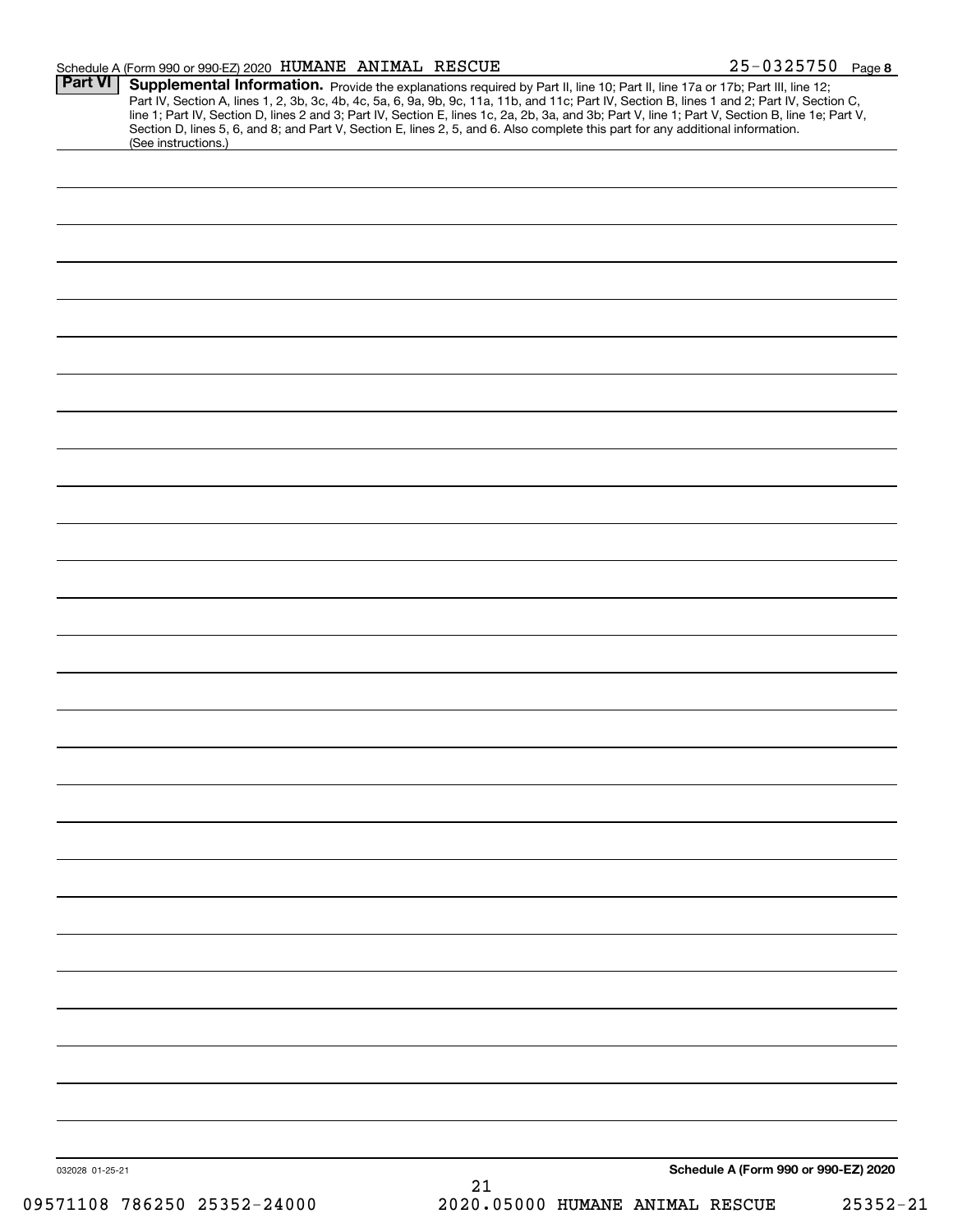Department of the Treasury Internal Revenue Service **(Form 990, 990-EZ, or 990-PF)**

\*\* PUBLIC DISCLOSURE COPY \*\*

# **Schedule B Schedule of Contributors**

**| Attach to Form 990, Form 990-EZ, or Form 990-PF. | Go to www.irs.gov/Form990 for the latest information.** OMB No. 1545-0047

**2020**

**Employer identification number**

| , , , , , , , , ,          |  |  |  |  |  |
|----------------------------|--|--|--|--|--|
| Department of the Treasury |  |  |  |  |  |
| Internal Revenue Service   |  |  |  |  |  |
| Name of the organization   |  |  |  |  |  |

**Organization type** (check one):

## HUMANE ANIMAL RESCUE 25-0325750

| Filers of:         | Section:                                                                           |
|--------------------|------------------------------------------------------------------------------------|
| Form 990 or 990-FZ | $\lfloor x \rfloor$ 501(c)( 3) (enter number) organization                         |
|                    | $4947(a)(1)$ nonexempt charitable trust <b>not</b> treated as a private foundation |
|                    | 527 political organization                                                         |
| Form 990-PF        | 501(c)(3) exempt private foundation                                                |
|                    | 4947(a)(1) nonexempt charitable trust treated as a private foundation              |
|                    | 501(c)(3) taxable private foundation                                               |

Check if your organization is covered by the **General Rule** or a **Special Rule. Note:**  Only a section 501(c)(7), (8), or (10) organization can check boxes for both the General Rule and a Special Rule. See instructions.

### **General Rule**

 $\mathcal{L}^{\text{max}}$ 

For an organization filing Form 990, 990-EZ, or 990-PF that received, during the year, contributions totaling \$5,000 or more (in money or property) from any one contributor. Complete Parts I and II. See instructions for determining a contributor's total contributions.

#### **Special Rules**

any one contributor, during the year, total contributions of the greater of  $\,$  (1) \$5,000; or **(2)** 2% of the amount on (i) Form 990, Part VIII, line 1h;  $\boxed{\textbf{X}}$  For an organization described in section 501(c)(3) filing Form 990 or 990-EZ that met the 33 1/3% support test of the regulations under sections 509(a)(1) and 170(b)(1)(A)(vi), that checked Schedule A (Form 990 or 990-EZ), Part II, line 13, 16a, or 16b, and that received from or (ii) Form 990-EZ, line 1. Complete Parts I and II.

For an organization described in section 501(c)(7), (8), or (10) filing Form 990 or 990-EZ that received from any one contributor, during the year, total contributions of more than \$1,000 exclusively for religious, charitable, scientific, literary, or educational purposes, or for the prevention of cruelty to children or animals. Complete Parts I (entering "N/A" in column (b) instead of the contributor name and address), II, and III.  $\mathcal{L}^{\text{max}}$ 

purpose. Don't complete any of the parts unless the **General Rule** applies to this organization because it received *nonexclusively* year, contributions <sub>exclusively</sub> for religious, charitable, etc., purposes, but no such contributions totaled more than \$1,000. If this box is checked, enter here the total contributions that were received during the year for an  $\;$ exclusively religious, charitable, etc., For an organization described in section 501(c)(7), (8), or (10) filing Form 990 or 990-EZ that received from any one contributor, during the religious, charitable, etc., contributions totaling \$5,000 or more during the year  $\Box$ — $\Box$   $\Box$  $\mathcal{L}^{\text{max}}$ 

**Caution:**  An organization that isn't covered by the General Rule and/or the Special Rules doesn't file Schedule B (Form 990, 990-EZ, or 990-PF),  **must** but it answer "No" on Part IV, line 2, of its Form 990; or check the box on line H of its Form 990-EZ or on its Form 990-PF, Part I, line 2, to certify that it doesn't meet the filing requirements of Schedule B (Form 990, 990-EZ, or 990-PF).

**For Paperwork Reduction Act Notice, see the instructions for Form 990, 990-EZ, or 990-PF. Schedule B (Form 990, 990-EZ, or 990-PF) (2020)** LHA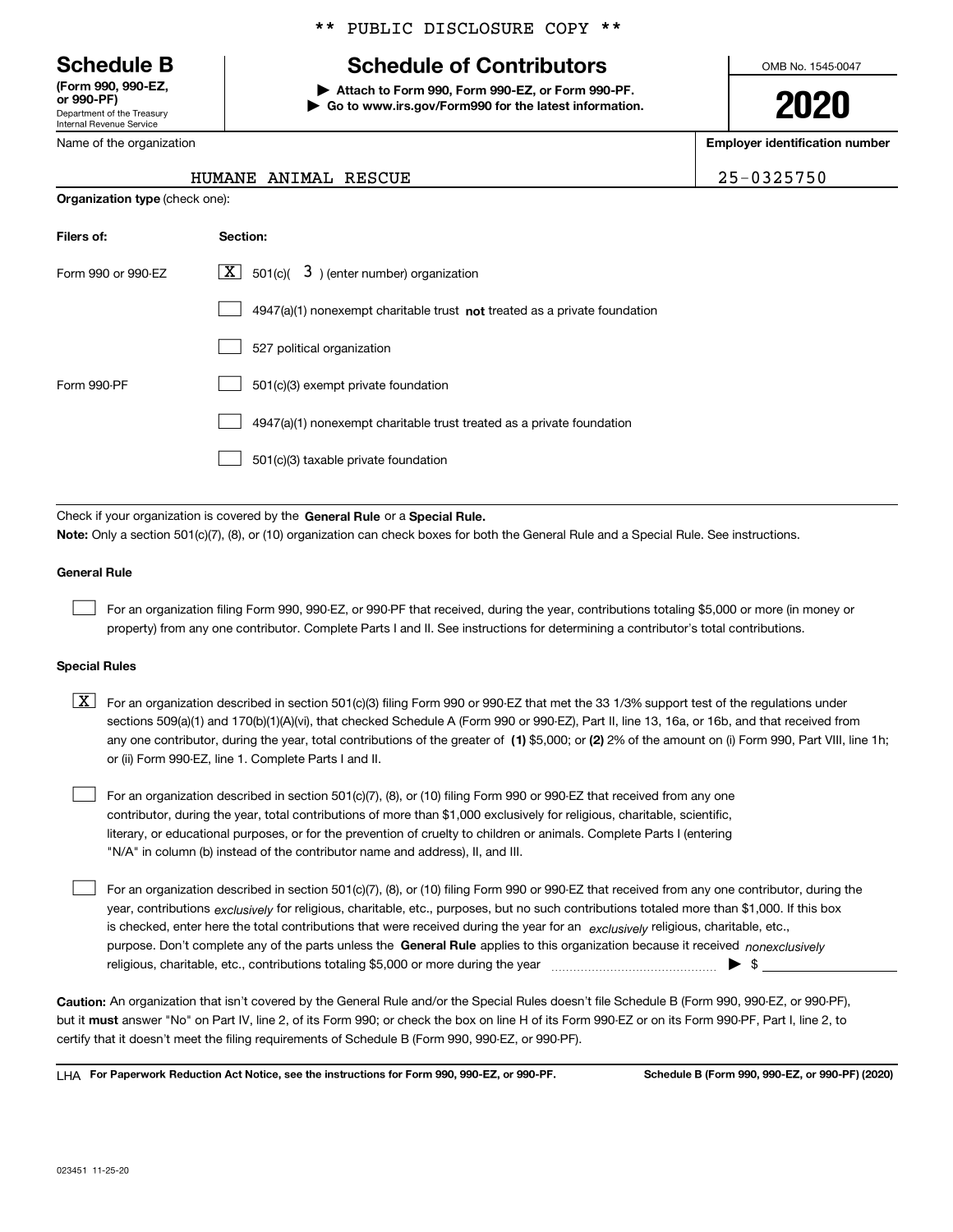|                      | Schedule B (Form 990, 990-EZ, or 990-PF) (2020)                                                |                                   | Page 2                                                                                                    |
|----------------------|------------------------------------------------------------------------------------------------|-----------------------------------|-----------------------------------------------------------------------------------------------------------|
| Name of organization |                                                                                                |                                   | <b>Employer identification number</b>                                                                     |
| <b>HUMANE</b>        | ANIMAL RESCUE                                                                                  |                                   | 25-0325750                                                                                                |
| Part I               | Contributors (see instructions). Use duplicate copies of Part I if additional space is needed. |                                   |                                                                                                           |
| (a)<br>No.           | (b)<br>Name, address, and ZIP + 4                                                              | (c)<br><b>Total contributions</b> | (d)<br>Type of contribution                                                                               |
| 1                    |                                                                                                | 984,500.<br>\$                    | $\overline{\text{X}}$<br>Person<br>Payroll<br>Noncash<br>(Complete Part II for<br>noncash contributions.) |
| (a)<br>No.           | (b)<br>Name, address, and ZIP + 4                                                              | (c)<br><b>Total contributions</b> | (d)<br>Type of contribution                                                                               |
| $\boldsymbol{2}$     |                                                                                                | 275,000.<br>\$                    | $\overline{\text{X}}$<br>Person<br>Payroll<br>Noncash<br>(Complete Part II for<br>noncash contributions.) |
| (a)<br>No.           | (b)<br>Name, address, and ZIP + 4                                                              | (c)<br><b>Total contributions</b> | (d)<br>Type of contribution                                                                               |
| 3                    |                                                                                                | 146,000.<br>\$                    | $\overline{\text{X}}$<br>Person<br>Payroll<br>Noncash<br>(Complete Part II for<br>noncash contributions.) |
| (a)<br>No.           | (b)<br>Name, address, and ZIP + 4                                                              | (c)<br><b>Total contributions</b> | (d)<br>Type of contribution                                                                               |
|                      |                                                                                                | \$                                | Person<br>Payroll<br>Noncash<br>(Complete Part II for<br>noncash contributions.)                          |
| (a)<br>No.           | (b)<br>Name, address, and ZIP + 4                                                              | (c)<br><b>Total contributions</b> | (d)<br>Type of contribution                                                                               |
|                      |                                                                                                | \$                                | Person<br>Payroll<br>Noncash<br>(Complete Part II for<br>noncash contributions.)                          |
| (a)<br>No.           | (b)<br>Name, address, and ZIP + 4                                                              | (c)<br><b>Total contributions</b> | (d)<br>Type of contribution                                                                               |
|                      |                                                                                                | \$                                | Person<br>Payroll<br>Noncash<br>(Complete Part II for<br>noncash contributions.)                          |

23

023452 11-25-20 **Schedule B (Form 990, 990-EZ, or 990-PF) (2020)**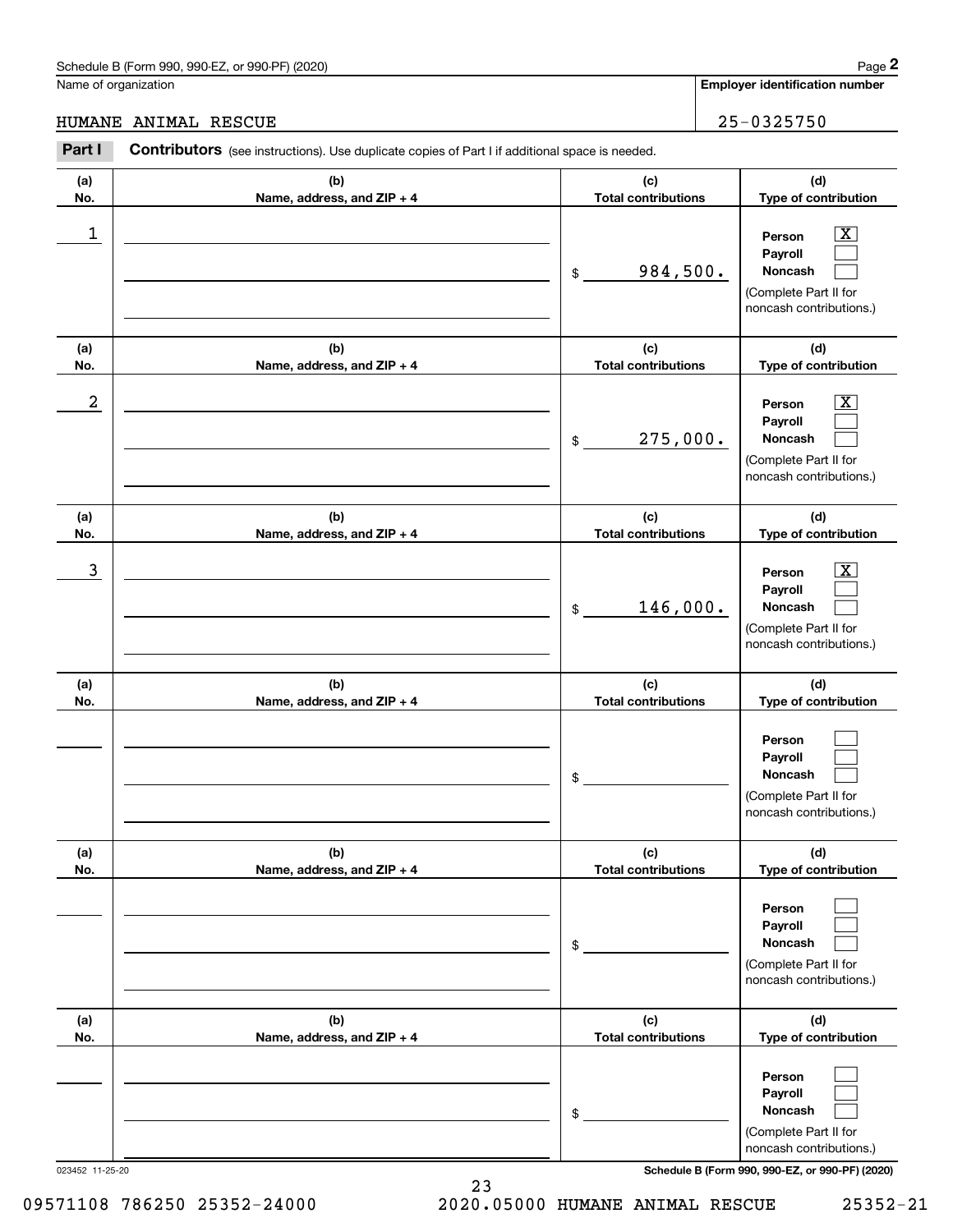Name of organization

# HUMANE ANIMAL RESCUE 25-0325750

(see instructions). Use duplicate copies of Part II if additional space is needed.<br> **2Part II Noncash Property** (see instructions). Use duplicate copies of Part II if additional space is needed.<br> **2Part II Noncash Prop** 

| (a)<br>No.<br>from<br>Part I | (b)<br>Description of noncash property given | (c)<br>FMV (or estimate)<br>(See instructions.) | (d)<br>Date received                            |
|------------------------------|----------------------------------------------|-------------------------------------------------|-------------------------------------------------|
|                              |                                              |                                                 |                                                 |
|                              |                                              | \$                                              |                                                 |
| (a)<br>No.<br>from<br>Part I | (b)<br>Description of noncash property given | (c)<br>FMV (or estimate)<br>(See instructions.) | (d)<br>Date received                            |
|                              |                                              |                                                 |                                                 |
|                              |                                              | \$                                              |                                                 |
| (a)<br>No.<br>from<br>Part I | (b)<br>Description of noncash property given | (c)<br>FMV (or estimate)<br>(See instructions.) | (d)<br>Date received                            |
|                              |                                              |                                                 |                                                 |
|                              |                                              | \$                                              |                                                 |
|                              |                                              |                                                 |                                                 |
| (a)<br>No.<br>from<br>Part I | (b)<br>Description of noncash property given | (c)<br>FMV (or estimate)<br>(See instructions.) | (d)<br>Date received                            |
|                              |                                              |                                                 |                                                 |
|                              |                                              | \$                                              |                                                 |
| (a)                          |                                              |                                                 |                                                 |
| No.<br>from<br>Part I        | (b)<br>Description of noncash property given | (c)<br>FMV (or estimate)<br>(See instructions.) | (d)<br>Date received                            |
|                              |                                              |                                                 |                                                 |
|                              |                                              |                                                 |                                                 |
|                              |                                              | \$                                              |                                                 |
| (a)<br>No.<br>from<br>Part I | (b)<br>Description of noncash property given | (c)<br>FMV (or estimate)<br>(See instructions.) | (d)<br>Date received                            |
|                              |                                              |                                                 |                                                 |
|                              |                                              |                                                 |                                                 |
| 023453 11-25-20              |                                              | \$                                              | Schedule B (Form 990, 990-EZ, or 990-PF) (2020) |

24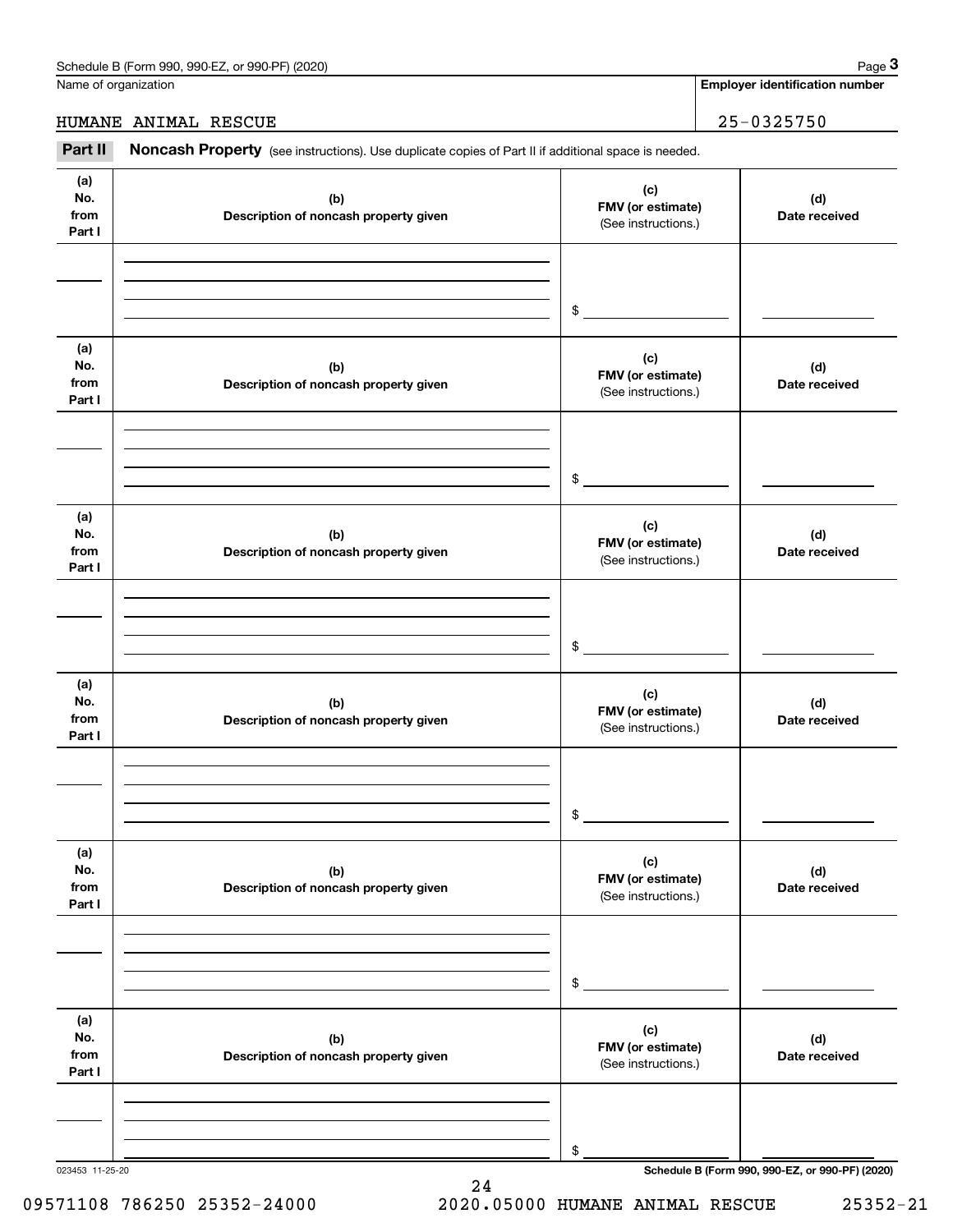|                           | Schedule B (Form 990, 990-EZ, or 990-PF) (2020)                                                                                                                                                                                                                            |                      |                                          |                                          | Page 4                                          |  |  |
|---------------------------|----------------------------------------------------------------------------------------------------------------------------------------------------------------------------------------------------------------------------------------------------------------------------|----------------------|------------------------------------------|------------------------------------------|-------------------------------------------------|--|--|
| Name of organization      |                                                                                                                                                                                                                                                                            |                      |                                          |                                          | <b>Employer identification number</b>           |  |  |
|                           | HUMANE ANIMAL RESCUE                                                                                                                                                                                                                                                       |                      |                                          |                                          | 25-0325750                                      |  |  |
| Part III                  | Exclusively religious, charitable, etc., contributions to organizations described in section 501(c)(7), (8), or (10) that total more than \$1,000 for the year                                                                                                             |                      |                                          |                                          |                                                 |  |  |
|                           | from any one contributor. Complete columns (a) through (e) and the following line entry. For organizations<br>completing Part III, enter the total of exclusively religious, charitable, etc., contributions of \$1,000 or less for the year. (Enter this info. once.) \\$ |                      |                                          |                                          |                                                 |  |  |
|                           | Use duplicate copies of Part III if additional space is needed.                                                                                                                                                                                                            |                      |                                          |                                          |                                                 |  |  |
| (a) No.<br>from<br>Part I | (b) Purpose of gift<br>(c) Use of gift                                                                                                                                                                                                                                     |                      |                                          |                                          | (d) Description of how gift is held             |  |  |
|                           |                                                                                                                                                                                                                                                                            |                      |                                          |                                          |                                                 |  |  |
|                           |                                                                                                                                                                                                                                                                            |                      |                                          |                                          |                                                 |  |  |
|                           | Transferee's name, address, and ZIP + 4                                                                                                                                                                                                                                    | (e) Transfer of gift |                                          |                                          | Relationship of transferor to transferee        |  |  |
|                           |                                                                                                                                                                                                                                                                            |                      |                                          |                                          |                                                 |  |  |
| (a) No.                   |                                                                                                                                                                                                                                                                            |                      |                                          |                                          |                                                 |  |  |
| from<br>Part I            | (b) Purpose of gift                                                                                                                                                                                                                                                        | (c) Use of gift      |                                          |                                          | (d) Description of how gift is held             |  |  |
|                           |                                                                                                                                                                                                                                                                            |                      |                                          |                                          |                                                 |  |  |
|                           |                                                                                                                                                                                                                                                                            | (e) Transfer of gift |                                          |                                          |                                                 |  |  |
|                           | Transferee's name, address, and ZIP + 4                                                                                                                                                                                                                                    |                      |                                          | Relationship of transferor to transferee |                                                 |  |  |
|                           |                                                                                                                                                                                                                                                                            |                      |                                          |                                          |                                                 |  |  |
| (a) No.                   |                                                                                                                                                                                                                                                                            |                      |                                          |                                          |                                                 |  |  |
| from<br>Part I            | (b) Purpose of gift                                                                                                                                                                                                                                                        | (c) Use of gift      |                                          |                                          | (d) Description of how gift is held             |  |  |
|                           |                                                                                                                                                                                                                                                                            |                      |                                          |                                          |                                                 |  |  |
|                           |                                                                                                                                                                                                                                                                            | (e) Transfer of gift |                                          |                                          |                                                 |  |  |
|                           | Transferee's name, address, and ZIP + 4                                                                                                                                                                                                                                    |                      | Relationship of transferor to transferee |                                          |                                                 |  |  |
|                           |                                                                                                                                                                                                                                                                            |                      |                                          |                                          |                                                 |  |  |
|                           |                                                                                                                                                                                                                                                                            |                      |                                          |                                          |                                                 |  |  |
| (a) No.<br>from<br>Part I | (b) Purpose of gift                                                                                                                                                                                                                                                        | (c) Use of gift      |                                          |                                          | (d) Description of how gift is held             |  |  |
|                           |                                                                                                                                                                                                                                                                            |                      |                                          |                                          |                                                 |  |  |
|                           |                                                                                                                                                                                                                                                                            |                      |                                          |                                          |                                                 |  |  |
|                           |                                                                                                                                                                                                                                                                            | (e) Transfer of gift |                                          |                                          |                                                 |  |  |
|                           | Transferee's name, address, and ZIP + 4                                                                                                                                                                                                                                    |                      |                                          |                                          | Relationship of transferor to transferee        |  |  |
|                           |                                                                                                                                                                                                                                                                            |                      |                                          |                                          |                                                 |  |  |
| 023454 11-25-20           |                                                                                                                                                                                                                                                                            |                      |                                          |                                          | Schedule B (Form 990, 990-EZ, or 990-PF) (2020) |  |  |

25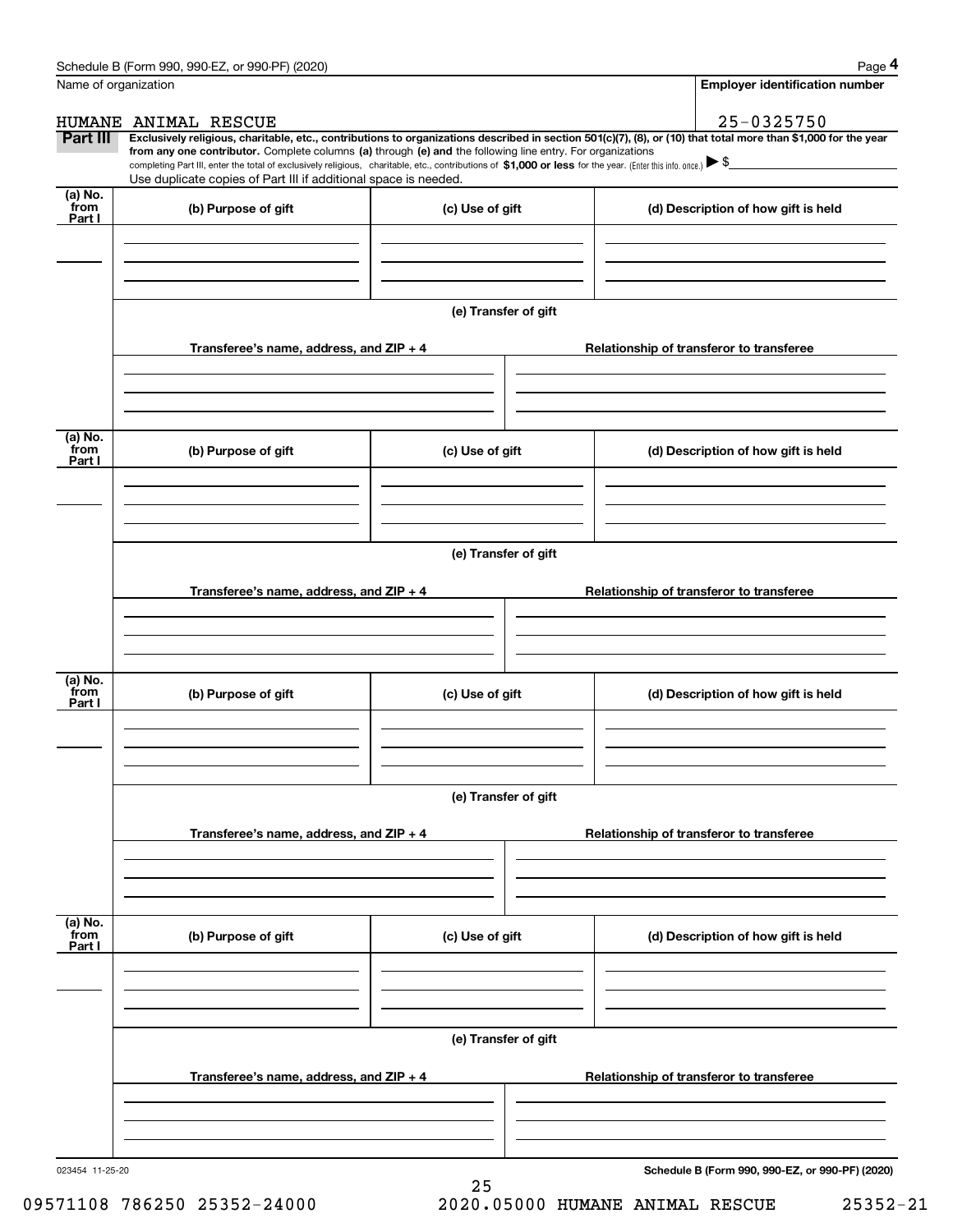|        | <b>SCHEDULE D</b>                                    |                                                                                                                                                | <b>Supplemental Financial Statements</b>                 |                                                    |                          | OMB No. 1545-0047                          |
|--------|------------------------------------------------------|------------------------------------------------------------------------------------------------------------------------------------------------|----------------------------------------------------------|----------------------------------------------------|--------------------------|--------------------------------------------|
|        | (Form 990)                                           | Part IV, line 6, 7, 8, 9, 10, 11a, 11b, 11c, 11d, 11e, 11f, 12a, or 12b.                                                                       | Complete if the organization answered "Yes" on Form 990, |                                                    |                          |                                            |
|        | Department of the Treasury                           | Go to www.irs.gov/Form990 for instructions and the latest information.                                                                         | Attach to Form 990.                                      |                                                    |                          | <b>Open to Public</b><br><b>Inspection</b> |
|        | Internal Revenue Service<br>Name of the organization |                                                                                                                                                |                                                          |                                                    |                          | <b>Employer identification number</b>      |
|        |                                                      | HUMANE ANIMAL RESCUE                                                                                                                           |                                                          |                                                    |                          | 25-0325750                                 |
| Part I |                                                      | Organizations Maintaining Donor Advised Funds or Other Similar Funds or Accounts. Complete if the                                              |                                                          |                                                    |                          |                                            |
|        |                                                      | organization answered "Yes" on Form 990, Part IV, line 6.                                                                                      |                                                          |                                                    |                          |                                            |
|        |                                                      |                                                                                                                                                | (a) Donor advised funds                                  |                                                    |                          | (b) Funds and other accounts               |
| 1      |                                                      |                                                                                                                                                |                                                          |                                                    |                          |                                            |
| 2      |                                                      | Aggregate value of contributions to (during year)                                                                                              |                                                          |                                                    |                          |                                            |
| 3      |                                                      |                                                                                                                                                |                                                          |                                                    |                          |                                            |
| 4      |                                                      |                                                                                                                                                |                                                          |                                                    |                          |                                            |
| 5      |                                                      | Did the organization inform all donors and donor advisors in writing that the assets held in donor advised funds                               |                                                          |                                                    |                          | Yes<br>No                                  |
| 6      |                                                      | Did the organization inform all grantees, donors, and donor advisors in writing that grant funds can be used only                              |                                                          |                                                    |                          |                                            |
|        |                                                      | for charitable purposes and not for the benefit of the donor or donor advisor, or for any other purpose conferring                             |                                                          |                                                    |                          |                                            |
|        |                                                      |                                                                                                                                                |                                                          |                                                    |                          | Yes<br>No                                  |
|        | Part II                                              | Conservation Easements. Complete if the organization answered "Yes" on Form 990, Part IV, line 7.                                              |                                                          |                                                    |                          |                                            |
| 1      |                                                      | Purpose(s) of conservation easements held by the organization (check all that apply).                                                          |                                                          |                                                    |                          |                                            |
|        |                                                      | Preservation of land for public use (for example, recreation or education)                                                                     |                                                          | Preservation of a historically important land area |                          |                                            |
|        |                                                      | Protection of natural habitat                                                                                                                  |                                                          | Preservation of a certified historic structure     |                          |                                            |
|        |                                                      | Preservation of open space                                                                                                                     |                                                          |                                                    |                          |                                            |
| 2      |                                                      | Complete lines 2a through 2d if the organization held a qualified conservation contribution in the form of a conservation easement on the last |                                                          |                                                    |                          |                                            |
|        | day of the tax year.                                 |                                                                                                                                                |                                                          |                                                    |                          | Held at the End of the Tax Year            |
| a      |                                                      |                                                                                                                                                |                                                          |                                                    | 2a                       |                                            |
| b<br>с |                                                      | Total acreage restricted by conservation easements                                                                                             |                                                          |                                                    | 2b<br>2c                 |                                            |
|        |                                                      | d Number of conservation easements included in (c) acquired after 7/25/06, and not on a historic structure                                     |                                                          |                                                    |                          |                                            |
|        |                                                      |                                                                                                                                                |                                                          |                                                    | 2d                       |                                            |
| 3      |                                                      | Number of conservation easements modified, transferred, released, extinguished, or terminated by the organization during the tax               |                                                          |                                                    |                          |                                            |
|        | $year \blacktriangleright$                           |                                                                                                                                                |                                                          |                                                    |                          |                                            |
| 4      |                                                      | Number of states where property subject to conservation easement is located $\blacktriangleright$                                              |                                                          |                                                    |                          |                                            |
| 5      |                                                      | Does the organization have a written policy regarding the periodic monitoring, inspection, handling of                                         |                                                          |                                                    |                          |                                            |
|        |                                                      | violations, and enforcement of the conservation easements it holds?                                                                            |                                                          |                                                    |                          | Yes<br>No                                  |
| 6      |                                                      | Staff and volunteer hours devoted to monitoring, inspecting, handling of violations, and enforcing conservation easements during the year      |                                                          |                                                    |                          |                                            |
|        |                                                      |                                                                                                                                                |                                                          |                                                    |                          |                                            |
| 7      |                                                      | Amount of expenses incurred in monitoring, inspecting, handling of violations, and enforcing conservation easements during the year            |                                                          |                                                    |                          |                                            |
|        | $\blacktriangleright$ \$                             |                                                                                                                                                |                                                          |                                                    |                          |                                            |
| 8      |                                                      | Does each conservation easement reported on line 2(d) above satisfy the requirements of section 170(h)(4)(B)(i)                                |                                                          |                                                    |                          | Yes<br>No                                  |
| 9      |                                                      | In Part XIII, describe how the organization reports conservation easements in its revenue and expense statement and                            |                                                          |                                                    |                          |                                            |
|        |                                                      | balance sheet, and include, if applicable, the text of the footnote to the organization's financial statements that describes the              |                                                          |                                                    |                          |                                            |
|        |                                                      | organization's accounting for conservation easements.                                                                                          |                                                          |                                                    |                          |                                            |
|        | Part III                                             | Organizations Maintaining Collections of Art, Historical Treasures, or Other Similar Assets.                                                   |                                                          |                                                    |                          |                                            |
|        |                                                      | Complete if the organization answered "Yes" on Form 990, Part IV, line 8.                                                                      |                                                          |                                                    |                          |                                            |
|        |                                                      | 1a If the organization elected, as permitted under FASB ASC 958, not to report in its revenue statement and balance sheet works                |                                                          |                                                    |                          |                                            |
|        |                                                      | of art, historical treasures, or other similar assets held for public exhibition, education, or research in furtherance of public              |                                                          |                                                    |                          |                                            |
|        |                                                      | service, provide in Part XIII the text of the footnote to its financial statements that describes these items.                                 |                                                          |                                                    |                          |                                            |
|        |                                                      | <b>b</b> If the organization elected, as permitted under FASB ASC 958, to report in its revenue statement and balance sheet works of           |                                                          |                                                    |                          |                                            |
|        |                                                      | art, historical treasures, or other similar assets held for public exhibition, education, or research in furtherance of public service,        |                                                          |                                                    |                          |                                            |
|        |                                                      | provide the following amounts relating to these items:                                                                                         |                                                          |                                                    |                          |                                            |
|        |                                                      | (ii) Assets included in Form 990, Part X                                                                                                       |                                                          |                                                    | $\blacktriangleright$ \$ | $\triangleright$ \$                        |
| 2      |                                                      | If the organization received or held works of art, historical treasures, or other similar assets for financial gain, provide                   |                                                          |                                                    |                          |                                            |
|        |                                                      | the following amounts required to be reported under FASB ASC 958 relating to these items:                                                      |                                                          |                                                    |                          |                                            |
| а      |                                                      |                                                                                                                                                |                                                          |                                                    | $\blacktriangleright$ \$ |                                            |
|        |                                                      |                                                                                                                                                |                                                          |                                                    | $\blacktriangleright$ \$ |                                            |

| LHA For Paperwork Reduction Act Notice, see the Instructions for Form 990. |
|----------------------------------------------------------------------------|
| 032051 12-01-20                                                            |

09571108 786250 25352-24000 2020.05000 HUMANE ANIMAL RESCUE 25352-21

26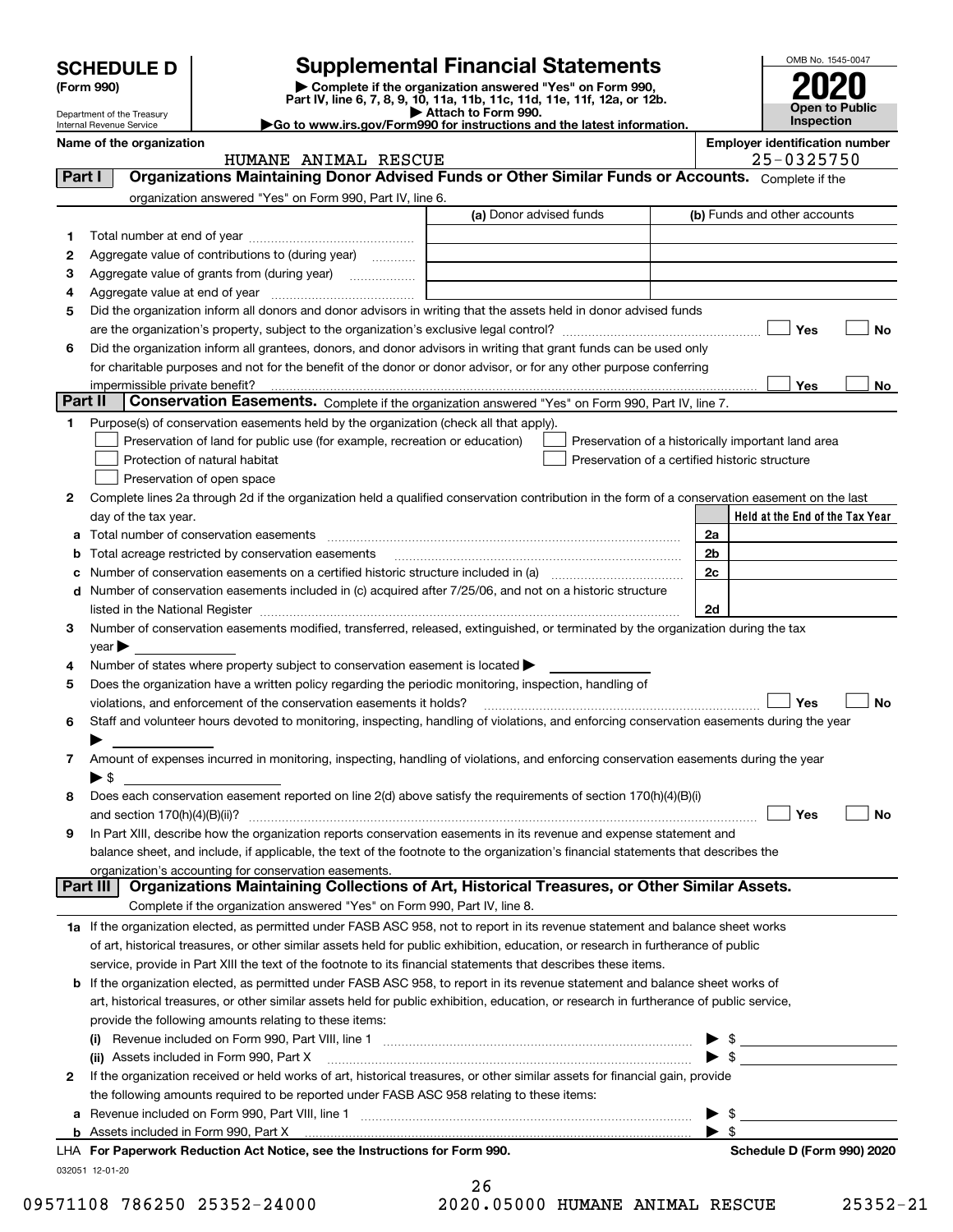|          | HUMANE ANIMAL RESCUE<br>25-0325750 Page 2<br>Schedule D (Form 990) 2020                                                                                                                                                               |                   |                |                                                                                                                                                                                                                               |  |                      |                            |                            |
|----------|---------------------------------------------------------------------------------------------------------------------------------------------------------------------------------------------------------------------------------------|-------------------|----------------|-------------------------------------------------------------------------------------------------------------------------------------------------------------------------------------------------------------------------------|--|----------------------|----------------------------|----------------------------|
| Part III | Organizations Maintaining Collections of Art, Historical Treasures, or Other Similar Assets (continued)                                                                                                                               |                   |                |                                                                                                                                                                                                                               |  |                      |                            |                            |
| 3        | Using the organization's acquisition, accession, and other records, check any of the following that make significant use of its                                                                                                       |                   |                |                                                                                                                                                                                                                               |  |                      |                            |                            |
|          | collection items (check all that apply):                                                                                                                                                                                              |                   |                |                                                                                                                                                                                                                               |  |                      |                            |                            |
| a        | Public exhibition                                                                                                                                                                                                                     |                   |                | Loan or exchange program                                                                                                                                                                                                      |  |                      |                            |                            |
| b        | Scholarly research                                                                                                                                                                                                                    | e                 |                | Other and the contract of the contract of the contract of the contract of the contract of the contract of the contract of the contract of the contract of the contract of the contract of the contract of the contract of the |  |                      |                            |                            |
| c        | Preservation for future generations                                                                                                                                                                                                   |                   |                |                                                                                                                                                                                                                               |  |                      |                            |                            |
| 4        | Provide a description of the organization's collections and explain how they further the organization's exempt purpose in Part XIII.                                                                                                  |                   |                |                                                                                                                                                                                                                               |  |                      |                            |                            |
| 5        | During the year, did the organization solicit or receive donations of art, historical treasures, or other similar assets                                                                                                              |                   |                |                                                                                                                                                                                                                               |  |                      |                            |                            |
|          |                                                                                                                                                                                                                                       |                   |                |                                                                                                                                                                                                                               |  |                      | Yes                        |                            |
|          | to be sold to raise funds rather than to be maintained as part of the organization's collection?<br><b>Part IV</b><br>Escrow and Custodial Arrangements. Complete if the organization answered "Yes" on Form 990, Part IV, line 9, or |                   |                |                                                                                                                                                                                                                               |  |                      |                            | No                         |
|          | reported an amount on Form 990, Part X, line 21.                                                                                                                                                                                      |                   |                |                                                                                                                                                                                                                               |  |                      |                            |                            |
|          |                                                                                                                                                                                                                                       |                   |                |                                                                                                                                                                                                                               |  |                      |                            |                            |
|          | 1a Is the organization an agent, trustee, custodian or other intermediary for contributions or other assets not included                                                                                                              |                   |                |                                                                                                                                                                                                                               |  |                      |                            |                            |
|          |                                                                                                                                                                                                                                       |                   |                |                                                                                                                                                                                                                               |  |                      | Yes                        | No                         |
|          | <b>b</b> If "Yes," explain the arrangement in Part XIII and complete the following table:                                                                                                                                             |                   |                |                                                                                                                                                                                                                               |  |                      |                            |                            |
|          |                                                                                                                                                                                                                                       |                   |                |                                                                                                                                                                                                                               |  |                      | Amount                     |                            |
| c        | Beginning balance <b>contract to the contract of the contract of the contract of the contract of the contract of t</b>                                                                                                                |                   |                |                                                                                                                                                                                                                               |  | 1c                   |                            |                            |
|          |                                                                                                                                                                                                                                       |                   |                |                                                                                                                                                                                                                               |  | 1d                   |                            |                            |
| е        | Distributions during the year manufactured and continuum and contact the year manufactured and contact the year                                                                                                                       |                   |                |                                                                                                                                                                                                                               |  | 1e                   |                            |                            |
|          | Ending balance manufactured and contact and contact the contact of the contact of the contact of the contact of                                                                                                                       |                   |                |                                                                                                                                                                                                                               |  | 1f                   |                            |                            |
|          | 2a Did the organization include an amount on Form 990, Part X, line 21, for escrow or custodial account liability?                                                                                                                    |                   |                |                                                                                                                                                                                                                               |  |                      | Yes                        | No                         |
|          | <b>b</b> If "Yes," explain the arrangement in Part XIII. Check here if the explanation has been provided on Part XIII                                                                                                                 |                   |                |                                                                                                                                                                                                                               |  |                      |                            |                            |
| Part V   | Endowment Funds. Complete if the organization answered "Yes" on Form 990, Part IV, line 10.                                                                                                                                           |                   |                |                                                                                                                                                                                                                               |  |                      |                            |                            |
|          |                                                                                                                                                                                                                                       | (a) Current year  | (b) Prior year | (c) Two years back                                                                                                                                                                                                            |  | (d) Three years back |                            | (e) Four years back        |
| 1a       | Beginning of year balance                                                                                                                                                                                                             | 5,265,099.        | 4,638,502.     | 4, 111, 569.                                                                                                                                                                                                                  |  | 2,207,005.           |                            | 10,466,800.                |
| b        |                                                                                                                                                                                                                                       | 27,343.           | 196,502.       | 562,595.                                                                                                                                                                                                                      |  | 2,090,443.           |                            | 3,340,501.                 |
|          | Net investment earnings, gains, and losses                                                                                                                                                                                            | 387,476.          | 628,690.       | 40,498.                                                                                                                                                                                                                       |  | 577,998.             |                            | $-265.$                    |
| d        |                                                                                                                                                                                                                                       |                   |                |                                                                                                                                                                                                                               |  |                      |                            |                            |
|          | e Other expenditures for facilities                                                                                                                                                                                                   |                   |                |                                                                                                                                                                                                                               |  |                      |                            |                            |
|          | and programs                                                                                                                                                                                                                          | 213,675.          | 198,595.       | 76,160.                                                                                                                                                                                                                       |  | 763,877.             |                            | $-11,600,031.$             |
|          |                                                                                                                                                                                                                                       |                   |                |                                                                                                                                                                                                                               |  |                      |                            |                            |
|          | End of year balance                                                                                                                                                                                                                   | 5,466,244.        | 5, 265, 099.   | 4,638,502.                                                                                                                                                                                                                    |  | 4, 111, 569.         |                            | 2,207,005.                 |
| g        |                                                                                                                                                                                                                                       |                   |                |                                                                                                                                                                                                                               |  |                      |                            |                            |
| 2        | Provide the estimated percentage of the current year end balance (line 1g, column (a)) held as:                                                                                                                                       | .0000             |                |                                                                                                                                                                                                                               |  |                      |                            |                            |
| а        | Board designated or quasi-endowment >                                                                                                                                                                                                 |                   | %              |                                                                                                                                                                                                                               |  |                      |                            |                            |
| b        | Permanent endowment > 98.8200                                                                                                                                                                                                         | %                 |                |                                                                                                                                                                                                                               |  |                      |                            |                            |
| c        | Term endowment $\blacktriangleright$ 1.1800                                                                                                                                                                                           | - %               |                |                                                                                                                                                                                                                               |  |                      |                            |                            |
|          | The percentages on lines 2a, 2b, and 2c should equal 100%.                                                                                                                                                                            |                   |                |                                                                                                                                                                                                                               |  |                      |                            |                            |
|          | 3a Are there endowment funds not in the possession of the organization that are held and administered for the organization                                                                                                            |                   |                |                                                                                                                                                                                                                               |  |                      |                            |                            |
|          | by:                                                                                                                                                                                                                                   |                   |                |                                                                                                                                                                                                                               |  |                      |                            | Yes<br>No                  |
|          | (i)                                                                                                                                                                                                                                   |                   |                |                                                                                                                                                                                                                               |  |                      | 3a(i)                      | х                          |
|          |                                                                                                                                                                                                                                       |                   |                |                                                                                                                                                                                                                               |  |                      | 3a(ii)                     | X                          |
|          |                                                                                                                                                                                                                                       |                   |                |                                                                                                                                                                                                                               |  |                      | 3b                         |                            |
|          | Describe in Part XIII the intended uses of the organization's endowment funds.                                                                                                                                                        |                   |                |                                                                                                                                                                                                                               |  |                      |                            |                            |
|          | Land, Buildings, and Equipment.<br>Part VI                                                                                                                                                                                            |                   |                |                                                                                                                                                                                                                               |  |                      |                            |                            |
|          | Complete if the organization answered "Yes" on Form 990, Part IV, line 11a. See Form 990, Part X, line 10.                                                                                                                            |                   |                |                                                                                                                                                                                                                               |  |                      |                            |                            |
|          | Description of property                                                                                                                                                                                                               | (a) Cost or other |                | (b) Cost or other                                                                                                                                                                                                             |  | (c) Accumulated      | (d) Book value             |                            |
|          | basis (investment)<br>depreciation<br>basis (other)                                                                                                                                                                                   |                   |                |                                                                                                                                                                                                                               |  |                      |                            |                            |
|          |                                                                                                                                                                                                                                       |                   |                | 298,235.                                                                                                                                                                                                                      |  |                      |                            | 298, 235.                  |
| b        |                                                                                                                                                                                                                                       |                   |                | $\overline{5}$ , 251, 629.                                                                                                                                                                                                    |  | 2, 294, 160.         |                            | $\overline{2}$ , 957, 469. |
|          |                                                                                                                                                                                                                                       |                   |                |                                                                                                                                                                                                                               |  |                      |                            |                            |
|          |                                                                                                                                                                                                                                       |                   |                | 2,871,338.                                                                                                                                                                                                                    |  | 2,285,241.           |                            | 586,097.                   |
|          | e Other                                                                                                                                                                                                                               |                   |                |                                                                                                                                                                                                                               |  |                      |                            |                            |
|          | Total. Add lines 1a through 1e. (Column (d) must equal Form 990. Part X, column (B), line 10c.)                                                                                                                                       |                   |                |                                                                                                                                                                                                                               |  |                      |                            | 3,841,801.                 |
|          |                                                                                                                                                                                                                                       |                   |                |                                                                                                                                                                                                                               |  |                      | Schedule D (Form 990) 2020 |                            |
|          |                                                                                                                                                                                                                                       |                   |                |                                                                                                                                                                                                                               |  |                      |                            |                            |

032052 12-01-20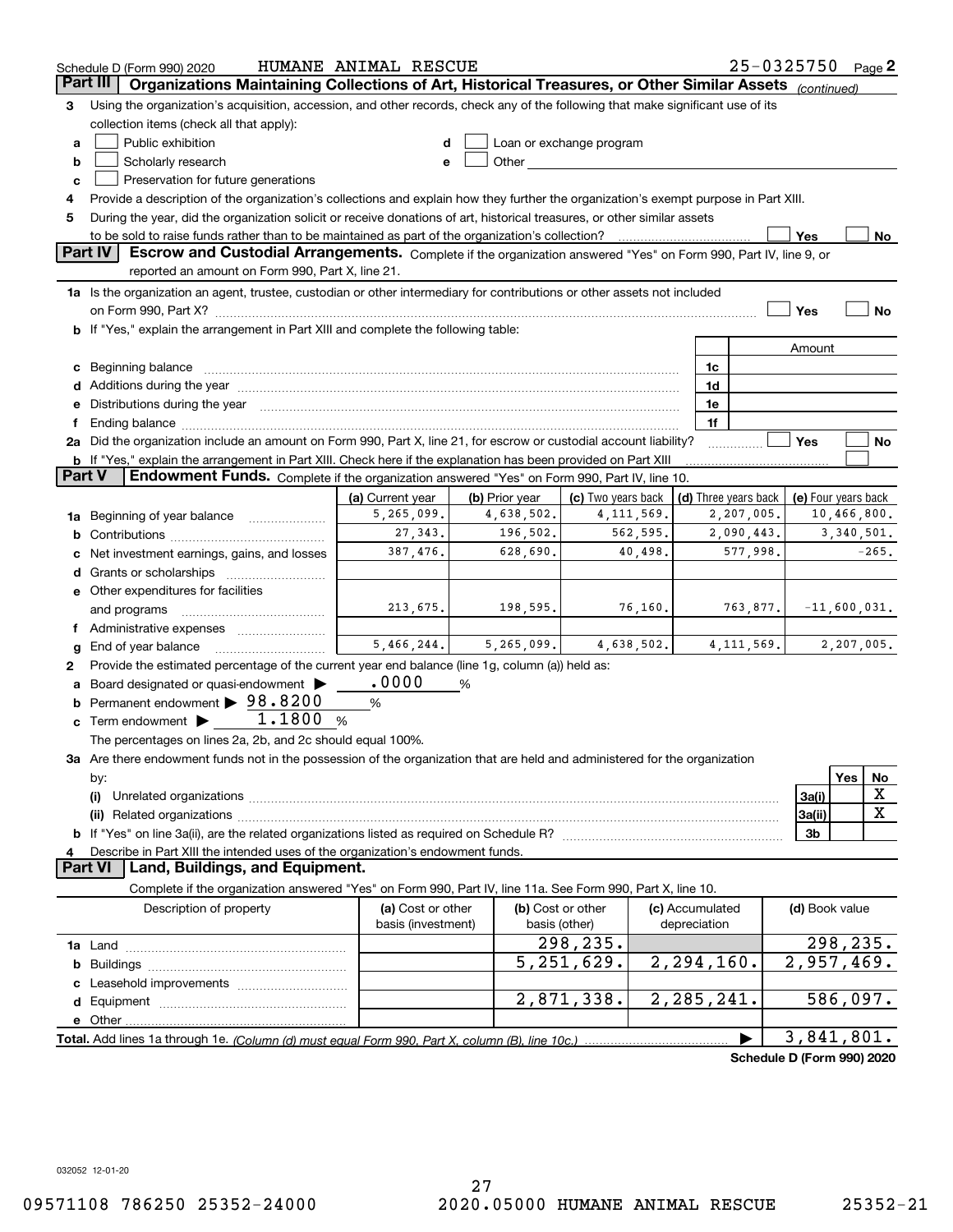| Schedule D (Form 990) 2020 | HUMANE ANIMAL RESCUE                     | 25-0325750 | Page J |
|----------------------------|------------------------------------------|------------|--------|
|                            | Part VII Investments - Other Securities. |            |        |

| Part VIII Investments - Other Securities. |  |
|-------------------------------------------|--|
|-------------------------------------------|--|

Complete if the organization answered "Yes" on Form 990, Part IV, line 11b. See Form 990, Part X, line 12.

| (a) Description of security or category (including name of security)                          | (b) Book value | (c) Method of valuation: Cost or end-of-year market value |
|-----------------------------------------------------------------------------------------------|----------------|-----------------------------------------------------------|
| (1) Financial derivatives                                                                     |                |                                                           |
| (2) Closely held equity interests                                                             |                |                                                           |
| $(3)$ Other                                                                                   |                |                                                           |
| INTEREST IN CHARITABLE<br>(A)                                                                 |                |                                                           |
| TRUST<br>(B)                                                                                  | 4,019,261.     | <b>COST</b>                                               |
| (C)                                                                                           |                |                                                           |
| (D)                                                                                           |                |                                                           |
| (E)                                                                                           |                |                                                           |
| (E)                                                                                           |                |                                                           |
| (G)                                                                                           |                |                                                           |
| (H)                                                                                           |                |                                                           |
| <b>Total.</b> (Col. (b) must equal Form 990, Part X, col. (B) line 12.) $\blacktriangleright$ | 4,019,261.     |                                                           |

#### **Part VIII Investments - Program Related.**

Complete if the organization answered "Yes" on Form 990, Part IV, line 11c. See Form 990, Part X, line 13.

| (a) Description of investment                                                                 | (b) Book value | (c) Method of valuation: Cost or end-of-year market value |
|-----------------------------------------------------------------------------------------------|----------------|-----------------------------------------------------------|
| (1)                                                                                           |                |                                                           |
| (2)                                                                                           |                |                                                           |
| $\left(3\right)$                                                                              |                |                                                           |
| (4)                                                                                           |                |                                                           |
| $\left(5\right)$                                                                              |                |                                                           |
| (6)                                                                                           |                |                                                           |
| (7)                                                                                           |                |                                                           |
| (8)                                                                                           |                |                                                           |
| (9)                                                                                           |                |                                                           |
| <b>Total.</b> (Col. (b) must equal Form 990, Part X, col. (B) line 13.) $\blacktriangleright$ |                |                                                           |

#### **Part IX Other Assets.**

Complete if the organization answered "Yes" on Form 990, Part IV, line 11d. See Form 990, Part X, line 15.

| (a) Description | (b) Book value |
|-----------------|----------------|
|                 |                |
| (2)             |                |
| (3)             |                |
| (4)             |                |
| (5)             |                |
| (6)             |                |
| (7)             |                |
| (8)             |                |
| (9)             |                |
|                 |                |
|                 |                |

Complete if the organization answered "Yes" on Form 990, Part IV, line 11e or 11f. See Form 990, Part X, line 25.

| 1.  | (a) Description of liability                                       | (b) Book value         |
|-----|--------------------------------------------------------------------|------------------------|
| (1) | Federal income taxes                                               |                        |
| (2) | DEPOSITS                                                           | $\frac{33,038.}{300.}$ |
| (3) | PREPAID FUNDRAISER                                                 |                        |
| (4) | UNCLAIMED PROPERTY                                                 | 1,091.                 |
| (5) |                                                                    |                        |
| (6) |                                                                    |                        |
| (7) |                                                                    |                        |
| (8) |                                                                    |                        |
| (9) |                                                                    |                        |
|     | Total. (Column (b) must equal Form 990, Part X, col. (B) line 25.) | 34,429                 |

**2.** Liability for uncertain tax positions. In Part XIII, provide the text of the footnote to the organization's financial statements that reports the organization's liability for uncertain tax positions under FASB ASC 740. Check here if the text of the footnote has been provided in Part XIII  $\boxed{\text{X}}$ 

**Schedule D (Form 990) 2020**

032053 12-01-20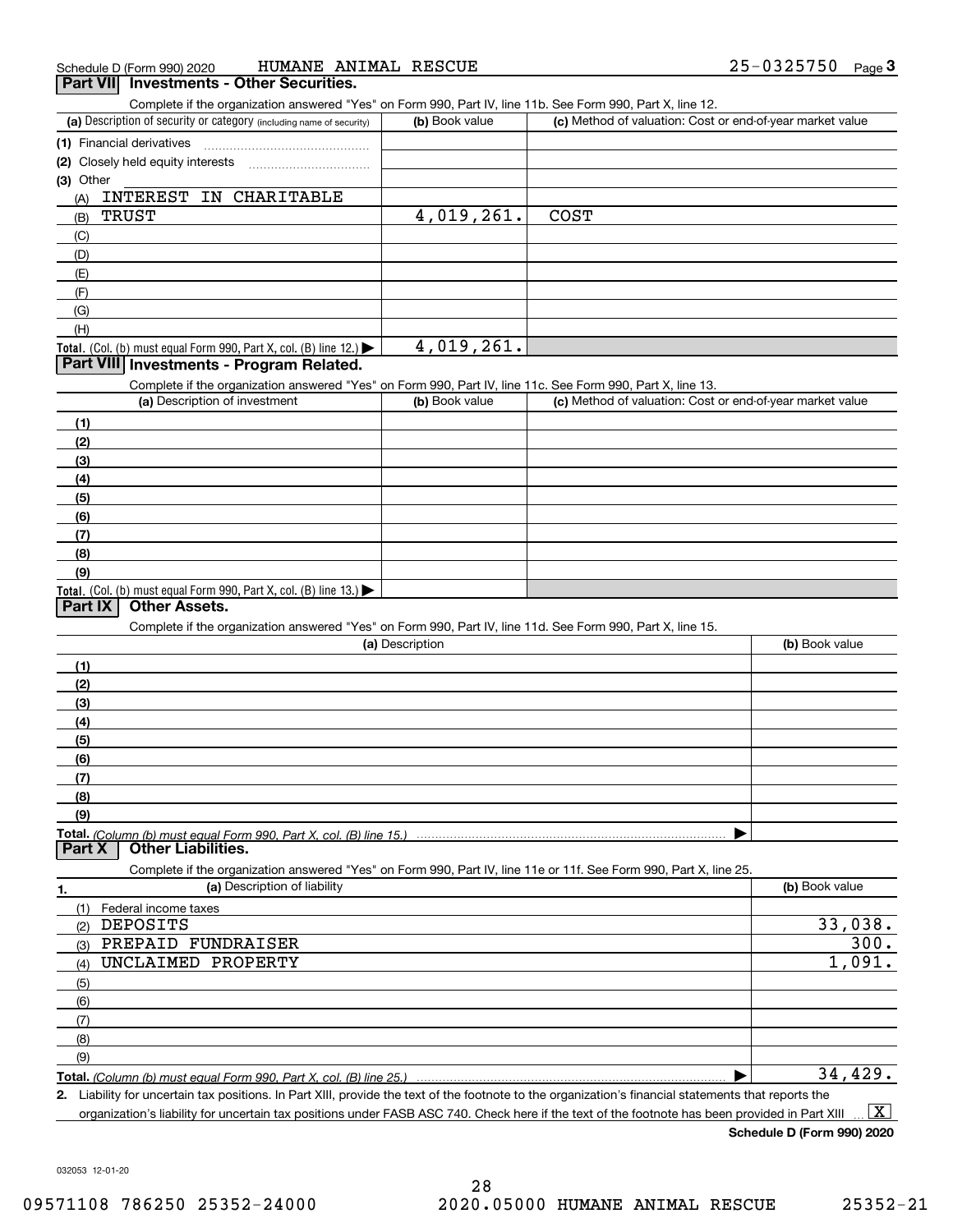|    | HUMANE ANIMAL RESCUE<br>Schedule D (Form 990) 2020                                                    |                |              |                | 25-0325750 Page 4 |
|----|-------------------------------------------------------------------------------------------------------|----------------|--------------|----------------|-------------------|
|    | Reconciliation of Revenue per Audited Financial Statements With Revenue per Return.<br><b>Part XI</b> |                |              |                |                   |
|    | Complete if the organization answered "Yes" on Form 990, Part IV, line 12a.                           |                |              |                |                   |
| 1  | Total revenue, gains, and other support per audited financial statements                              |                |              | $\blacksquare$ | 9,285,987.        |
| 2  | Amounts included on line 1 but not on Form 990, Part VIII, line 12:                                   |                |              |                |                   |
| a  |                                                                                                       | 2a             | 1,034,186.   |                |                   |
| b  |                                                                                                       | 2 <sub>b</sub> |              |                |                   |
| c  |                                                                                                       | 2c             |              |                |                   |
| d  | Other (Describe in Part XIII.)                                                                        | 2d             | 85,668.      |                |                   |
| e  | Add lines 2a through 2d                                                                               |                |              | 2e             | 1, 119, 854.      |
| з  |                                                                                                       |                |              | $\mathbf{3}$   | 8, 166, 133.      |
|    | Amounts included on Form 990, Part VIII, line 12, but not on line 1:                                  |                |              |                |                   |
| a  | Investment expenses not included on Form 990, Part VIII, line 7b                                      | 4a             | 47,219.      |                |                   |
|    | <b>b</b> Other (Describe in Part XIII.)                                                               | 4 <sub>b</sub> | $-240, 365.$ |                |                   |
|    | Add lines 4a and 4b                                                                                   |                |              | 4c             | $-193, 146.$      |
| 5  |                                                                                                       |                |              | 5              | 7,972,987.        |
|    | Part XII   Reconciliation of Expenses per Audited Financial Statements With Expenses per Return.      |                |              |                |                   |
|    | Complete if the organization answered "Yes" on Form 990, Part IV, line 12a.                           |                |              |                |                   |
| 1. | Total expenses and losses per audited financial statements                                            |                |              | $\blacksquare$ | 8,383,738.        |
| 2  | Amounts included on line 1 but not on Form 990, Part IX, line 25:                                     |                |              |                |                   |
| a  |                                                                                                       | 2a             |              |                |                   |
| b  |                                                                                                       | 2 <sub>b</sub> |              |                |                   |
|    |                                                                                                       | 2c             |              |                |                   |
|    |                                                                                                       | 2d             | 519,187.     |                |                   |
|    |                                                                                                       |                |              | 2e             | 519, 187.         |
| 3  |                                                                                                       |                |              | 3              | 7,864,551.        |
| 4  | Amounts included on Form 990, Part IX, line 25, but not on line 1:                                    |                |              |                |                   |
| a  |                                                                                                       | 4a             | 47,219.      |                |                   |
| b  | Other (Describe in Part XIII.)                                                                        | 4 <sub>b</sub> | 55,882.      |                |                   |
|    | Add lines 4a and 4b                                                                                   |                |              | 4c             | 103,101.          |
|    |                                                                                                       |                |              | 5              | 7,967,652.        |
|    | Part XIII Supplemental Information.                                                                   |                |              |                |                   |

Provide the descriptions required for Part II, lines 3, 5, and 9; Part III, lines 1a and 4; Part IV, lines 1b and 2b; Part V, line 4; Part X, line 2; Part XI, lines 2d and 4b; and Part XII, lines 2d and 4b. Also complete this part to provide any additional information.

PART V, LINE 4:

| PENNSYLVANIA LAW AS REQUIRING PRESERVATION<br>HARP<br>HAS INTERPRETED<br>OF<br>THE                          |
|-------------------------------------------------------------------------------------------------------------|
| OF THE ORIGINAL GIFT AS OF THE GIFT DATE<br><b>FAIR VALUE</b><br>OF THE                                     |
| DONOR-RESTRICTED ENDOWMENT FUNDS UNLESS THERE ARE EXPLICIT DONOR                                            |
| STIPULATIONS<br>THE CONTRARY. BASED<br>ON THIS INTERPRETATION, HARP<br>TO                                   |
| CLASSIFIES AS NET ASSETS WITH DONOR RESTRICTIONS THE<br>ORIGINAL VALUE<br>THE<br>OF                         |
| THE ORIGINAL VALUE OF ANY SUBSEQUENT GIFTS TO THE ENDOWMENT, AND<br>GIFT,                                   |
| ACCUMULATIONS MADE IN ACCORDANCE WITH THE DIRECTION<br>OF<br>THE DONOR GIFT                                 |
| INSTRUMENT.<br>THE REMAINING PORTION OF THE DONOR-RESTRICTED ENDOWMENT FUNDS                                |
| IS CLASSIFIED AS NET ASSETS WITHOUT DONOR RESTRICTIONS OR NET ASSETS WITH                                   |
| DONOR RESTRICTIONS AS REQUIRED BY THE DONOR.<br>A FUND<br>IS CONSIDERED<br>TO BE                            |
| THE FAIR VALUE<br>OF<br>THE<br>FUND<br>IS LESS<br>THAN<br>THE<br>UNDER WATER<br>IF.<br>THE<br>SUM OF<br>(A) |
| Schedule D (Form 990) 2020<br>032054 12-01-20<br>29                                                         |
| $25352 - 21$<br>09571108 786250 25352-24000<br>2020.05000 HUMANE ANIMAL RESCUE                              |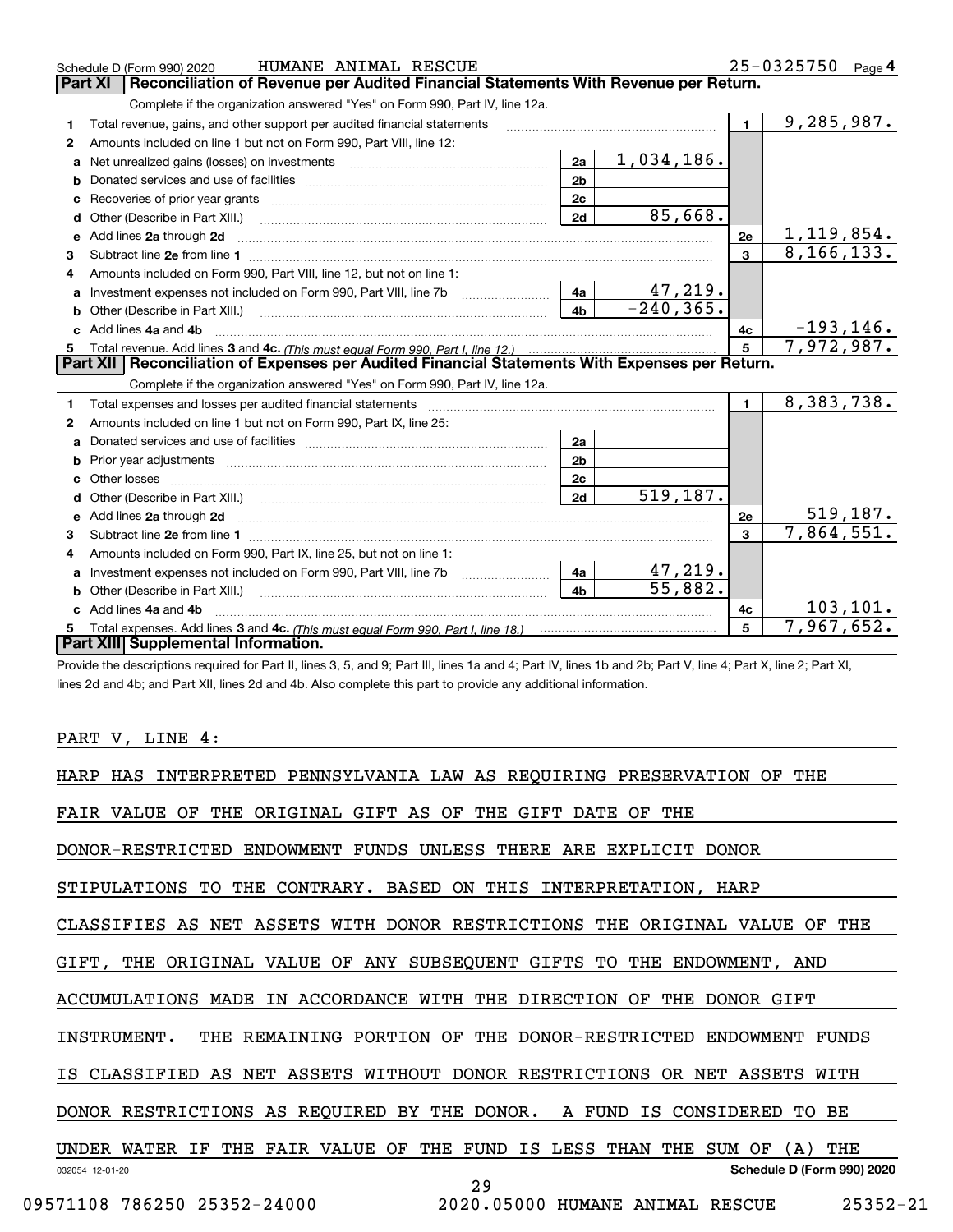*(continued)* **Part XIII Supplemental Information** 

ORIGINAL VALUE OF INITIAL AND SUBSEQUENT GIFT AMOUNTS DONATED TO THE FUND, AND (B) ANY ACCUMULATIONS TO THE FUND THAT ARE REQUIRED TO BE MAINTAINED IN PERPETUITY. MANAGEMENT BELIEVES THERE ARE NO UNDERWATER ENDOWMENT FUNDS AS OF DECEMBER 31, 2020 OR 2019.

PART X, LINE 2:

THE FINANCIAL ACCOUNTING STANDARDS BOARD (FASB) ACCOUNTING STANDARDS CODIFICATION ON INCOME TAXES CLARIFIES RECOGNITION, MEASUREMENT, PRESENTATION AND DISCLOSURE RELATING TO UNCERTAIN TAX POSITIONS. HARP EVALUATES UNCERTAIN TAX POSITIONS FOR RECOGNITION BY DETERMINING WHETHER EVIDENCE INDICATES IT IS MORE LIKELY THAN NOT THAT A POSITION WILL BE SUSTAINED IF EXAMINED BY TAXING AUTHORITIES. AS OF DECEMBER 31, 2020 AND 2019, HARP IS UNAWARE OF ANY UNCERTAIN TAX POSITIONS. HARP AND FOREVER HOME ARE NO LONGER SUBJECT TO INTERNAL REVENUE SERVICE EXAMINATIONS OF THEIR RESPECTIVE TAX RETURNS FOR YEARS BEFORE 2017.

| PART XI, LINE 2D - OTHER ADJUSTMENTS: |              |
|---------------------------------------|--------------|
| SPECIAL EVENT EXPENSES                | 50,964.      |
| COST OF GOODS SOLD                    | 34,704.      |
| TOTAL TO SCHEDULE D, PART XI, LINE 2D | 85,668.      |
|                                       |              |
| PART XI, LINE 4B - OTHER ADJUSTMENTS: |              |
| INTEREST IN CHARITABLE TRUSTS         | $-296, 247.$ |
| INTEREST EXPENSE                      | 55,882.      |
| TOTAL TO SCHEDULE D, PART XI, LINE 4B | $-240, 365.$ |
|                                       |              |

PART XII, LINE 2D - OTHER ADJUSTMENTS:

SPECIAL EVENT EXPENSES 50, 50 and 50, 50 and 50, 50 and 50, 50 and 50, 50 and 50.

032055 12-01-20

**Schedule D (Form 990) 2020**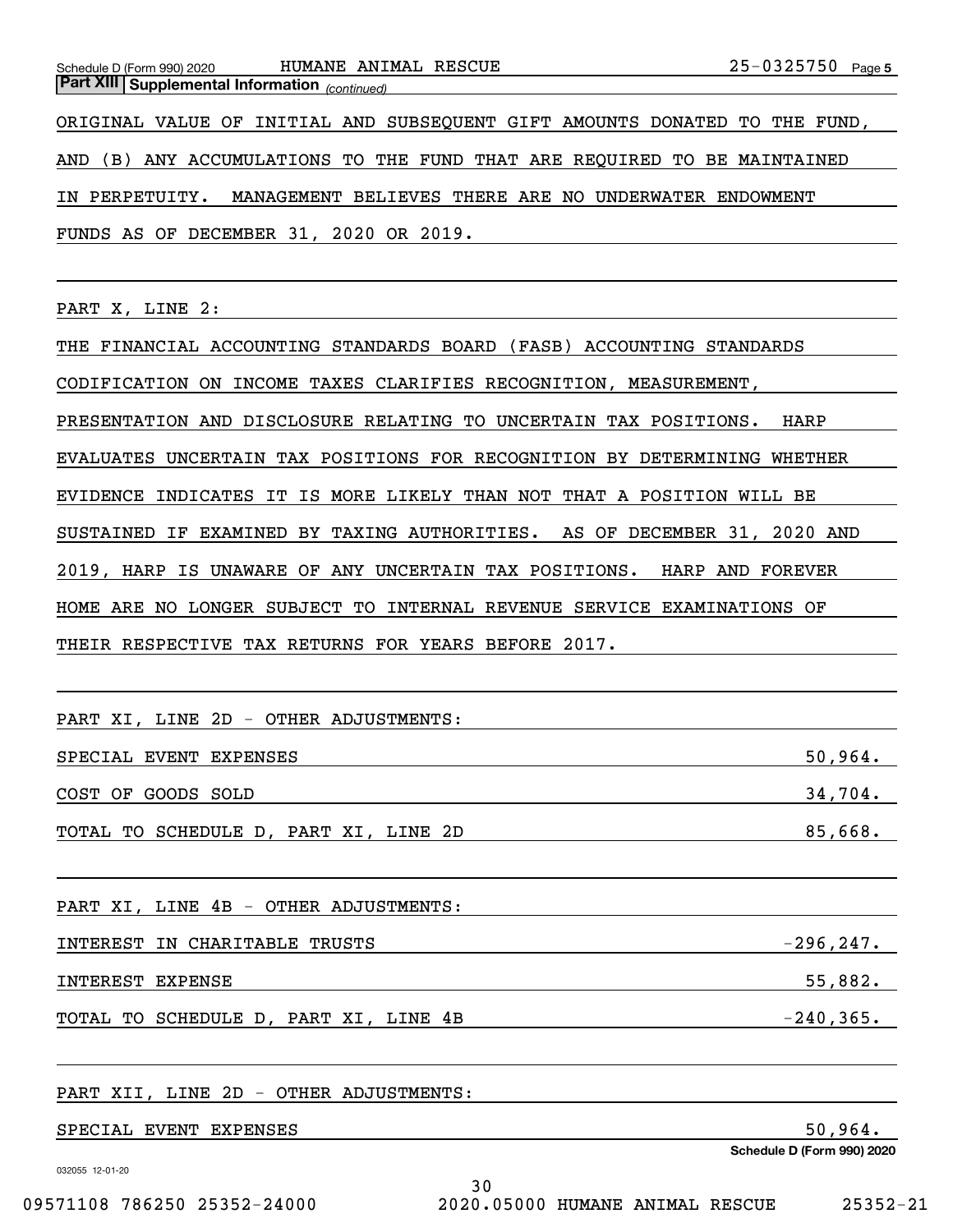| HUMANE ANIMAL RESCUE                                                                     | $25 - 0325750$<br>Page 5   |
|------------------------------------------------------------------------------------------|----------------------------|
| Schedule D (Form 990) 2020 HUMANE ANI.<br>Part XIII Supplemental Information (continued) |                            |
| COST OF GOODS SOLD                                                                       | 34,704.                    |
| SUBSIDARY EXPENSE                                                                        | 433,519.                   |
| TOTAL TO SCHEDULE D, PART XII, LINE 2D                                                   | 519,187.                   |
| PART XII, LINE 4B - OTHER ADJUSTMENTS:                                                   |                            |
| INTEREST EXPENSE                                                                         | 55,882.                    |
|                                                                                          |                            |
|                                                                                          |                            |
|                                                                                          |                            |
|                                                                                          |                            |
|                                                                                          |                            |
|                                                                                          |                            |
|                                                                                          |                            |
|                                                                                          |                            |
|                                                                                          |                            |
|                                                                                          |                            |
|                                                                                          |                            |
|                                                                                          |                            |
|                                                                                          |                            |
|                                                                                          |                            |
|                                                                                          |                            |
|                                                                                          |                            |
| 032055 12-01-20                                                                          | Schedule D (Form 990) 2020 |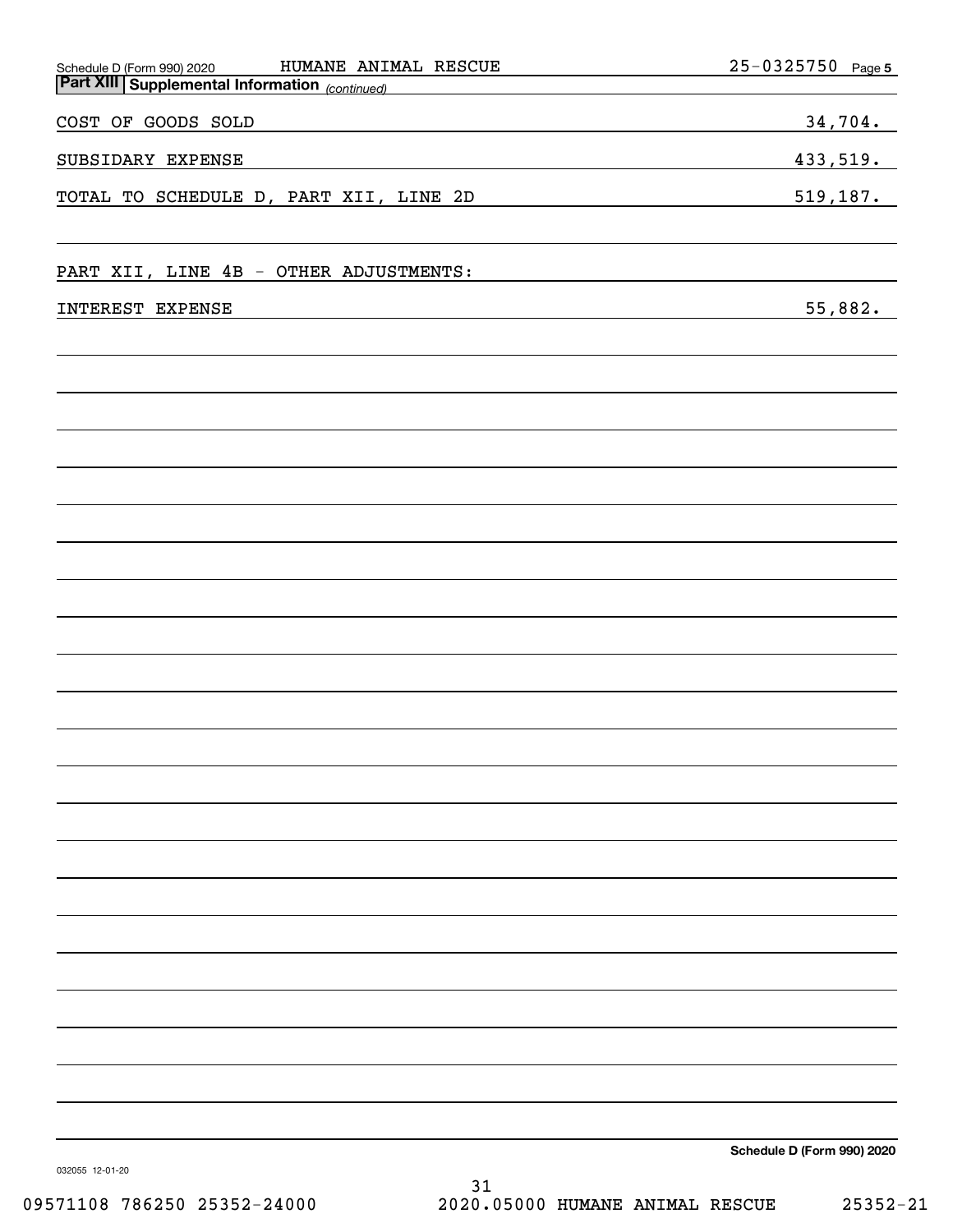| <b>SCHEDULE G</b>                                                                                                                              | <b>Supplemental Information Regarding Fundraising or Gaming Activities</b> |                                                                                                                                                                                                                                                             |                                             | OMB No. 1545-0047 |                                       |                                   |                                         |                                       |  |  |
|------------------------------------------------------------------------------------------------------------------------------------------------|----------------------------------------------------------------------------|-------------------------------------------------------------------------------------------------------------------------------------------------------------------------------------------------------------------------------------------------------------|---------------------------------------------|-------------------|---------------------------------------|-----------------------------------|-----------------------------------------|---------------------------------------|--|--|
| (Form 990 or 990-EZ)                                                                                                                           |                                                                            | Complete if the organization answered "Yes" on Form 990, Part IV, line 17, 18, or 19, or if the<br>organization entered more than \$15,000 on Form 990-EZ, line 6a.                                                                                         |                                             |                   |                                       |                                   |                                         |                                       |  |  |
| Department of the Treasury<br><b>Internal Revenue Service</b>                                                                                  |                                                                            | Attach to Form 990 or Form 990-EZ.                                                                                                                                                                                                                          |                                             |                   |                                       |                                   |                                         | <b>Open to Public</b><br>Inspection   |  |  |
| Name of the organization                                                                                                                       |                                                                            | ► Go to www.irs.gov/Form990 for instructions and the latest information.                                                                                                                                                                                    |                                             |                   |                                       |                                   |                                         | <b>Employer identification number</b> |  |  |
|                                                                                                                                                |                                                                            | HUMANE ANIMAL RESCUE                                                                                                                                                                                                                                        |                                             |                   |                                       |                                   | 25-0325750                              |                                       |  |  |
| Part I                                                                                                                                         | required to complete this part.                                            | Fundraising Activities. Complete if the organization answered "Yes" on Form 990, Part IV, line 17. Form 990-EZ filers are not                                                                                                                               |                                             |                   |                                       |                                   |                                         |                                       |  |  |
|                                                                                                                                                |                                                                            | 1 Indicate whether the organization raised funds through any of the following activities. Check all that apply.                                                                                                                                             |                                             |                   |                                       |                                   |                                         |                                       |  |  |
| X  <br>Mail solicitations<br>a                                                                                                                 |                                                                            | $\mathbf{e}$                                                                                                                                                                                                                                                |                                             |                   | Solicitation of non-government grants |                                   |                                         |                                       |  |  |
| Solicitation of government grants<br>Internet and email solicitations<br>f<br>b<br>Special fundraising events<br>Phone solicitations<br>с<br>g |                                                                            |                                                                                                                                                                                                                                                             |                                             |                   |                                       |                                   |                                         |                                       |  |  |
| In-person solicitations<br>d                                                                                                                   |                                                                            |                                                                                                                                                                                                                                                             |                                             |                   |                                       |                                   |                                         |                                       |  |  |
|                                                                                                                                                |                                                                            | 2 a Did the organization have a written or oral agreement with any individual (including officers, directors, trustees, or                                                                                                                                  |                                             |                   |                                       |                                   |                                         |                                       |  |  |
|                                                                                                                                                |                                                                            | key employees listed in Form 990, Part VII) or entity in connection with professional fundraising services?<br><b>b</b> If "Yes," list the 10 highest paid individuals or entities (fundraisers) pursuant to agreements under which the fundraiser is to be |                                             |                   |                                       |                                   | $\boxed{\text{X}}$ Yes                  | No                                    |  |  |
|                                                                                                                                                | compensated at least \$5,000 by the organization.                          |                                                                                                                                                                                                                                                             |                                             |                   |                                       |                                   |                                         |                                       |  |  |
|                                                                                                                                                |                                                                            |                                                                                                                                                                                                                                                             | (iii) Did                                   |                   |                                       |                                   | (v) Amount paid                         |                                       |  |  |
| (i) Name and address of individual<br>or entity (fundraiser)                                                                                   |                                                                            | (ii) Activity                                                                                                                                                                                                                                               | fundraiser<br>have custody<br>or control of |                   | (iv) Gross receipts<br>from activity  | to (or retained by)<br>fundraiser | (vi) Amount paid<br>to (or retained by) |                                       |  |  |
|                                                                                                                                                |                                                                            |                                                                                                                                                                                                                                                             |                                             | contributions?    |                                       |                                   | listed in col. (i)                      | organization                          |  |  |
| ONE & ALL/RKD GROUP - 3500                                                                                                                     |                                                                            |                                                                                                                                                                                                                                                             |                                             | No<br>X           | 1,138,605.                            |                                   | 126,527.                                |                                       |  |  |
| LENOX ROAD NE, STE 1900,                                                                                                                       |                                                                            | DIRECT MAIL SOLICITATIONS                                                                                                                                                                                                                                   |                                             |                   |                                       |                                   |                                         | 1,012,078.                            |  |  |
|                                                                                                                                                |                                                                            |                                                                                                                                                                                                                                                             |                                             |                   |                                       |                                   |                                         |                                       |  |  |
|                                                                                                                                                |                                                                            |                                                                                                                                                                                                                                                             |                                             |                   |                                       |                                   |                                         |                                       |  |  |
|                                                                                                                                                |                                                                            |                                                                                                                                                                                                                                                             |                                             |                   |                                       |                                   |                                         |                                       |  |  |
|                                                                                                                                                |                                                                            |                                                                                                                                                                                                                                                             |                                             |                   |                                       |                                   |                                         |                                       |  |  |
|                                                                                                                                                |                                                                            |                                                                                                                                                                                                                                                             |                                             |                   |                                       |                                   |                                         |                                       |  |  |
|                                                                                                                                                |                                                                            |                                                                                                                                                                                                                                                             |                                             |                   |                                       |                                   |                                         |                                       |  |  |
|                                                                                                                                                |                                                                            |                                                                                                                                                                                                                                                             |                                             |                   |                                       |                                   |                                         |                                       |  |  |
|                                                                                                                                                |                                                                            |                                                                                                                                                                                                                                                             |                                             |                   |                                       |                                   |                                         |                                       |  |  |
|                                                                                                                                                |                                                                            |                                                                                                                                                                                                                                                             |                                             |                   |                                       |                                   |                                         |                                       |  |  |
|                                                                                                                                                |                                                                            |                                                                                                                                                                                                                                                             |                                             |                   |                                       |                                   |                                         |                                       |  |  |
|                                                                                                                                                |                                                                            |                                                                                                                                                                                                                                                             |                                             |                   |                                       |                                   |                                         |                                       |  |  |
|                                                                                                                                                |                                                                            |                                                                                                                                                                                                                                                             |                                             |                   |                                       |                                   |                                         |                                       |  |  |
|                                                                                                                                                |                                                                            |                                                                                                                                                                                                                                                             |                                             |                   |                                       |                                   |                                         |                                       |  |  |
| Total                                                                                                                                          |                                                                            |                                                                                                                                                                                                                                                             |                                             |                   | 1,138,605.                            |                                   | 126,527.                                | 1,012,078.                            |  |  |
| or licensing.                                                                                                                                  |                                                                            | 3 List all states in which the organization is registered or licensed to solicit contributions or has been notified it is exempt from registration                                                                                                          |                                             |                   |                                       |                                   |                                         |                                       |  |  |
| PA                                                                                                                                             |                                                                            |                                                                                                                                                                                                                                                             |                                             |                   |                                       |                                   |                                         |                                       |  |  |
|                                                                                                                                                |                                                                            |                                                                                                                                                                                                                                                             |                                             |                   |                                       |                                   |                                         |                                       |  |  |
|                                                                                                                                                |                                                                            |                                                                                                                                                                                                                                                             |                                             |                   |                                       |                                   |                                         |                                       |  |  |
|                                                                                                                                                |                                                                            |                                                                                                                                                                                                                                                             |                                             |                   |                                       |                                   |                                         |                                       |  |  |
|                                                                                                                                                |                                                                            |                                                                                                                                                                                                                                                             |                                             |                   |                                       |                                   |                                         |                                       |  |  |
|                                                                                                                                                |                                                                            |                                                                                                                                                                                                                                                             |                                             |                   |                                       |                                   |                                         |                                       |  |  |
|                                                                                                                                                |                                                                            |                                                                                                                                                                                                                                                             |                                             |                   |                                       |                                   |                                         |                                       |  |  |
|                                                                                                                                                |                                                                            |                                                                                                                                                                                                                                                             |                                             |                   |                                       |                                   |                                         |                                       |  |  |
|                                                                                                                                                |                                                                            | LHA For Paperwork Reduction Act Notice, see the Instructions for Form 990 or 990-EZ.                                                                                                                                                                        |                                             |                   |                                       |                                   |                                         | Schedule G (Form 990 or 990-EZ) 2020  |  |  |
|                                                                                                                                                |                                                                            | SEE PART IV FOR CONTINUATIONS                                                                                                                                                                                                                               |                                             |                   |                                       |                                   |                                         |                                       |  |  |
| 032081 11-25-20                                                                                                                                |                                                                            |                                                                                                                                                                                                                                                             |                                             |                   |                                       |                                   |                                         |                                       |  |  |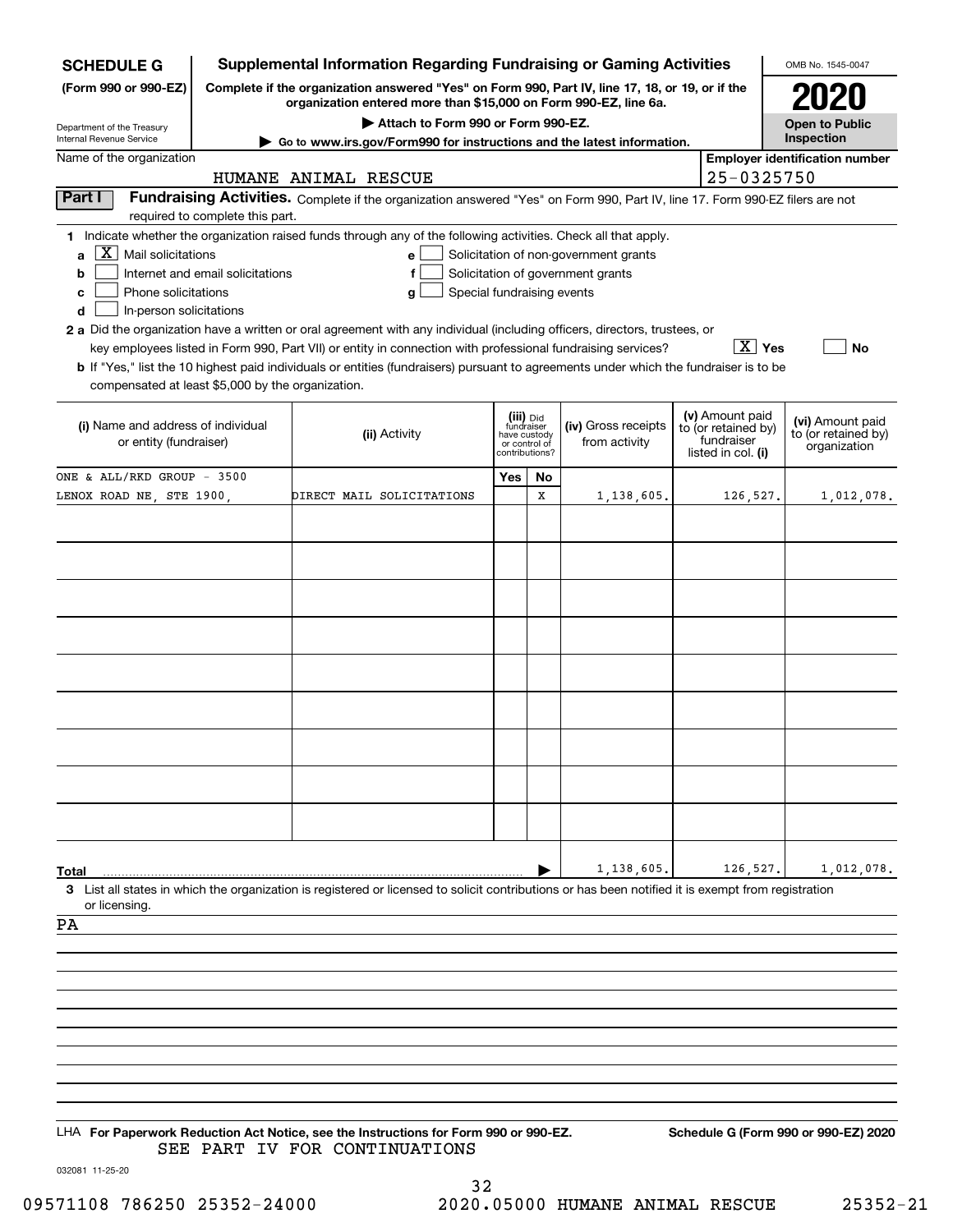**Part II** | Fundraising Events. Complete if the organization answered "Yes" on Form 990, Part IV, line 18, or reported more than \$15,000

|                 |          | of fundraising event contributions and gross income on Form 990-EZ, lines 1 and 6b. List events with gross receipts greater than \$5,000. |                                      |                                                  |                     |                                                     |
|-----------------|----------|-------------------------------------------------------------------------------------------------------------------------------------------|--------------------------------------|--------------------------------------------------|---------------------|-----------------------------------------------------|
|                 |          |                                                                                                                                           | (a) Event #1                         | $(b)$ Event #2                                   | (c) Other events    | (d) Total events                                    |
|                 |          |                                                                                                                                           | WAGS,                                |                                                  |                     | (add col. (a) through                               |
|                 |          |                                                                                                                                           | WHISKERS ANDMARATHON<br>(event type) |                                                  | 6<br>(total number) | col. (c)                                            |
|                 |          |                                                                                                                                           |                                      | (event type)                                     |                     |                                                     |
| Revenue         | 1        |                                                                                                                                           | 466,636.                             | 9,133.                                           | 74,929.             | 550,698.                                            |
|                 |          |                                                                                                                                           | 48,671.                              |                                                  | 65,223.             | <u> 113,894.</u>                                    |
|                 | 3        | Gross income (line 1 minus line 2)                                                                                                        | 417,965.                             | 9,133.                                           | 9,706.              | 436,804.                                            |
|                 |          |                                                                                                                                           |                                      |                                                  |                     |                                                     |
|                 | 4        | Cash prizes [111] Cash prizes [11] Cash prizes [11] Cash prizes [11] Casar Division (12] Orange Division (12] O                           |                                      |                                                  |                     |                                                     |
|                 | 5        |                                                                                                                                           | 4,749.                               |                                                  |                     | 4,749.                                              |
|                 |          |                                                                                                                                           |                                      |                                                  |                     |                                                     |
| Direct Expenses | 6        |                                                                                                                                           |                                      |                                                  |                     |                                                     |
|                 | 7        | Food and beverages                                                                                                                        |                                      |                                                  |                     |                                                     |
|                 |          |                                                                                                                                           |                                      |                                                  |                     |                                                     |
|                 | 8        |                                                                                                                                           | $\frac{8,800}{22,978}$               |                                                  |                     | $\frac{8,800}{37,415}$                              |
|                 | 9        |                                                                                                                                           |                                      | 11, 213.                                         | 3,224.              |                                                     |
|                 | 10       | Direct expense summary. Add lines 4 through 9 in column (d)                                                                               |                                      |                                                  |                     | 50,964.                                             |
|                 |          | 11 Net income summary. Subtract line 10 from line 3, column (d)                                                                           |                                      |                                                  |                     | 385, 840.                                           |
|                 | Part III | Gaming. Complete if the organization answered "Yes" on Form 990, Part IV, line 19, or reported more than                                  |                                      |                                                  |                     |                                                     |
|                 |          | \$15,000 on Form 990-EZ, line 6a.                                                                                                         |                                      |                                                  |                     |                                                     |
|                 |          |                                                                                                                                           | (a) Bingo                            | (b) Pull tabs/instant<br>bingo/progressive bingo | (c) Other gaming    | (d) Total gaming (add<br>col. (a) through col. (c)) |
| Revenue         |          |                                                                                                                                           |                                      |                                                  |                     |                                                     |
|                 |          |                                                                                                                                           |                                      |                                                  |                     |                                                     |
|                 | 1        |                                                                                                                                           |                                      |                                                  |                     |                                                     |
|                 | 2        |                                                                                                                                           |                                      |                                                  |                     |                                                     |
|                 |          |                                                                                                                                           |                                      |                                                  |                     |                                                     |
| Direct Expenses | 3        |                                                                                                                                           |                                      |                                                  |                     |                                                     |
|                 |          |                                                                                                                                           |                                      |                                                  |                     |                                                     |
|                 | 4        |                                                                                                                                           |                                      |                                                  |                     |                                                     |
|                 |          |                                                                                                                                           |                                      |                                                  |                     |                                                     |
|                 |          | 5 Other direct expenses                                                                                                                   |                                      | %                                                |                     |                                                     |
|                 |          | 6 Volunteer labor                                                                                                                         | %<br>Yes<br>No                       | Yes<br>No                                        | %<br>Yes<br>No      |                                                     |
|                 |          |                                                                                                                                           |                                      |                                                  |                     |                                                     |
|                 | 7        | Direct expense summary. Add lines 2 through 5 in column (d)                                                                               |                                      |                                                  |                     |                                                     |
|                 |          |                                                                                                                                           |                                      |                                                  |                     |                                                     |
|                 |          |                                                                                                                                           |                                      |                                                  |                     |                                                     |
|                 |          |                                                                                                                                           |                                      |                                                  |                     |                                                     |
| 9               |          |                                                                                                                                           |                                      |                                                  |                     |                                                     |
|                 |          |                                                                                                                                           |                                      |                                                  |                     | Yes<br>No                                           |
|                 |          |                                                                                                                                           |                                      |                                                  |                     |                                                     |
|                 |          |                                                                                                                                           |                                      |                                                  |                     |                                                     |
|                 |          |                                                                                                                                           |                                      |                                                  |                     | Yes<br>No                                           |
|                 |          |                                                                                                                                           |                                      |                                                  |                     |                                                     |
|                 |          |                                                                                                                                           |                                      |                                                  |                     |                                                     |
|                 |          |                                                                                                                                           |                                      |                                                  |                     |                                                     |
|                 |          | 032082 11-25-20                                                                                                                           |                                      |                                                  |                     | Schedule G (Form 990 or 990-EZ) 2020                |
|                 |          |                                                                                                                                           |                                      |                                                  |                     |                                                     |

**Schedule G (Form 990 or 990-EZ) 2020**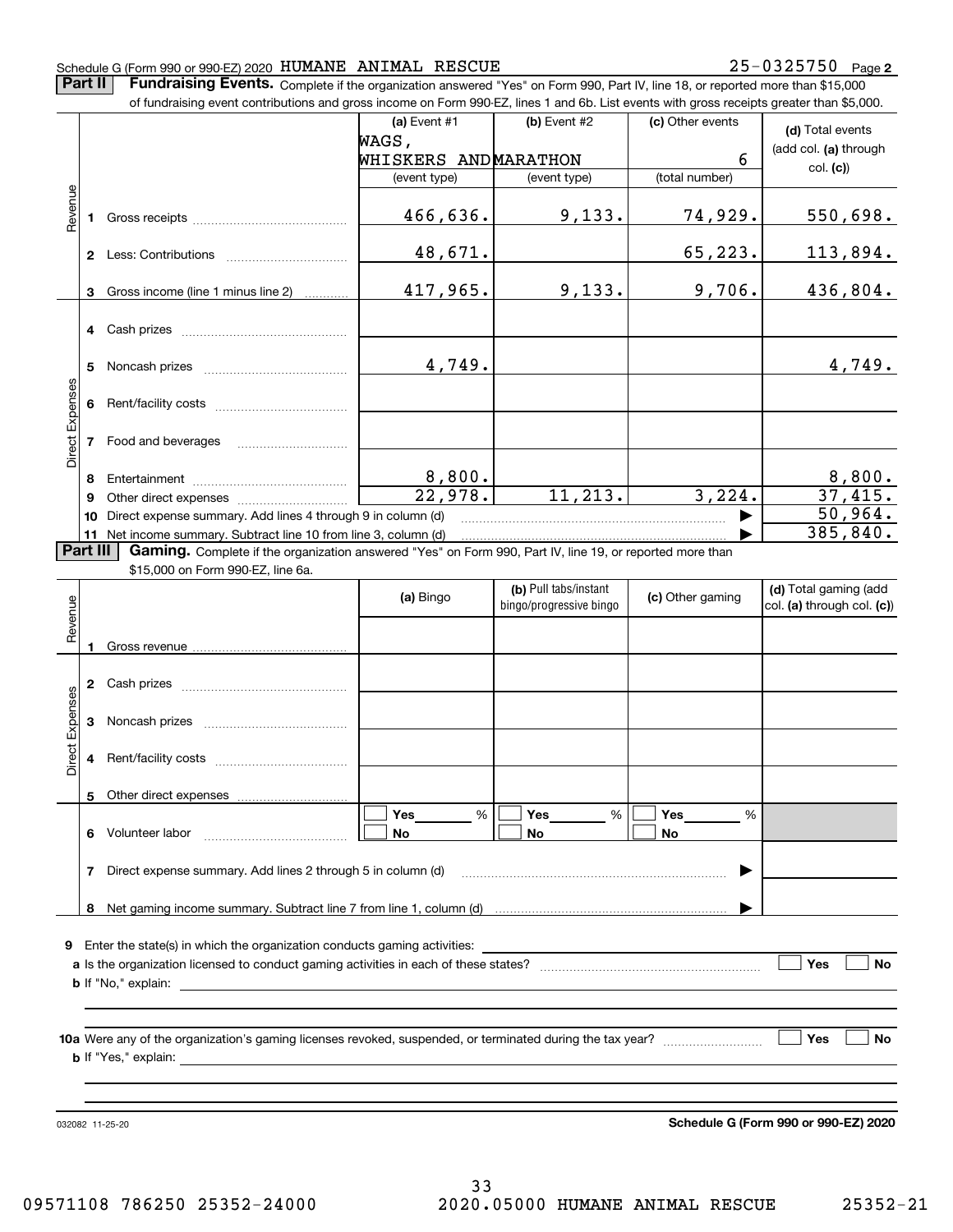| Schedule G (Form 990 or 990-EZ) 2020 HUMANE ANIMAL RESCUE                                                                                                                                                                                                    | 25-0325750<br>Page 3                 |
|--------------------------------------------------------------------------------------------------------------------------------------------------------------------------------------------------------------------------------------------------------------|--------------------------------------|
|                                                                                                                                                                                                                                                              | <b>Yes</b><br>No                     |
| 12 Is the organization a grantor, beneficiary or trustee of a trust, or a member of a partnership or other entity formed                                                                                                                                     |                                      |
|                                                                                                                                                                                                                                                              | Yes<br>No                            |
| <b>13</b> Indicate the percentage of gaming activity conducted in:                                                                                                                                                                                           |                                      |
|                                                                                                                                                                                                                                                              | 13а<br>%                             |
| <b>b</b> An outside facility <b>contained and the contract of the contract of the contract of the contract of the contract of the contract of the contract of the contract of the contract of the contract of the contract of the con</b>                    | 13 <sub>b</sub><br>%                 |
| 14 Enter the name and address of the person who prepares the organization's gaming/special events books and records:                                                                                                                                         |                                      |
|                                                                                                                                                                                                                                                              |                                      |
|                                                                                                                                                                                                                                                              |                                      |
| 15a Does the organization have a contract with a third party from whom the organization receives gaming revenue?                                                                                                                                             | Yes<br>No                            |
| b If "Yes," enter the amount of gaming revenue received by the organization > \$ ____________________ and the amount                                                                                                                                         |                                      |
|                                                                                                                                                                                                                                                              |                                      |
| c If "Yes," enter name and address of the third party:                                                                                                                                                                                                       |                                      |
|                                                                                                                                                                                                                                                              |                                      |
|                                                                                                                                                                                                                                                              |                                      |
| <b>16</b> Gaming manager information:                                                                                                                                                                                                                        |                                      |
|                                                                                                                                                                                                                                                              |                                      |
|                                                                                                                                                                                                                                                              |                                      |
| Gaming manager compensation > \$                                                                                                                                                                                                                             |                                      |
|                                                                                                                                                                                                                                                              |                                      |
|                                                                                                                                                                                                                                                              |                                      |
|                                                                                                                                                                                                                                                              |                                      |
| Director/officer<br>Employee<br>Independent contractor                                                                                                                                                                                                       |                                      |
| <b>17</b> Mandatory distributions:                                                                                                                                                                                                                           |                                      |
| a Is the organization required under state law to make charitable distributions from the gaming proceeds to                                                                                                                                                  |                                      |
| retain the state gaming license? <b>Construction and the state gaming license</b> ? No                                                                                                                                                                       |                                      |
| <b>b</b> Enter the amount of distributions required under state law to be distributed to other exempt organizations or spent in the                                                                                                                          |                                      |
| organization's own exempt activities during the tax year $\triangleright$ \$                                                                                                                                                                                 |                                      |
| <b>Part IV</b><br>Supplemental Information. Provide the explanations required by Part I, line 2b, columns (iii) and (v); and Part III, lines 9, 9b, 10b,<br>15b, 15c, 16, and 17b, as applicable. Also provide any additional information. See instructions. |                                      |
|                                                                                                                                                                                                                                                              |                                      |
| SCHEDULE G, PART I, LINE 2B, LIST OF TEN HIGHEST PAID FUNDRAISERS:                                                                                                                                                                                           |                                      |
|                                                                                                                                                                                                                                                              |                                      |
| NAME OF FUNDRAISER: ONE & ALL/RKD GROUP<br>( L )                                                                                                                                                                                                             |                                      |
| ADDRESS OF FUNDRAISER: 3500 LENOX ROAD NE, STE 1900, ATLANTA, GA<br>( I )                                                                                                                                                                                    | 30326                                |
|                                                                                                                                                                                                                                                              |                                      |
|                                                                                                                                                                                                                                                              |                                      |
|                                                                                                                                                                                                                                                              |                                      |
|                                                                                                                                                                                                                                                              |                                      |
|                                                                                                                                                                                                                                                              |                                      |
| 032083 11-25-20<br>34                                                                                                                                                                                                                                        | Schedule G (Form 990 or 990-EZ) 2020 |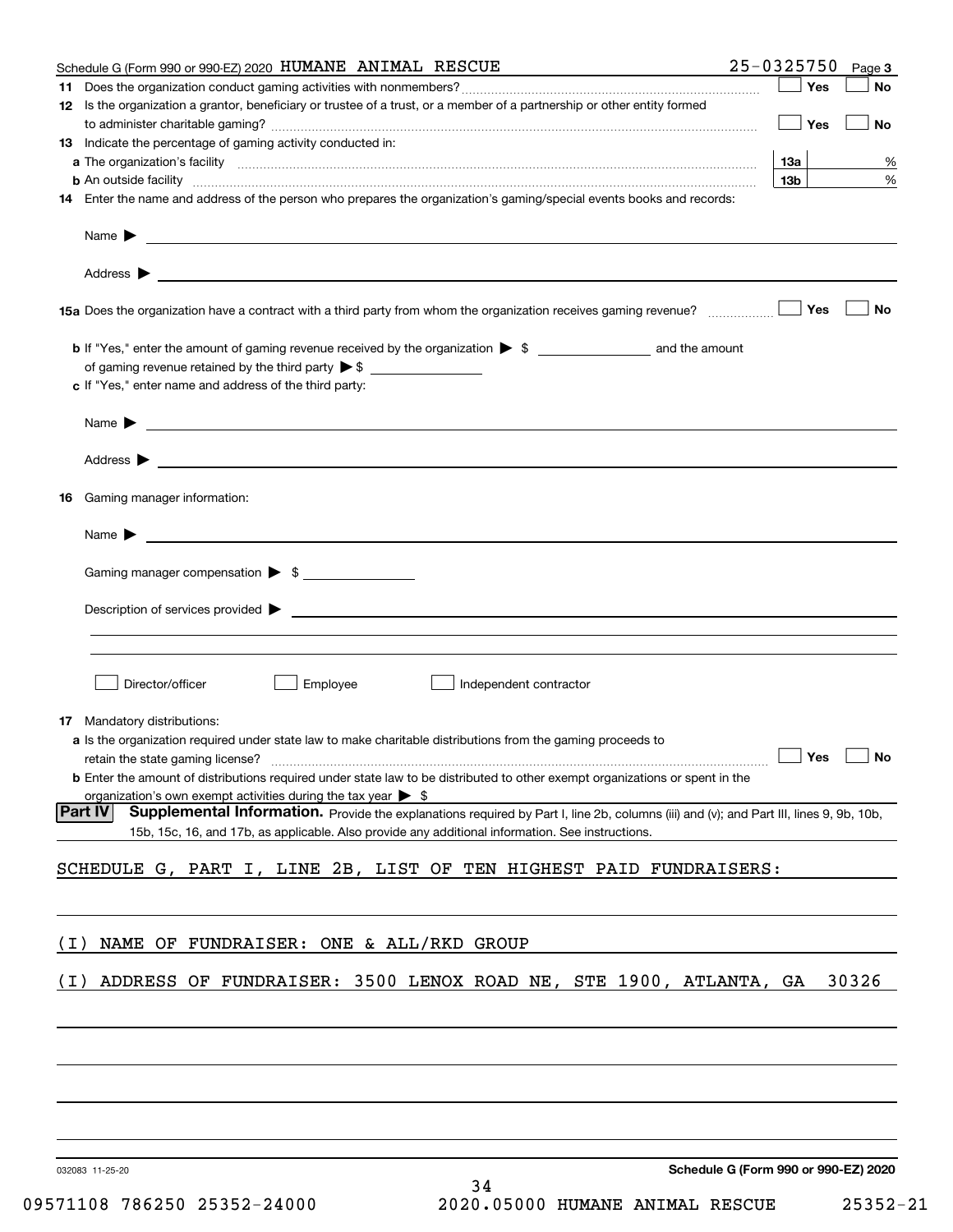| Schedule G (Form 990 or 990-EZ) |
|---------------------------------|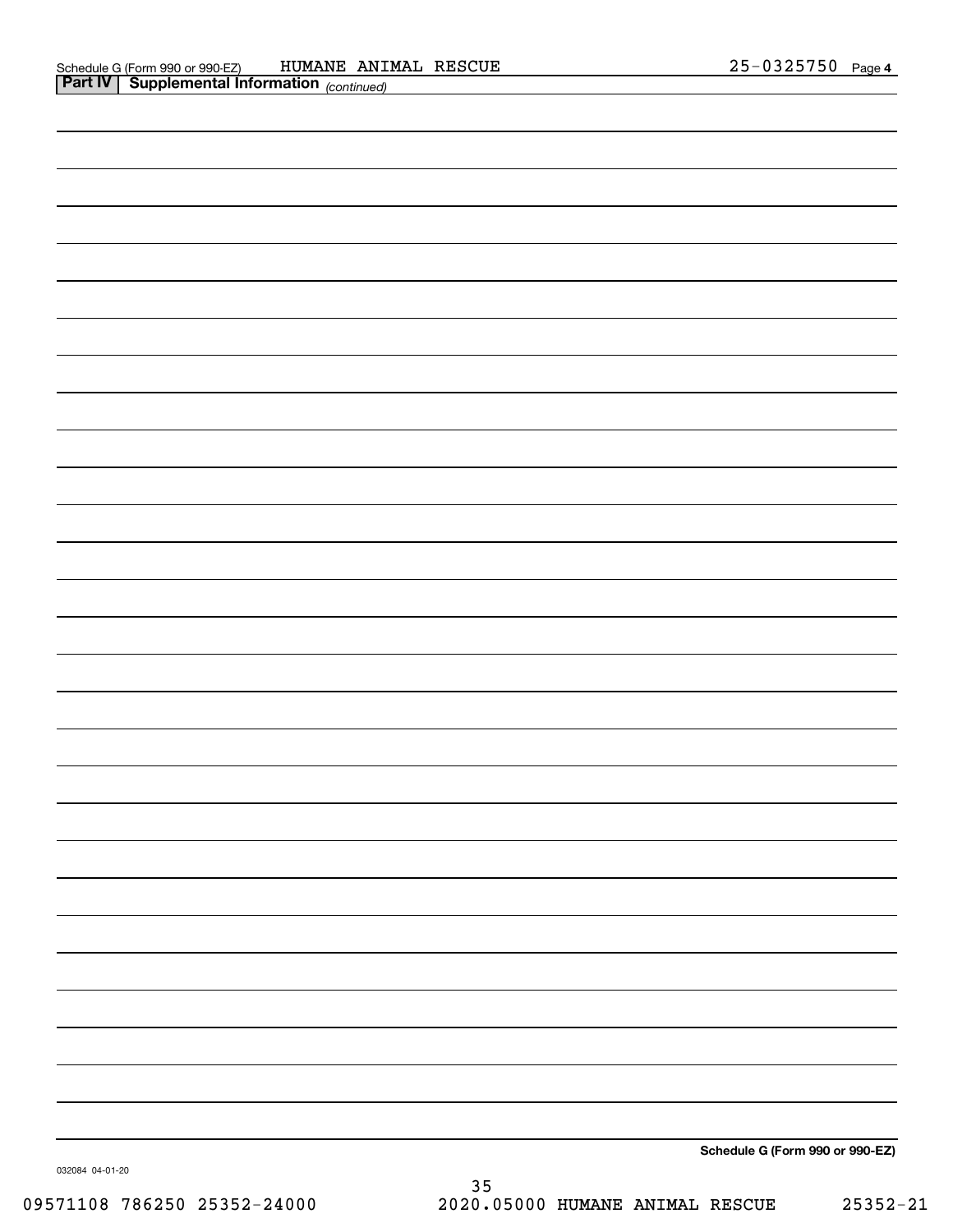|        | <b>SCHEDULE J</b>                                                                          | <b>Compensation Information</b>                                                                                        |                                       | OMB No. 1545-0047          |     |             |  |  |
|--------|--------------------------------------------------------------------------------------------|------------------------------------------------------------------------------------------------------------------------|---------------------------------------|----------------------------|-----|-------------|--|--|
|        | (Form 990)                                                                                 | For certain Officers, Directors, Trustees, Key Employees, and Highest                                                  |                                       |                            |     |             |  |  |
|        |                                                                                            | <b>Compensated Employees</b>                                                                                           |                                       | 2020                       |     |             |  |  |
|        |                                                                                            | Complete if the organization answered "Yes" on Form 990, Part IV, line 23.<br>Attach to Form 990.                      |                                       | <b>Open to Public</b>      |     |             |  |  |
|        | Department of the Treasury<br>Internal Revenue Service                                     | Go to www.irs.gov/Form990 for instructions and the latest information.                                                 |                                       | Inspection                 |     |             |  |  |
|        | Name of the organization                                                                   |                                                                                                                        | <b>Employer identification number</b> |                            |     |             |  |  |
|        |                                                                                            | HUMANE ANIMAL RESCUE                                                                                                   |                                       | 25-0325750                 |     |             |  |  |
| Part I |                                                                                            | <b>Questions Regarding Compensation</b>                                                                                |                                       |                            |     |             |  |  |
|        |                                                                                            |                                                                                                                        |                                       |                            | Yes | No          |  |  |
|        |                                                                                            | Check the appropriate box(es) if the organization provided any of the following to or for a person listed on Form 990, |                                       |                            |     |             |  |  |
|        |                                                                                            | Part VII, Section A, line 1a. Complete Part III to provide any relevant information regarding these items.             |                                       |                            |     |             |  |  |
|        | First-class or charter travel                                                              | Housing allowance or residence for personal use                                                                        |                                       |                            |     |             |  |  |
|        | Travel for companions                                                                      | Payments for business use of personal residence                                                                        |                                       |                            |     |             |  |  |
|        | Tax indemnification and gross-up payments<br>Health or social club dues or initiation fees |                                                                                                                        |                                       |                            |     |             |  |  |
|        | Discretionary spending account<br>Personal services (such as maid, chauffeur, chef)        |                                                                                                                        |                                       |                            |     |             |  |  |
|        |                                                                                            |                                                                                                                        |                                       |                            |     |             |  |  |
|        |                                                                                            | <b>b</b> If any of the boxes on line 1a are checked, did the organization follow a written policy regarding payment or |                                       |                            |     |             |  |  |
|        |                                                                                            | reimbursement or provision of all of the expenses described above? If "No," complete Part III to explain               |                                       | 1b                         |     |             |  |  |
| 2      |                                                                                            | Did the organization require substantiation prior to reimbursing or allowing expenses incurred by all directors,       |                                       |                            |     |             |  |  |
|        |                                                                                            |                                                                                                                        |                                       |                            |     |             |  |  |
|        |                                                                                            |                                                                                                                        |                                       | $\mathbf{2}$               |     |             |  |  |
| з      |                                                                                            | Indicate which, if any, of the following the organization used to establish the compensation of the organization's     |                                       |                            |     |             |  |  |
|        |                                                                                            | CEO/Executive Director. Check all that apply. Do not check any boxes for methods used by a related organization to     |                                       |                            |     |             |  |  |
|        |                                                                                            | establish compensation of the CEO/Executive Director, but explain in Part III.                                         |                                       |                            |     |             |  |  |
|        | Compensation committee                                                                     | Written employment contract                                                                                            |                                       |                            |     |             |  |  |
|        | $\mathbf{X}$                                                                               | $\overline{\textbf{X}}$ Compensation survey or study<br>Independent compensation consultant                            |                                       |                            |     |             |  |  |
|        |                                                                                            | $\mathbf{X}$ Approval by the board or compensation committee<br>Form 990 of other organizations                        |                                       |                            |     |             |  |  |
|        |                                                                                            |                                                                                                                        |                                       |                            |     |             |  |  |
| 4      |                                                                                            | During the year, did any person listed on Form 990, Part VII, Section A, line 1a, with respect to the filing           |                                       |                            |     |             |  |  |
|        | organization or a related organization:                                                    |                                                                                                                        |                                       |                            |     |             |  |  |
| а      |                                                                                            | Receive a severance payment or change-of-control payment?                                                              |                                       | 4a                         |     | х           |  |  |
| b      |                                                                                            | Participate in or receive payment from a supplemental nonqualified retirement plan?                                    |                                       | 4b                         |     | X           |  |  |
| c      |                                                                                            | Participate in or receive payment from an equity-based compensation arrangement?                                       |                                       | 4c                         |     | $\mathbf x$ |  |  |
|        |                                                                                            | If "Yes" to any of lines 4a-c, list the persons and provide the applicable amounts for each item in Part III.          |                                       |                            |     |             |  |  |
|        |                                                                                            |                                                                                                                        |                                       |                            |     |             |  |  |
|        |                                                                                            | Only section 501(c)(3), 501(c)(4), and 501(c)(29) organizations must complete lines 5-9.                               |                                       |                            |     |             |  |  |
|        |                                                                                            | For persons listed on Form 990, Part VII, Section A, line 1a, did the organization pay or accrue any compensation      |                                       |                            |     |             |  |  |
|        | contingent on the revenues of:                                                             |                                                                                                                        |                                       |                            |     |             |  |  |
| a      |                                                                                            |                                                                                                                        |                                       | 5а                         |     | x           |  |  |
|        |                                                                                            |                                                                                                                        |                                       | <b>5b</b>                  |     | X           |  |  |
|        |                                                                                            | If "Yes" on line 5a or 5b, describe in Part III.                                                                       |                                       |                            |     |             |  |  |
| 6.     |                                                                                            | For persons listed on Form 990, Part VII, Section A, line 1a, did the organization pay or accrue any compensation      |                                       |                            |     |             |  |  |
|        | contingent on the net earnings of:                                                         |                                                                                                                        |                                       |                            |     |             |  |  |
| a      |                                                                                            |                                                                                                                        |                                       | 6a                         |     | х           |  |  |
|        |                                                                                            |                                                                                                                        |                                       | 6b                         |     | $\mathbf x$ |  |  |
|        |                                                                                            | If "Yes" on line 6a or 6b, describe in Part III.                                                                       |                                       |                            |     |             |  |  |
|        |                                                                                            | 7 For persons listed on Form 990, Part VII, Section A, line 1a, did the organization provide any nonfixed payments     |                                       |                            |     |             |  |  |
|        |                                                                                            |                                                                                                                        |                                       | $\overline{7}$             | X   |             |  |  |
| 8      |                                                                                            | Were any amounts reported on Form 990, Part VII, paid or accrued pursuant to a contract that was subject to the        |                                       |                            |     |             |  |  |
|        |                                                                                            | initial contract exception described in Regulations section 53.4958-4(a)(3)? If "Yes," describe in Part III            |                                       | 8                          |     | х           |  |  |
| 9      |                                                                                            | If "Yes" on line 8, did the organization also follow the rebuttable presumption procedure described in                 |                                       |                            |     |             |  |  |
|        | Regulations section 53.4958-6(c)?                                                          |                                                                                                                        |                                       | 9                          |     |             |  |  |
|        |                                                                                            | LHA For Paperwork Reduction Act Notice, see the Instructions for Form 990.                                             |                                       | Schedule J (Form 990) 2020 |     |             |  |  |

032111 12-07-20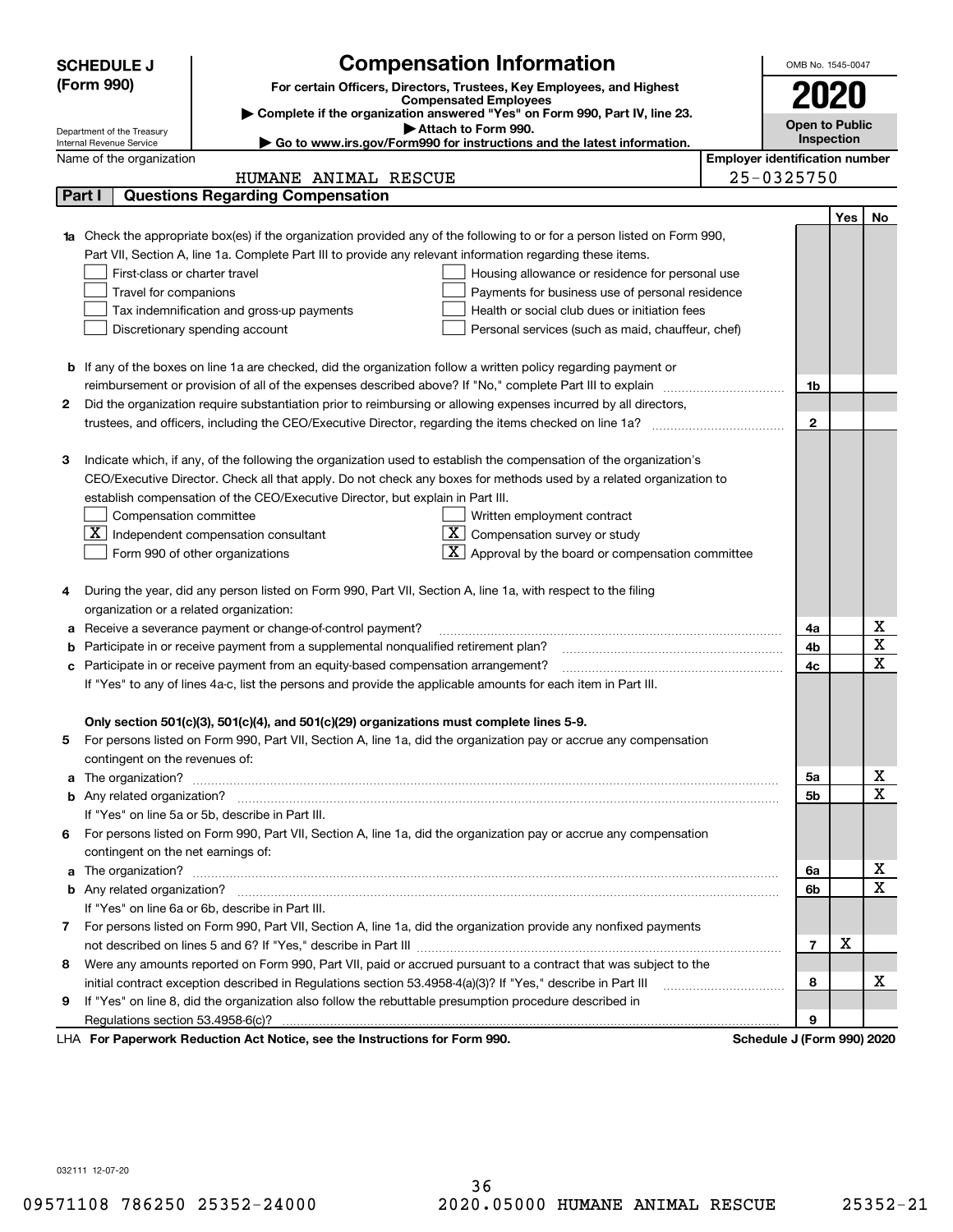#### 25-0325750

# **Part II Officers, Directors, Trustees, Key Employees, and Highest Compensated Employees.**  Schedule J (Form 990) 2020 Page Use duplicate copies if additional space is needed.

For each individual whose compensation must be reported on Schedule J, report compensation from the organization on row (i) and from related organizations, described in the instructions, on row (ii). Do not list any individuals that aren't listed on Form 990, Part VII.

**Note:**  The sum of columns (B)(i)-(iii) for each listed individual must equal the total amount of Form 990, Part VII, Section A, line 1a, applicable column (D) and (E) amounts for that individual.

| (A) Name and Title       |            | (B) Breakdown of W-2 and/or 1099-MISC compensation |                                           |                                           | (C) Retirement and             | (D) Nontaxable   | (E) Total of columns | (F) Compensation<br>in column (B)         |  |
|--------------------------|------------|----------------------------------------------------|-------------------------------------------|-------------------------------------------|--------------------------------|------------------|----------------------|-------------------------------------------|--|
|                          |            | (i) Base<br>compensation                           | (ii) Bonus &<br>incentive<br>compensation | (iii) Other<br>reportable<br>compensation | other deferred<br>compensation | benefits         | $(B)(i)-(D)$         | reported as deferred<br>on prior Form 990 |  |
| DAN ROSSI<br>(1)         | (i)        | 154,852.                                           | 25,000.                                   | 0.                                        | 32,194.                        | 5,653.           | 217,699.             | 25,000.                                   |  |
| CHIEF EXECUTIVE OFFICER  | (ii)       | $\overline{0}$ .                                   | $\overline{0}$ .                          | 0.                                        | $\overline{0}$ .               | $\overline{0}$ . | $\overline{0}$ .     | $\overline{0}$ .                          |  |
| ARIELLA SAMSON<br>(2)    | (i)        | 128,926.                                           | 15,000.                                   | 0.                                        | 20, 757.                       | 5,416.           | 170,099.             | 15,000.                                   |  |
| CHIEF VETERINARY OFFICER | (ii)       | 0.                                                 | $\overline{0}$ .                          | $\overline{0}$ .                          | $\overline{0}$ .               | 0.               | $\overline{0}$ .     | $\overline{0}$ .                          |  |
|                          | $(\sf{i})$ |                                                    |                                           |                                           |                                |                  |                      |                                           |  |
|                          | (ii)       |                                                    |                                           |                                           |                                |                  |                      |                                           |  |
|                          | $(\sf{i})$ |                                                    |                                           |                                           |                                |                  |                      |                                           |  |
|                          | (ii)       |                                                    |                                           |                                           |                                |                  |                      |                                           |  |
|                          | (i)        |                                                    |                                           |                                           |                                |                  |                      |                                           |  |
|                          | (i)        |                                                    |                                           |                                           |                                |                  |                      |                                           |  |
|                          | $(\sf{i})$ |                                                    |                                           |                                           |                                |                  |                      |                                           |  |
|                          | (ii)       |                                                    |                                           |                                           |                                |                  |                      |                                           |  |
|                          | (i)        |                                                    |                                           |                                           |                                |                  |                      |                                           |  |
|                          | (ii)       |                                                    |                                           |                                           |                                |                  |                      |                                           |  |
|                          | (i)        |                                                    |                                           |                                           |                                |                  |                      |                                           |  |
|                          | (ii)       |                                                    |                                           |                                           |                                |                  |                      |                                           |  |
|                          | (i)        |                                                    |                                           |                                           |                                |                  |                      |                                           |  |
|                          | (ii)       |                                                    |                                           |                                           |                                |                  |                      |                                           |  |
|                          | $(\sf{i})$ |                                                    |                                           |                                           |                                |                  |                      |                                           |  |
|                          | (ii)       |                                                    |                                           |                                           |                                |                  |                      |                                           |  |
|                          | (i)        |                                                    |                                           |                                           |                                |                  |                      |                                           |  |
|                          | (ii)       |                                                    |                                           |                                           |                                |                  |                      |                                           |  |
|                          | (i)        |                                                    |                                           |                                           |                                |                  |                      |                                           |  |
|                          | (ii)       |                                                    |                                           |                                           |                                |                  |                      |                                           |  |
|                          | (i)        |                                                    |                                           |                                           |                                |                  |                      |                                           |  |
|                          | (ii)       |                                                    |                                           |                                           |                                |                  |                      |                                           |  |
|                          | (i)        |                                                    |                                           |                                           |                                |                  |                      |                                           |  |
|                          | (ii)       |                                                    |                                           |                                           |                                |                  |                      |                                           |  |
|                          | $(\sf{i})$ |                                                    |                                           |                                           |                                |                  |                      |                                           |  |
|                          | (ii)       |                                                    |                                           |                                           |                                |                  |                      |                                           |  |
|                          | (i)        |                                                    |                                           |                                           |                                |                  |                      |                                           |  |
|                          | (ii)       |                                                    |                                           |                                           |                                |                  |                      |                                           |  |

**Schedule J (Form 990) 2020**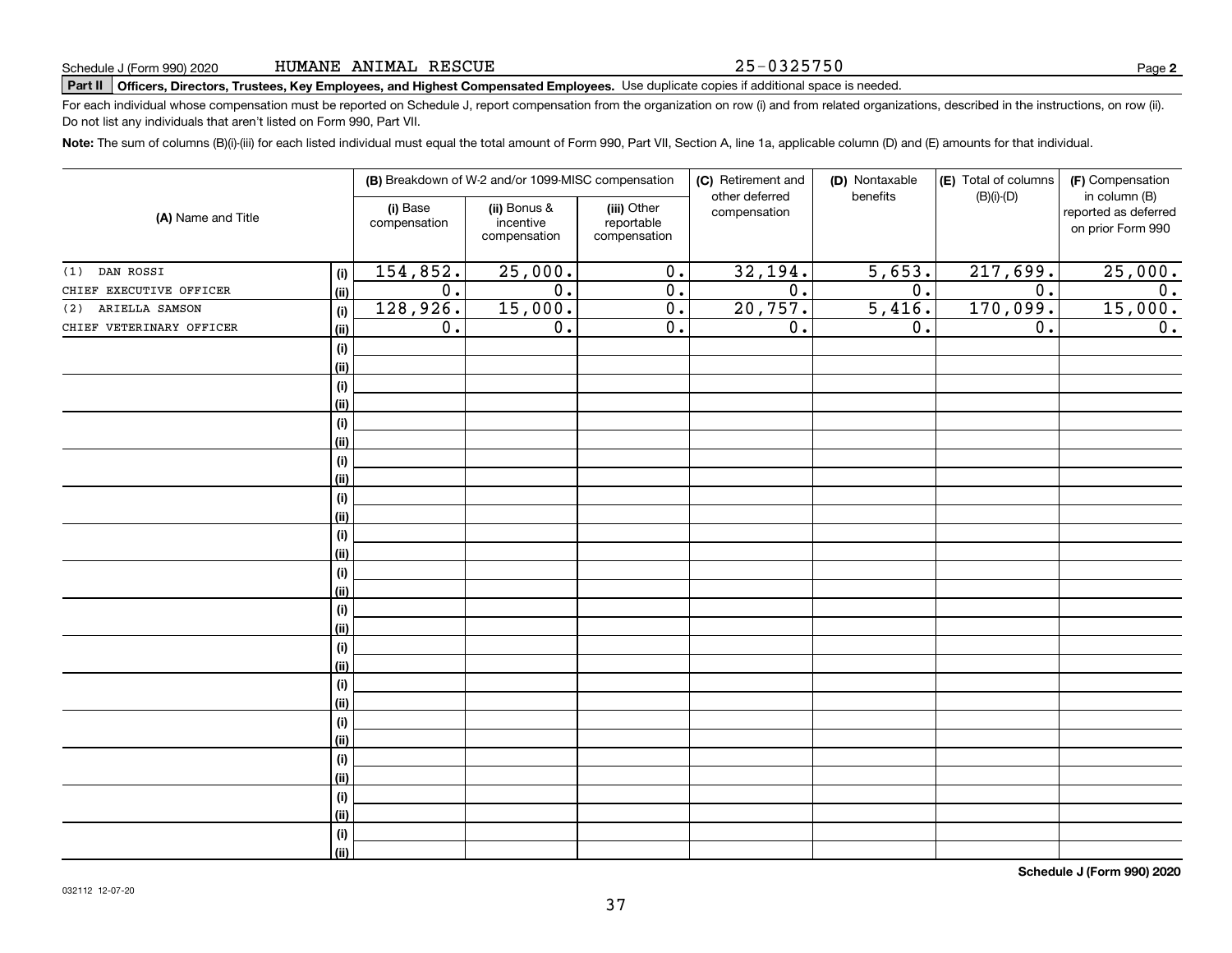#### **Part III Supplemental Information**

Schedule J (Form 990) 2020 HUMANE ANIMAL RESCUE<br>
Part III Supplemental Information<br>
Provide the information, explanation, or descriptions required for Part I, lines 1a, 1b, 3, 4a, 4b, 4c, 5a, 5b, 6a, 6b, 7, and 8, and for

PART I, LINE 7:

DAN ROSSI - \$25,000

MEGAN MARRANGONI - \$12,000

ARIELLA SAMSON - \$15,000

KELLI WALL  $-$  \$5,000

**Schedule J (Form 990) 2020**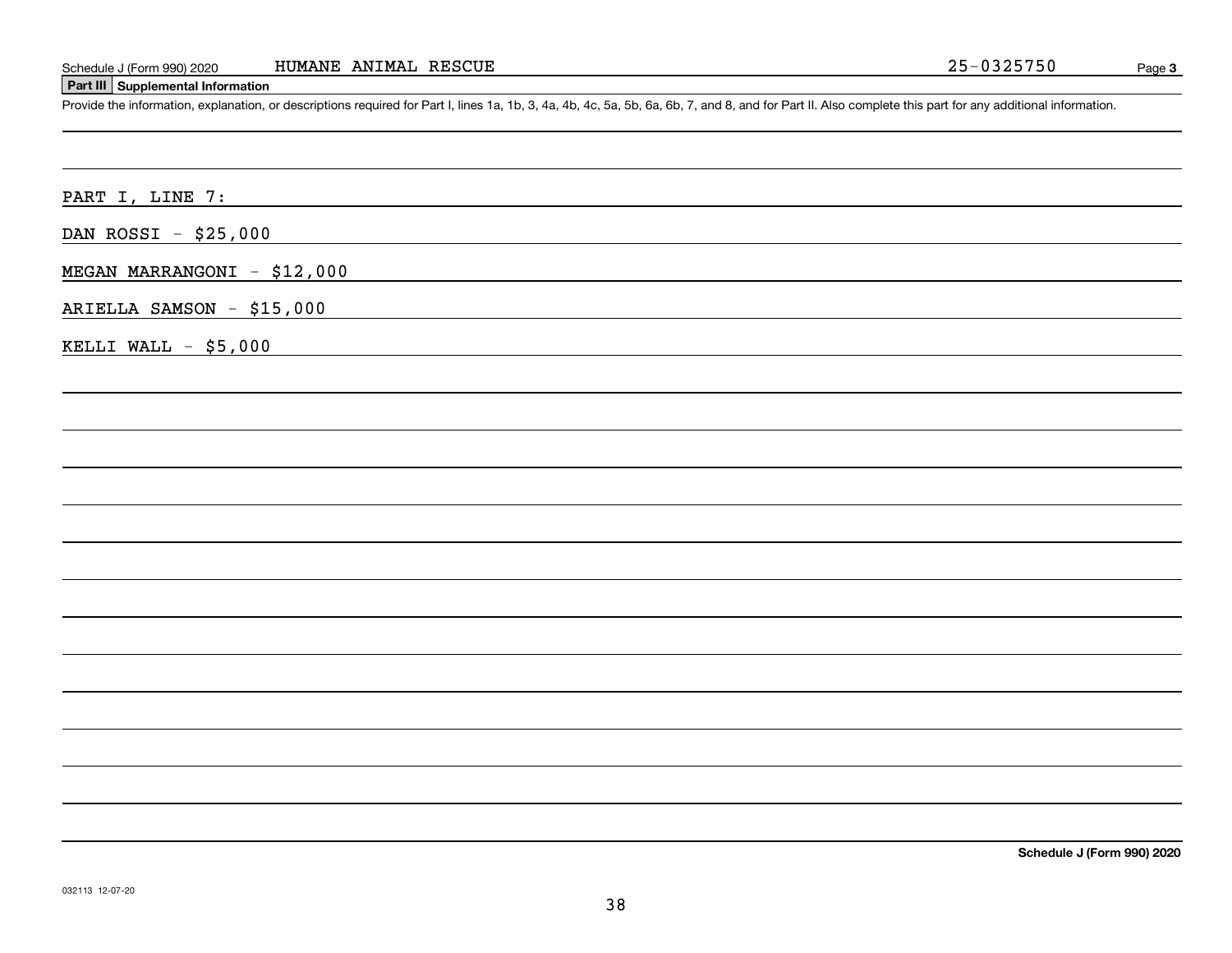### **SCHEDULE M (Form 990)**

# **Noncash Contributions**

OMB No. 1545-0047

| Department of the Treasury      |
|---------------------------------|
|                                 |
| <b>Internal Revenue Service</b> |

**Complete if the organizations answered "Yes" on Form 990, Part IV, lines 29 or 30.** <sup>J</sup>**2020 Attach to Form 990.** J

**Open to Public Inspection**

| Internal Revenue Service | Go to www.irs.gov/Form990 for instructions and the latest information. |
|--------------------------|------------------------------------------------------------------------|
| Name of the organization |                                                                        |

| <b>Employer identification number</b> |
|---------------------------------------|
| $25 - 0325750$                        |

| HUMANE ANIMAL RESCUE |  |
|----------------------|--|

| Part I | <b>Types of Property</b>                                                                                                       |                               |                                      |                                                                                                      |                                                              |                            |    |
|--------|--------------------------------------------------------------------------------------------------------------------------------|-------------------------------|--------------------------------------|------------------------------------------------------------------------------------------------------|--------------------------------------------------------------|----------------------------|----|
|        |                                                                                                                                | (a)<br>Check if<br>applicable | (b)<br>Number of<br>contributions or | (c)<br>Noncash contribution<br>amounts reported on<br>items contributed Form 990, Part VIII, line 1g | (d)<br>Method of determining<br>noncash contribution amounts |                            |    |
| 1      |                                                                                                                                |                               |                                      |                                                                                                      |                                                              |                            |    |
| 2      |                                                                                                                                |                               |                                      |                                                                                                      |                                                              |                            |    |
| З      | Art - Fractional interests                                                                                                     |                               |                                      |                                                                                                      |                                                              |                            |    |
| 4      | Books and publications                                                                                                         |                               |                                      |                                                                                                      |                                                              |                            |    |
| 5      | Clothing and household goods                                                                                                   |                               |                                      |                                                                                                      |                                                              |                            |    |
| 6      |                                                                                                                                |                               |                                      |                                                                                                      |                                                              |                            |    |
| 7      |                                                                                                                                |                               |                                      |                                                                                                      |                                                              |                            |    |
| 8      | Intellectual property                                                                                                          |                               |                                      |                                                                                                      |                                                              |                            |    |
| 9      | Securities - Publicly traded                                                                                                   | $\mathbf X$                   | 4                                    | 28,239.FMV                                                                                           |                                                              |                            |    |
| 10     | Securities - Closely held stock                                                                                                |                               |                                      |                                                                                                      |                                                              |                            |    |
| 11     | Securities - Partnership, LLC, or                                                                                              |                               |                                      |                                                                                                      |                                                              |                            |    |
|        | trust interests                                                                                                                |                               |                                      |                                                                                                      |                                                              |                            |    |
| 12     | Securities Miscellaneous                                                                                                       |                               |                                      |                                                                                                      |                                                              |                            |    |
| 13     | Qualified conservation contribution -                                                                                          |                               |                                      |                                                                                                      |                                                              |                            |    |
|        | Historic structures                                                                                                            |                               |                                      |                                                                                                      |                                                              |                            |    |
| 14     | Qualified conservation contribution - Other                                                                                    |                               |                                      |                                                                                                      |                                                              |                            |    |
| 15     | Real estate - Residential                                                                                                      |                               |                                      |                                                                                                      |                                                              |                            |    |
| 16     | Real estate - Commercial                                                                                                       |                               |                                      |                                                                                                      |                                                              |                            |    |
| 17     |                                                                                                                                |                               |                                      |                                                                                                      |                                                              |                            |    |
| 18     |                                                                                                                                |                               |                                      |                                                                                                      |                                                              |                            |    |
| 19     |                                                                                                                                |                               |                                      |                                                                                                      |                                                              |                            |    |
| 20     | Drugs and medical supplies                                                                                                     |                               |                                      |                                                                                                      |                                                              |                            |    |
| 21     |                                                                                                                                |                               |                                      |                                                                                                      |                                                              |                            |    |
| 22     |                                                                                                                                |                               |                                      |                                                                                                      |                                                              |                            |    |
| 23     |                                                                                                                                |                               |                                      |                                                                                                      |                                                              |                            |    |
| 24     |                                                                                                                                |                               |                                      |                                                                                                      |                                                              |                            |    |
| 25     | Other                                                                                                                          |                               |                                      |                                                                                                      |                                                              |                            |    |
| 26     | Other<br>$\overline{\phantom{a}}$ )                                                                                            |                               |                                      |                                                                                                      |                                                              |                            |    |
| 27     | Other                                                                                                                          |                               |                                      |                                                                                                      |                                                              |                            |    |
| 28     | Other                                                                                                                          |                               |                                      |                                                                                                      |                                                              |                            |    |
| 29     | Number of Forms 8283 received by the organization during the tax year for contributions                                        |                               |                                      |                                                                                                      |                                                              |                            |    |
|        | for which the organization completed Form 8283, Part V, Donee Acknowledgement                                                  |                               |                                      | 29                                                                                                   |                                                              |                            |    |
|        |                                                                                                                                |                               |                                      |                                                                                                      |                                                              | Yes                        | No |
|        | 30a During the year, did the organization receive by contribution any property reported in Part I, lines 1 through 28, that it |                               |                                      |                                                                                                      |                                                              |                            |    |
|        | must hold for at least three years from the date of the initial contribution, and which isn't required to be used for          |                               |                                      |                                                                                                      |                                                              |                            |    |
|        | exempt purposes for the entire holding period?                                                                                 |                               |                                      |                                                                                                      |                                                              | 30a                        | х  |
|        | <b>b</b> If "Yes," describe the arrangement in Part II.                                                                        |                               |                                      |                                                                                                      |                                                              |                            |    |
| 31     | Does the organization have a gift acceptance policy that requires the review of any nonstandard contributions?                 |                               |                                      |                                                                                                      |                                                              | x<br>31                    |    |
|        | 32a Does the organization hire or use third parties or related organizations to solicit, process, or sell noncash              |                               |                                      |                                                                                                      |                                                              |                            |    |
|        | contributions?                                                                                                                 |                               |                                      |                                                                                                      |                                                              | 32a                        | х  |
|        | <b>b</b> If "Yes," describe in Part II.                                                                                        |                               |                                      |                                                                                                      |                                                              |                            |    |
| 33     | If the organization didn't report an amount in column (c) for a type of property for which column (a) is checked,              |                               |                                      |                                                                                                      |                                                              |                            |    |
|        | describe in Part II.                                                                                                           |                               |                                      |                                                                                                      |                                                              |                            |    |
| LHA    | For Paperwork Reduction Act Notice, see the Instructions for Form 990.                                                         |                               |                                      |                                                                                                      |                                                              | Schedule M (Form 990) 2020 |    |

032141 11-23-20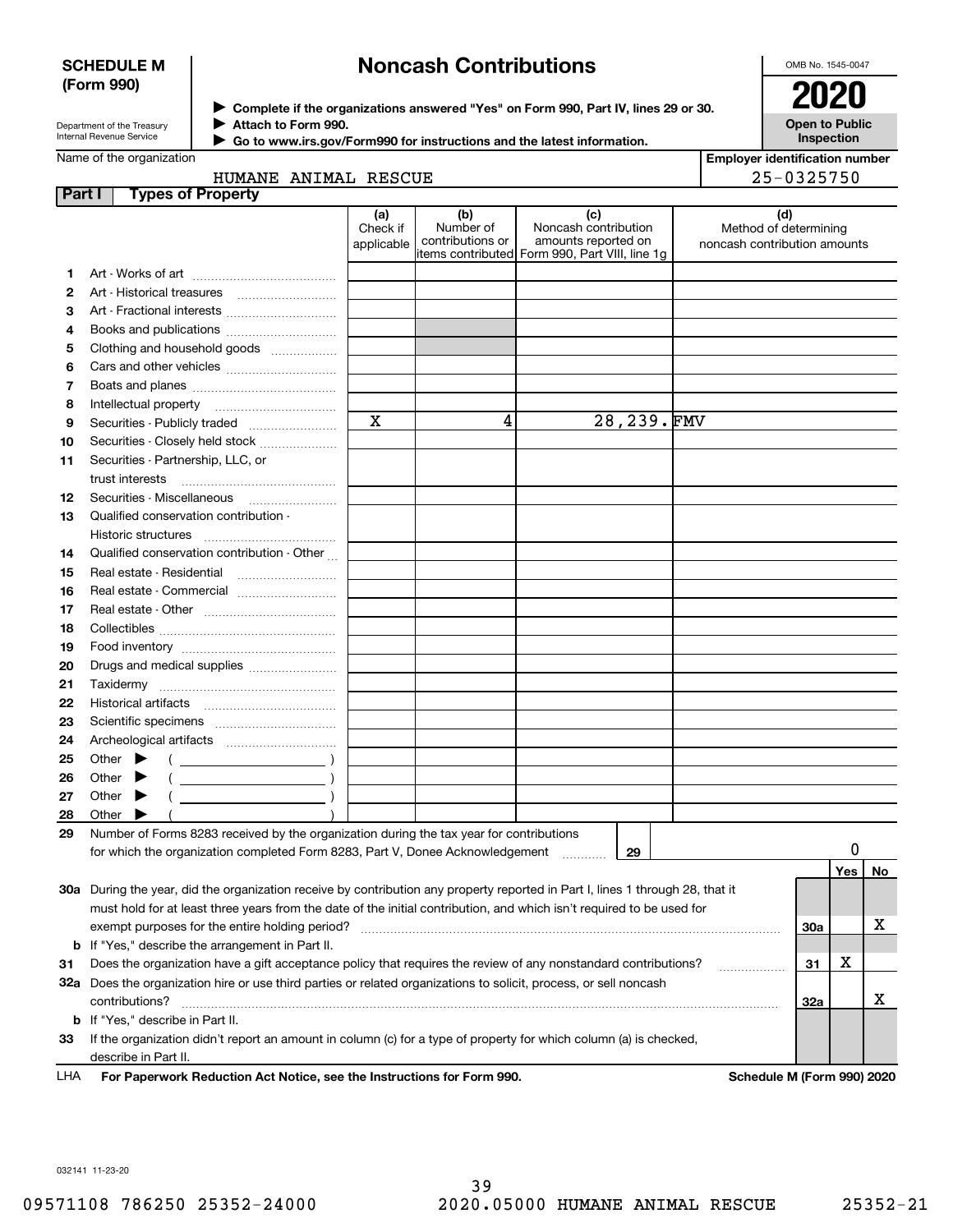Part II | Supplemental Information. Provide the information required by Part I, lines 30b, 32b, and 33, and whether the organization is reporting in Part I, column (b), the number of contributions, the number of items received, or a combination of both. Also complete this part for any additional information.

#### SCHEDULE M, PART I, COLUMN (B):

#### THE NUMBER IN COLUMN B REPRESENTS THE NUMBER OF DONORS WHO CONTRIBUTED

FOR CALENDAR YEAR 2020.

**Schedule M (Form 990) 2020**

**2**

032142 11-23-20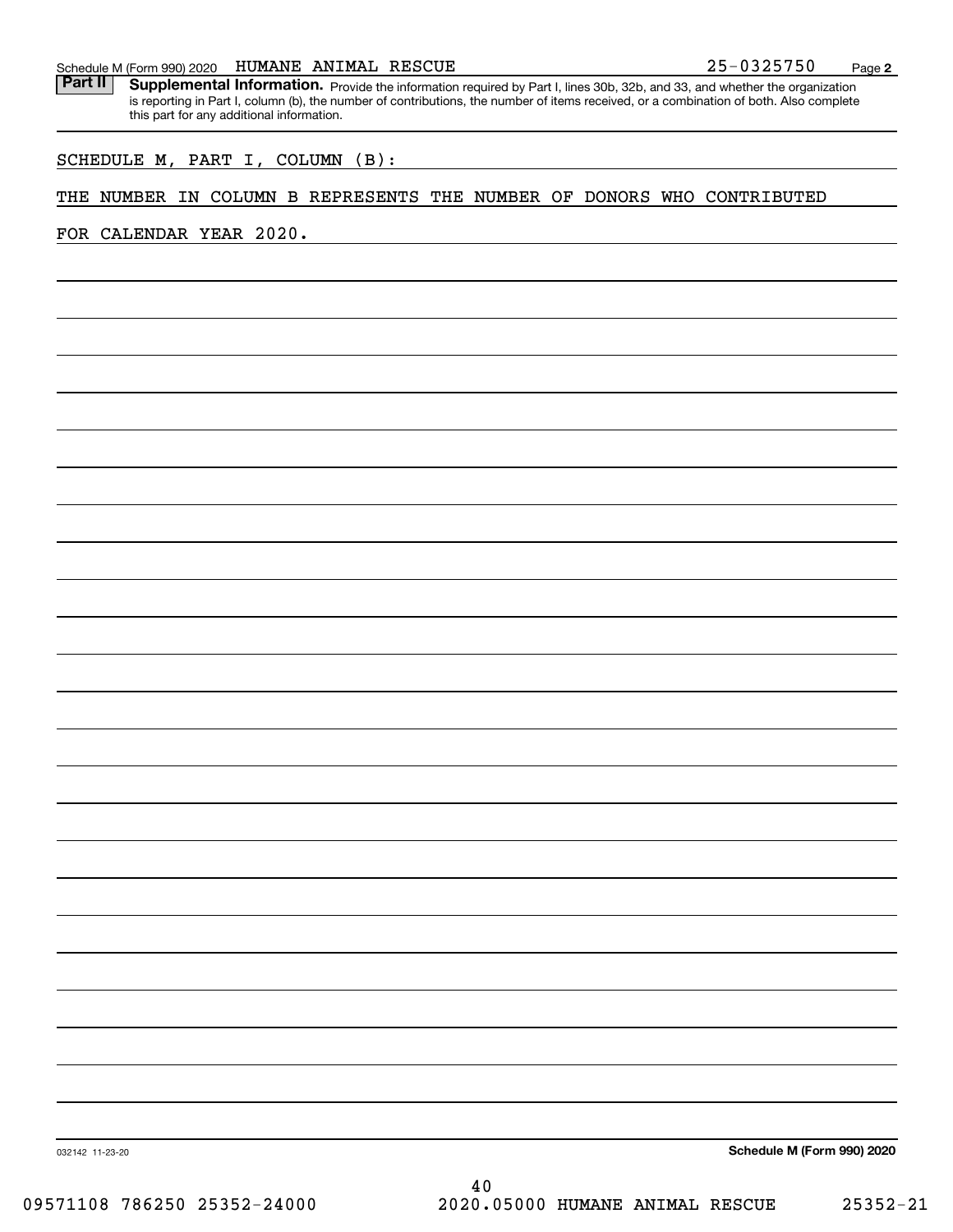**(Form 990 or 990-EZ)**

Department of the Treasury Internal Revenue Service Name of the organization

**Complete to provide information for responses to specific questions on Form 990 or 990-EZ or to provide any additional information. | Attach to Form 990 or 990-EZ. | Go to www.irs.gov/Form990 for the latest information. SCHEDULE O Supplemental Information to Form 990 or 990-EZ**



HUMANE ANIMAL RESCUE 25-0325750

FORM 990, PART III, LINE 1, DESCRIPTION OF ORGANIZATION MISSION:

OVERPOPULATION AND NEGATIVE RELATIONSHIPS WITH NATIVE WILDLIFE;

REINFORCE A STANDARD OF LIVING FOR ANIMALS AND PREVENT CRUELTY; AND

PROVIDE ASSISTANCE AND MEDICAL CARE TO INJURED, ORPHANED, OR ILL NATIVE

PENNSYLVANIA WILDLIFE WITH A GOAL OF RETURNING THEM TO THEIR NATURAL

HABITAT.

FORM 990, PART VI, SECTION A, LINE 1:

THE EXECUTIVE/ FINANCE COMMITTEE SHALL, BETWEEN MEETINGS OF THE BOARD AND WHILE THE BOARD IS NOT IN SESSION HAVE ALL THE POWER AND EXERCISE ALL THE DUTIES OF THE BOARD OF DIRECTORS IN THE MANAGEMENT OF THE URGENT BUSINESS OF THE LEAGUE OR OF OTHER BUSINESS OF THE LEAGUE AS MAY BE DELEGATED TO IT BY THE BOARD OF DIRECTORS. EXECUTIVE/FINANCE COMMITTEE MEETINGS MAY BE CALLED BY THE PRESIDENT, OR ANY TWO (2) OTHER MEMBERS OF SUCH COMMITTEE, THREE (3) MEMBER'S CONSTITUTING A QUORUM, PARTICIPATION WHEREIN MAY BE BY CONFERENCE TELEPHONE CALL. NOTICE OF SUCH MEETINGS MAY BE WAIVED BY THE MEMBERS OF SUCH COMMITTEE.

FORM 990, PART VI, SECTION B, LINE 11B:

THE FORM 990 IS PREPARED AND REVIEWED BY THE PUBLIC ACCOUNTING FIRM AS WELL AS REVIEWED BY THE ORGANIZATION'S EXECUTIVE DIRECTOR AND AUDIT COMMITTEE. THE FINAL FORM 990 IS THEN PRESENTED TO THE BOARD OF DIRECTORS FOR REVIEW.

FORM 990, PART VI, SECTION B, LINE 12C:

1. NAMES OF BOARD MEMBERS AND THEIR PROFESSIONAL PROFILES ARE MAINTAINED AT

THE NORTH SIDE OFFICE.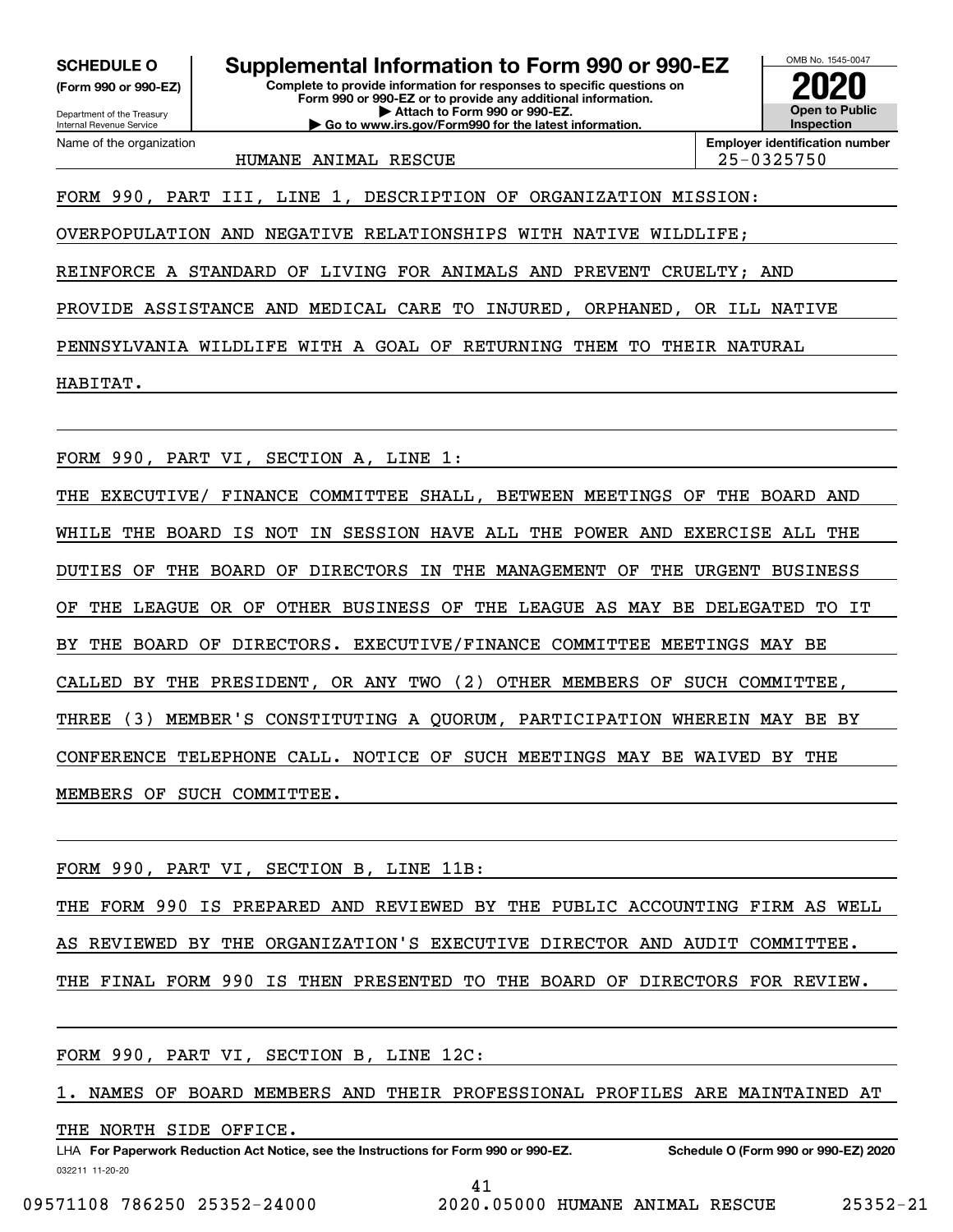2. EACH BOARD MEMBER IS REQUIRED TO COMPLETE A CONFLICT OF INTEREST AND

BOARD MEMBER INFORMATION STATEMENT ANNUALLY; BEGINNING AT THE TIME THE

MEMBER IS ELECTED TO THE BOARD.

3. THE PRESIDENT WILL REVIEW CONFLICT OF INTEREST ISSUES WITH THE BOARD AT ANY TIME THAT THEY MAY ARISE.

4. EACH BOARD MEMBER IS RESPONSIBLE FOR DECLARING ANY POTENTIAL CONFLICT OF INTEREST. IF A CONFLICT ARISES, HE/SHE WOULD REFRAIN FROM VOTING AT THE DISCRETION OF THE PRESIDENT.

5. MATTERS OF CONFLICT OF INTEREST WILL BE ADDRESSED BY THE BOARD.

FORM 990, PART VI, SECTION B, LINE 15A:

THE COMPENSATION OF THE EXECUTIVE DIRECTOR, OFFICERS, AND OTHER PERTINENT EMPLOYEES IS EXAMINED, REVIEWED, AND APPROVED BY INDEPENDENT BOARD MEMBERS BASED UPON DATA AND COMPARABLES GATHERED BY THE BOARD HUMAN RESOURCES COMMITTEE COMPRISED OF HR EXPERTS SO AS TO ENSURE COMPLIANCE WITH THE ORGANIZATION'S COMPENSATION AND BUDGET APPROVAL PROCESS AS WELL AS TO ENSURE REASONABLE COMPENSATION STANDARDS ARE MET. THE COMPENSATION OF THE EXECUTIVE DIRECTOR, OFFICERS, AND EMPLOYEES ARE REVIEWED AT REGULAR COMPENSATION INTERVALS.

FORM 990, PART VI, SECTION C, LINE 19:

THE ORGANIZATION WILL MAKE THE FORM 990, FORM 990-T, AND CONFLICT OF

INTEREST POLICY AVAILABLE FOR PUBLIC INSPECTION BY PUTTING THESE DOCUMENTS

42

ON THEIR WEBSITE. THESE DOCUMENTS ARE ALSO AVAILABLE UPON REQUEST.

FORM 990, PART XI, LINE 9, CHANGES IN NET ASSETS:

CHANGE IN UNRECOGNIZED PENSION COSTS FOR SALL THE SERIES TO SAFET A SAFET STATES.

INCREASE IN INTEREST IN CHARITABLE TRUSTS 296,247.

**Schedule O (Form 990 or 990-EZ) 2020**

09571108 786250 25352-24000 2020.05000 HUMANE ANIMAL RESCUE 25352-21

032212 11-20-20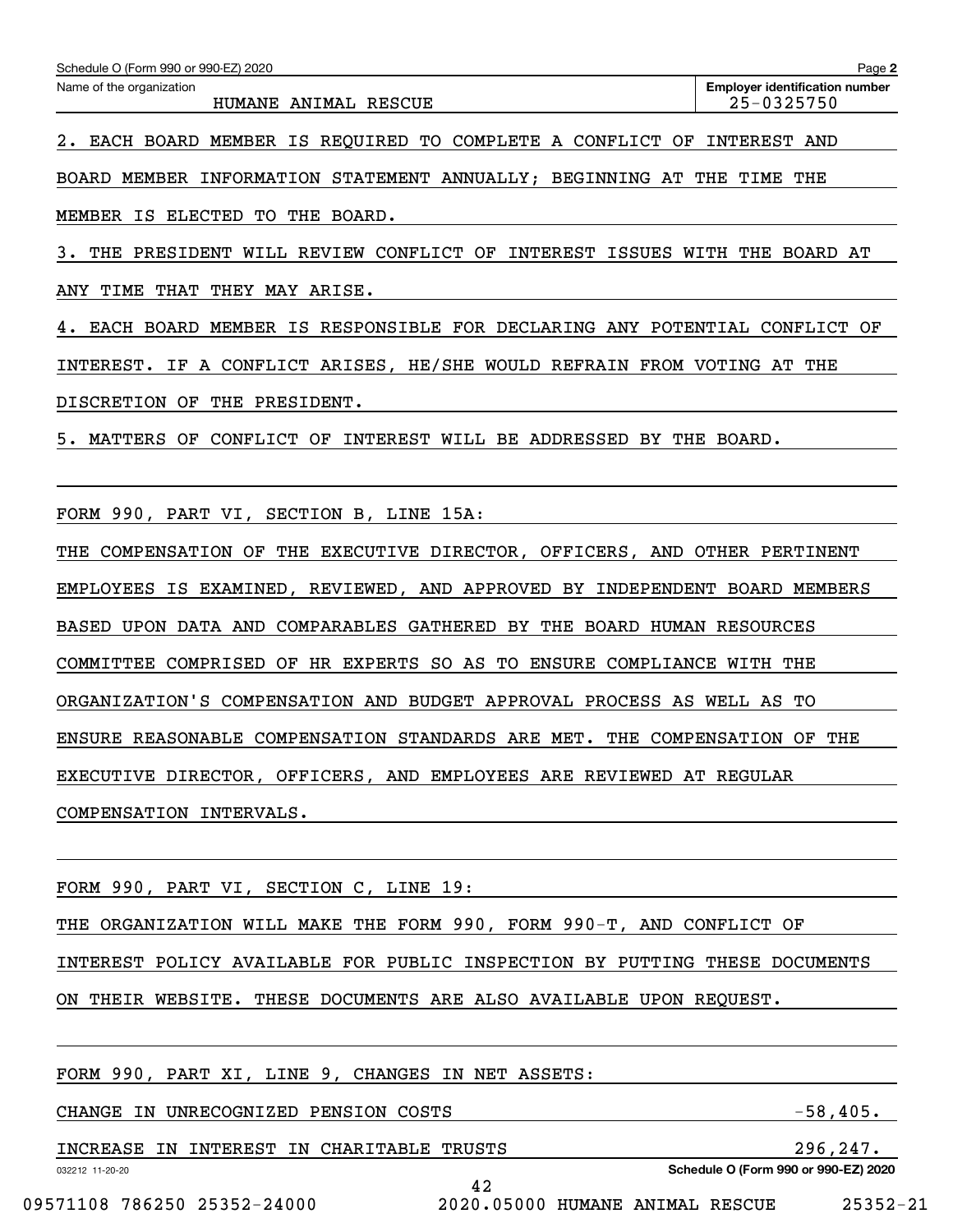| Schedule O (Form 990 or 990-EZ) 2020                                  | Page 2                                              |
|-----------------------------------------------------------------------|-----------------------------------------------------|
| Name of the organization<br>HUMANE ANIMAL RESCUE                      | <b>Employer identification number</b><br>25-0325750 |
| TOTAL TO FORM 990, PART XI, LINE 9                                    | 237,842.                                            |
| FORM 990, PART XII, LINE 2C:                                          |                                                     |
| THE ORGANIZATION'S FINANCIAL STATEMENTS ARE AUDITED BY AN INDEPENDENT |                                                     |
| ACCOUNTING FIRM. IN ADDITION, THE BOARD OF HUMANE ANIMAL RESCUE OF    |                                                     |
| PITTSBURGH ASSUMES THE RESPONSIBILITY FOR OVERSIGHT OF ITS FINANCIAL  |                                                     |
| STATEMENTS AND ITS SELECTION OF THE INDEPENDENT ACCOUNTANT. THIS      |                                                     |
| PROCESS HAS NOT CHANGED FROM PRIOR YEAR.                              |                                                     |
|                                                                       |                                                     |
|                                                                       |                                                     |
|                                                                       |                                                     |
|                                                                       |                                                     |
|                                                                       |                                                     |
|                                                                       |                                                     |
|                                                                       |                                                     |
|                                                                       |                                                     |
|                                                                       |                                                     |
|                                                                       |                                                     |
|                                                                       |                                                     |
|                                                                       |                                                     |
|                                                                       |                                                     |
|                                                                       |                                                     |
|                                                                       |                                                     |
|                                                                       |                                                     |
|                                                                       |                                                     |
|                                                                       |                                                     |
| 032212 11-20-20                                                       | Schedule O (Form 990 or 990-EZ) 2020                |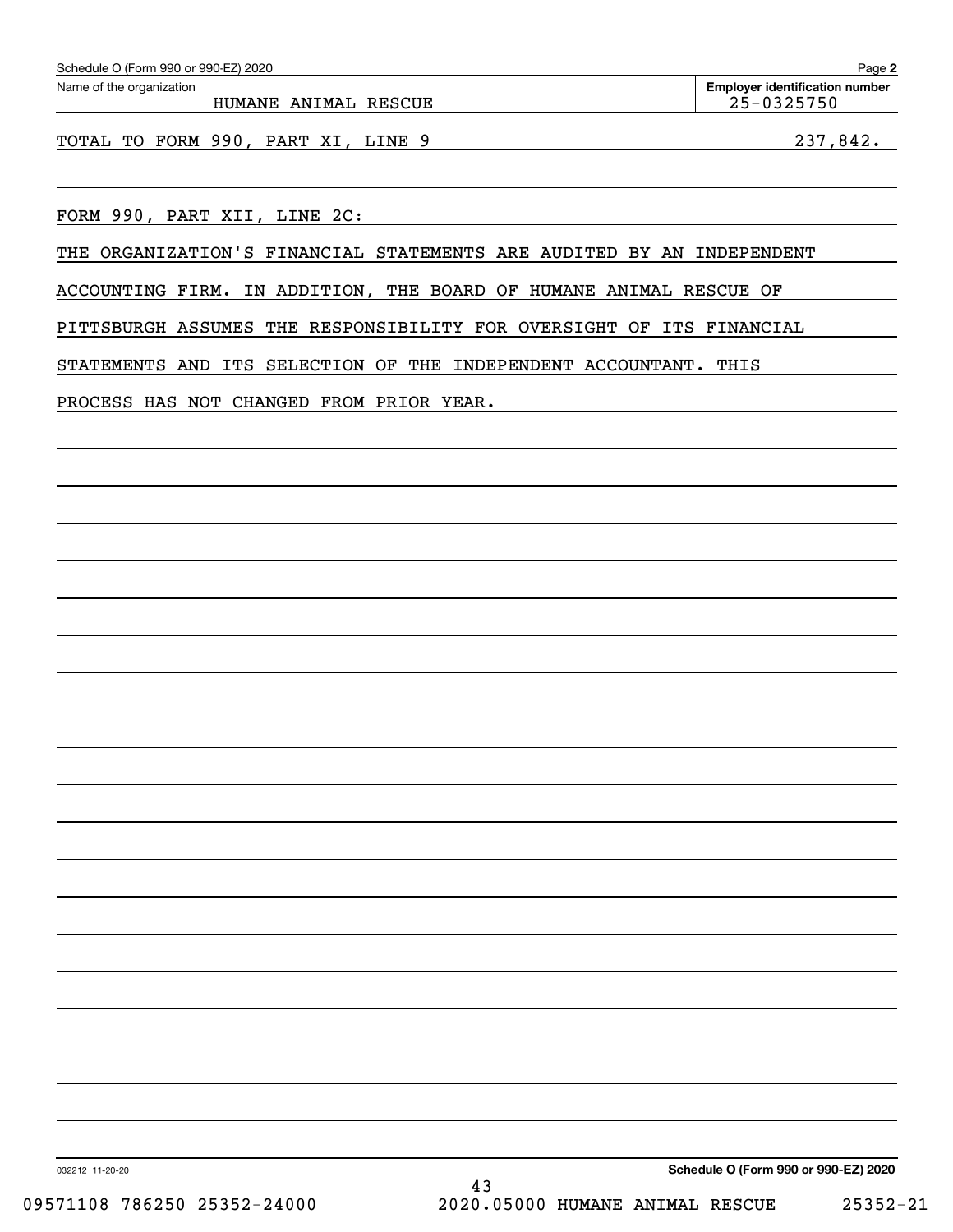032161 10-28-20 LHA

# **Related Organizations and Unrelated Partnerships**

**Complete if the organization answered "Yes" on Form 990, Part IV, line 33, 34, 35b, 36, or 37.** |

**Attach to Form 990.**  |

# Department of the Treasury Internal Revenue Service

Name of the organization

#### HUMANE ANIMAL RESCUE

**Part I Identification of Disregarded Entities.**  Complete if the organization answered "Yes" on Form 990, Part IV, line 33.

| (a)<br>Name, address, and EIN (if applicable)<br>of disregarded entity | (b)<br>Primary activity | (c)<br>Legal domicile (state or<br>foreign country) | (d)<br>Total income | (e)<br>End-of-year assets | (f)<br>Direct controlling<br>entity |
|------------------------------------------------------------------------|-------------------------|-----------------------------------------------------|---------------------|---------------------------|-------------------------------------|
|                                                                        |                         |                                                     |                     |                           |                                     |
|                                                                        |                         |                                                     |                     |                           |                                     |
|                                                                        |                         |                                                     |                     |                           |                                     |
|                                                                        |                         |                                                     |                     |                           |                                     |

#### **Identification of Related Tax-Exempt Organizations.** Complete if the organization answered "Yes" on Form 990, Part IV, line 34, because it had one or more related tax-exempt **Part II** organizations during the tax year.

| organizations during the tax year.                       |                            |                                                     |                                      |                                             |                                     |     |                                                      |
|----------------------------------------------------------|----------------------------|-----------------------------------------------------|--------------------------------------|---------------------------------------------|-------------------------------------|-----|------------------------------------------------------|
| (a)<br>Name, address, and EIN<br>of related organization | (b)<br>Primary activity    | (c)<br>Legal domicile (state or<br>foreign country) | (d)<br><b>Exempt Code</b><br>section | (e)<br>Public charity<br>status (if section | (f)<br>Direct controlling<br>entity |     | $(g)$<br>Section 512(b)(13)<br>controlled<br>entity? |
|                                                          |                            |                                                     |                                      | 501(c)(3))                                  |                                     | Yes | No                                                   |
| ARL FOREVER HOME INC. - 47-5663896                       | TO SUPPORT, BENEFIT,       |                                                     |                                      |                                             | HUMANE ANIMAL                       |     |                                                      |
| 6926 HAMILTON AVENUE                                     | PERFORM THE FUNCTIONS OF & |                                                     |                                      |                                             | RESCUE OF                           |     |                                                      |
| PITTSBURGH, PA 15208                                     | CARRY OUT THE PURPOSE OF   | PENNSYLVANIA                                        | 501(C)(3)                            | LINE 12A, I                                 | PITTSBURGH                          | X   |                                                      |
|                                                          |                            |                                                     |                                      |                                             |                                     |     |                                                      |
|                                                          |                            |                                                     |                                      |                                             |                                     |     |                                                      |
|                                                          |                            |                                                     |                                      |                                             |                                     |     |                                                      |

**For Paperwork Reduction Act Notice, see the Instructions for Form 990. Schedule R (Form 990) 2020** SEE PART VII FOR CONTINUATIONS

**Employer identification number**

25-0325750

**Open to Public | Go to www.irs.gov/Form990 for instructions and the latest information. Inspection 2020**

44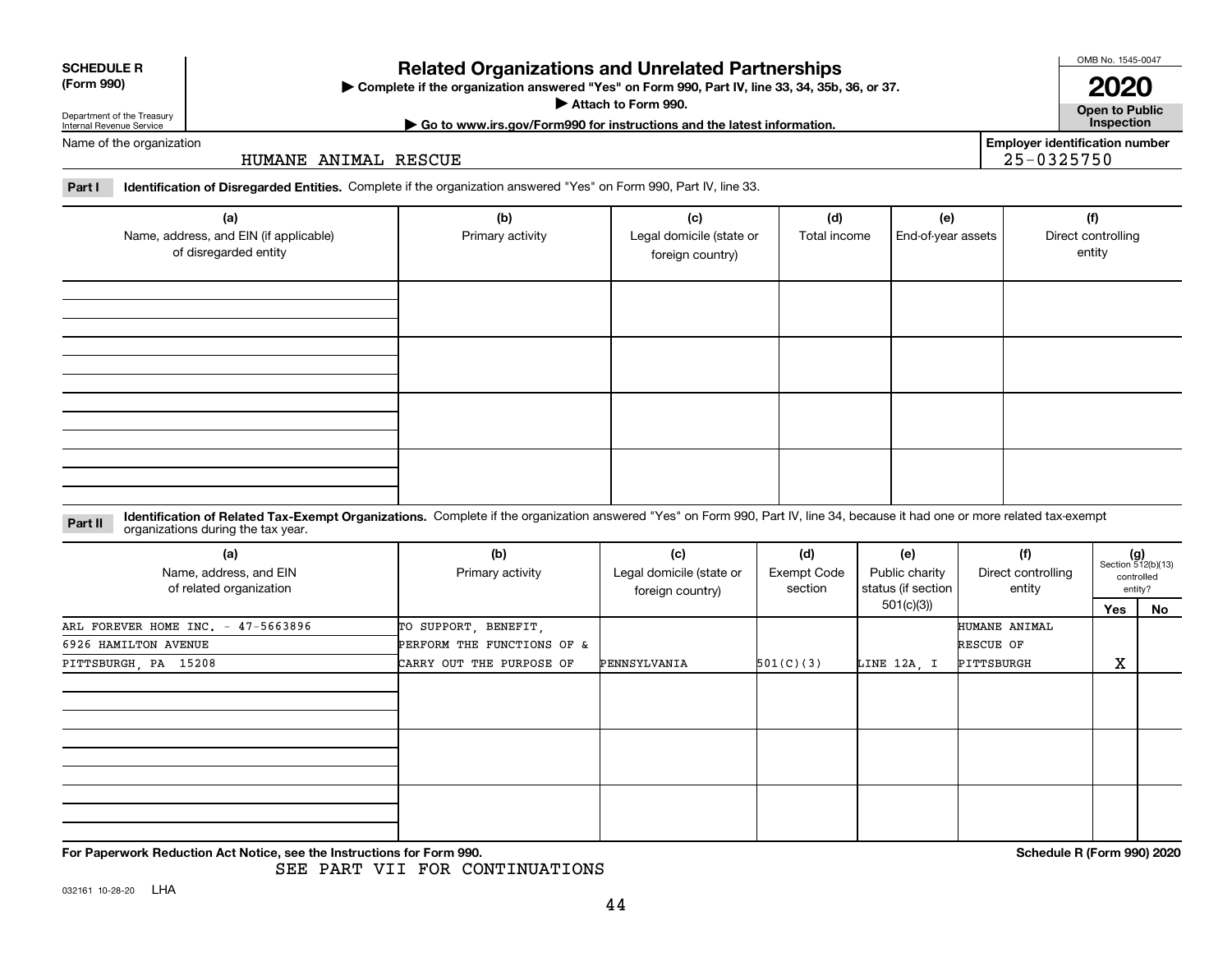**Identification of Related Organizations Taxable as a Partnership.** Complete if the organization answered "Yes" on Form 990, Part IV, line 34, because it had one or more related **Part III** organizations treated as a partnership during the tax year.

| (a)                                               | (b)              | (c)                  | (d)                          | (e)                                                                 | (f)                      | (g)                     |                                  | (h)      | (i)                                                       | (j) | (k)                                                     |
|---------------------------------------------------|------------------|----------------------|------------------------------|---------------------------------------------------------------------|--------------------------|-------------------------|----------------------------------|----------|-----------------------------------------------------------|-----|---------------------------------------------------------|
| Name, address, and EIN<br>of related organization | Primary activity | Legal<br>domicile    | Direct controlling<br>entity | Predominant income                                                  | Share of total<br>income | Share of<br>end-of-year | Disproportionate<br>allocations? |          | Code V-UBI                                                |     | General or Percentage<br>managing ownership<br>partner? |
|                                                   |                  | (state or<br>foreign |                              |                                                                     |                          | assets                  |                                  |          |                                                           |     |                                                         |
|                                                   |                  | country)             |                              | related, unrelated,<br>excluded from tax under<br>sections 512-514) |                          |                         |                                  | Yes   No | amount in box<br>20 of Schedule<br>K-1 (Form 1065) Yes No |     |                                                         |
|                                                   |                  |                      |                              |                                                                     |                          |                         |                                  |          |                                                           |     |                                                         |
|                                                   |                  |                      |                              |                                                                     |                          |                         |                                  |          |                                                           |     |                                                         |
|                                                   |                  |                      |                              |                                                                     |                          |                         |                                  |          |                                                           |     |                                                         |
|                                                   |                  |                      |                              |                                                                     |                          |                         |                                  |          |                                                           |     |                                                         |
|                                                   |                  |                      |                              |                                                                     |                          |                         |                                  |          |                                                           |     |                                                         |
|                                                   |                  |                      |                              |                                                                     |                          |                         |                                  |          |                                                           |     |                                                         |
|                                                   |                  |                      |                              |                                                                     |                          |                         |                                  |          |                                                           |     |                                                         |
|                                                   |                  |                      |                              |                                                                     |                          |                         |                                  |          |                                                           |     |                                                         |
|                                                   |                  |                      |                              |                                                                     |                          |                         |                                  |          |                                                           |     |                                                         |
|                                                   |                  |                      |                              |                                                                     |                          |                         |                                  |          |                                                           |     |                                                         |
|                                                   |                  |                      |                              |                                                                     |                          |                         |                                  |          |                                                           |     |                                                         |
|                                                   |                  |                      |                              |                                                                     |                          |                         |                                  |          |                                                           |     |                                                         |
|                                                   |                  |                      |                              |                                                                     |                          |                         |                                  |          |                                                           |     |                                                         |
|                                                   |                  |                      |                              |                                                                     |                          |                         |                                  |          |                                                           |     |                                                         |
|                                                   |                  |                      |                              |                                                                     |                          |                         |                                  |          |                                                           |     |                                                         |
|                                                   |                  |                      |                              |                                                                     |                          |                         |                                  |          |                                                           |     |                                                         |
|                                                   |                  |                      |                              |                                                                     |                          |                         |                                  |          |                                                           |     |                                                         |

**Identification of Related Organizations Taxable as a Corporation or Trust.** Complete if the organization answered "Yes" on Form 990, Part IV, line 34, because it had one or more related **Part IV** organizations treated as a corporation or trust during the tax year.

| (a)<br>Name, address, and EIN<br>of related organization | (b)<br>Primary activity | (c)<br>Legal domicile<br>(state or<br>foreign | (d)<br>Direct controlling<br>entity | (e)<br>Type of entity<br>(C corp, S corp,<br>or trust) | (f)<br>Share of total<br>income | (g)<br>Share of<br>end-of-year | (h)<br>Percentage<br>ownership | $\begin{array}{c} \textbf{(i)}\\ \text{Section}\\ 512 \text{(b)} \text{(13)}\\ \text{controlled}\end{array}$ | entity?     |
|----------------------------------------------------------|-------------------------|-----------------------------------------------|-------------------------------------|--------------------------------------------------------|---------------------------------|--------------------------------|--------------------------------|--------------------------------------------------------------------------------------------------------------|-------------|
|                                                          |                         | country)                                      |                                     |                                                        |                                 | assets                         |                                | Yes   No                                                                                                     |             |
|                                                          |                         |                                               |                                     |                                                        |                                 |                                |                                |                                                                                                              |             |
| CHARITABLE TRUSTS (10)                                   | TRUST                   | PA                                            |                                     | TRUST                                                  | 296,247.                        | 4,019,261.                     | $100$ <sup>8</sup>             |                                                                                                              | $\mathbf X$ |
| ARL INVESTOR INC - 47-5672538                            |                         |                                               |                                     |                                                        |                                 |                                |                                |                                                                                                              |             |
| 6926 HAMILTON AVENUE                                     | OTHER FINANCIAL -       |                                               |                                     |                                                        |                                 |                                |                                |                                                                                                              |             |
| PITTSBURGH, PA 15208                                     | CREDIT                  | PA                                            |                                     | CORP<br>с                                              | $\mathbf{0}$ .                  | $\mathbf{0}$ .                 | $100$ <sup>8</sup>             | $\mathbf x$                                                                                                  |             |
|                                                          |                         |                                               |                                     |                                                        |                                 |                                |                                |                                                                                                              |             |
|                                                          |                         |                                               |                                     |                                                        |                                 |                                |                                |                                                                                                              |             |
|                                                          |                         |                                               |                                     |                                                        |                                 |                                |                                |                                                                                                              |             |
|                                                          |                         |                                               |                                     |                                                        |                                 |                                |                                |                                                                                                              |             |
|                                                          |                         |                                               |                                     |                                                        |                                 |                                |                                |                                                                                                              |             |
|                                                          |                         |                                               |                                     |                                                        |                                 |                                |                                |                                                                                                              |             |
|                                                          |                         |                                               |                                     |                                                        |                                 |                                |                                |                                                                                                              |             |
|                                                          |                         |                                               |                                     |                                                        |                                 |                                |                                |                                                                                                              |             |
|                                                          |                         |                                               |                                     |                                                        |                                 |                                |                                |                                                                                                              |             |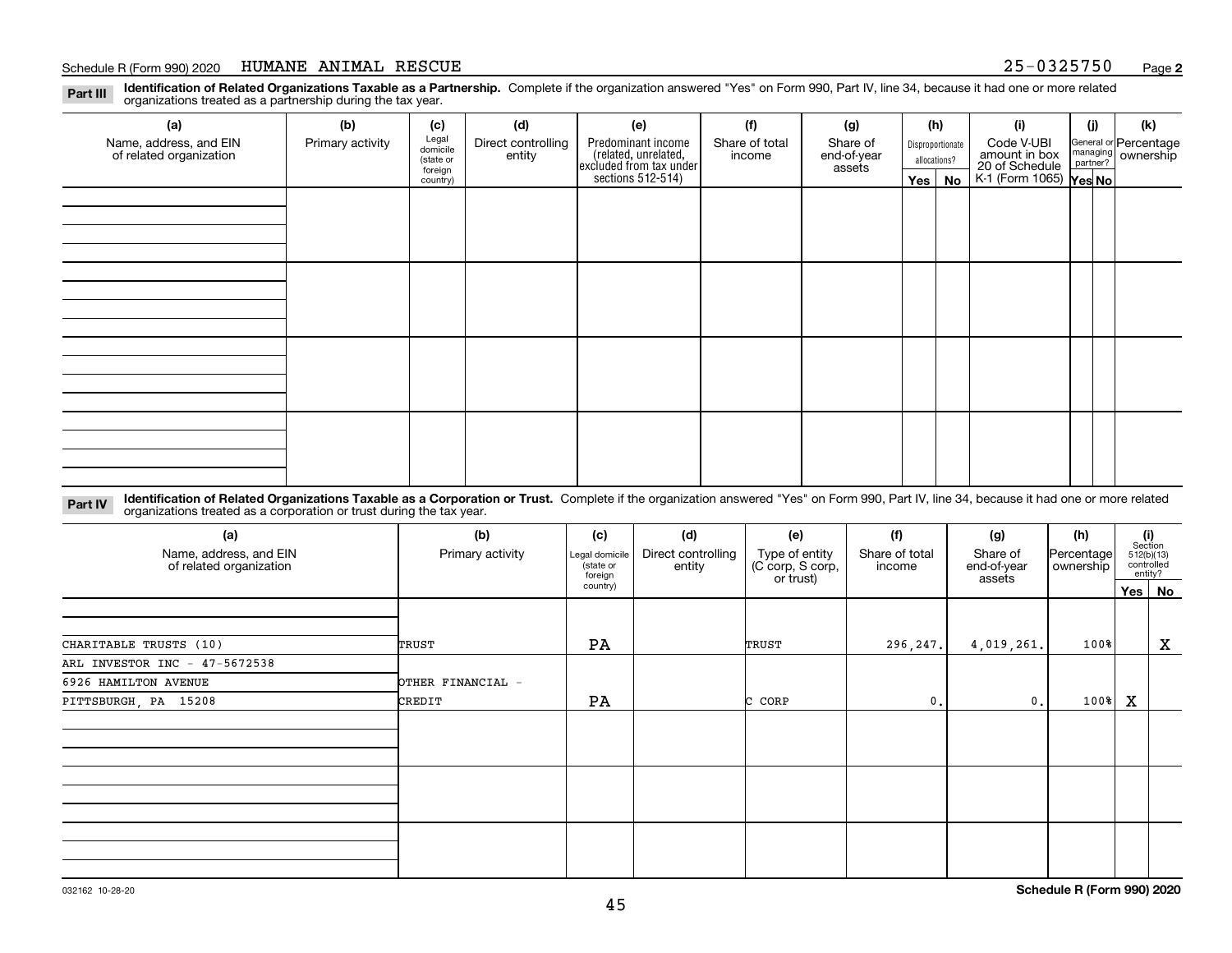**Part V** T**ransactions With Related Organizations.** Complete if the organization answered "Yes" on Form 990, Part IV, line 34, 35b, or 36.

|  | Note: Complete line 1 if any entity is listed in Parts II, III, or IV of this schedule.                                                                                                                                        |                | Yes | No           |  |  |
|--|--------------------------------------------------------------------------------------------------------------------------------------------------------------------------------------------------------------------------------|----------------|-----|--------------|--|--|
|  | During the tax year, did the organization engage in any of the following transactions with one or more related organizations listed in Parts II-IV?                                                                            |                |     |              |  |  |
|  |                                                                                                                                                                                                                                | 1a             |     | X            |  |  |
|  | b Gift, grant, or capital contribution to related organization(s) manufactured contains and contribution to related organization(s)                                                                                            | 1b             |     | х            |  |  |
|  | c Gift, grant, or capital contribution from related organization(s) material contents and contribution from related organization(s) material contents and content of the content of the content of content of content of the c | 1c             |     | X            |  |  |
|  |                                                                                                                                                                                                                                | 1 <sub>d</sub> |     | X            |  |  |
|  |                                                                                                                                                                                                                                | 1e             |     | $\mathbf x$  |  |  |
|  |                                                                                                                                                                                                                                |                |     |              |  |  |
|  | f Dividends from related organization(s) manufactured contains and contained a state of the contact of the contact of the contact of the contact of the contact of the contact of the contact of the contact of the contact of | 1f             |     | х            |  |  |
|  |                                                                                                                                                                                                                                | 1a             |     | X            |  |  |
|  | h Purchase of assets from related organization(s) manufactured and content to the content of the content of the content of the content of the content of the content of the content of the content of the content of the conte | 1 <sub>h</sub> |     | $\mathbf X$  |  |  |
|  |                                                                                                                                                                                                                                | 1i.            |     | X            |  |  |
|  | Lease of facilities, equipment, or other assets to related organization(s) manufactured content to the case of facilities, equipment, or other assets to related organization(s) manufactured content to the case of facilitie | 1i.            |     | X            |  |  |
|  |                                                                                                                                                                                                                                |                |     |              |  |  |
|  |                                                                                                                                                                                                                                | 1k             |     | X            |  |  |
|  |                                                                                                                                                                                                                                | 11             |     | X            |  |  |
|  | m Performance of services or membership or fundraising solicitations by related organization(s)                                                                                                                                | 1m             |     | X            |  |  |
|  |                                                                                                                                                                                                                                | 1n             | х   |              |  |  |
|  | <b>o</b> Sharing of paid employees with related organization(s)                                                                                                                                                                | 10             |     | х            |  |  |
|  |                                                                                                                                                                                                                                |                |     |              |  |  |
|  | p Reimbursement paid to related organization(s) for expenses [11111] [12] reasonal content of the separation (s) for expenses [11111] [12] reasonal content in the separation (s) for expenses [1111] [12] reasonal content in | 1p.            |     | х            |  |  |
|  |                                                                                                                                                                                                                                | 1a             |     | $\mathbf x$  |  |  |
|  |                                                                                                                                                                                                                                |                |     |              |  |  |
|  | r Other transfer of cash or property to related organization(s)                                                                                                                                                                | 1r             |     | $\mathbf{x}$ |  |  |
|  |                                                                                                                                                                                                                                | 1s             | X   |              |  |  |
|  | 2 If the answer to any of the above is "Yes," see the instructions for information on who must complete this line, including covered relationships and transaction thresholds.                                                 |                |     |              |  |  |

| (a)<br>Name of related organization | (b)<br>Transaction<br>type (a-s) | (c)<br>Amount involved | (d)<br>Method of determining amount involved |
|-------------------------------------|----------------------------------|------------------------|----------------------------------------------|
| (1) THE ARL FOREVER HOME, INC       | N                                | $95,952.$ FMV          |                                              |
| (2)                                 |                                  |                        |                                              |
| (3)                                 |                                  |                        |                                              |
| (4)                                 |                                  |                        |                                              |
| (5)                                 |                                  |                        |                                              |
| (6)                                 |                                  |                        |                                              |

 $\overline{\phantom{a}}$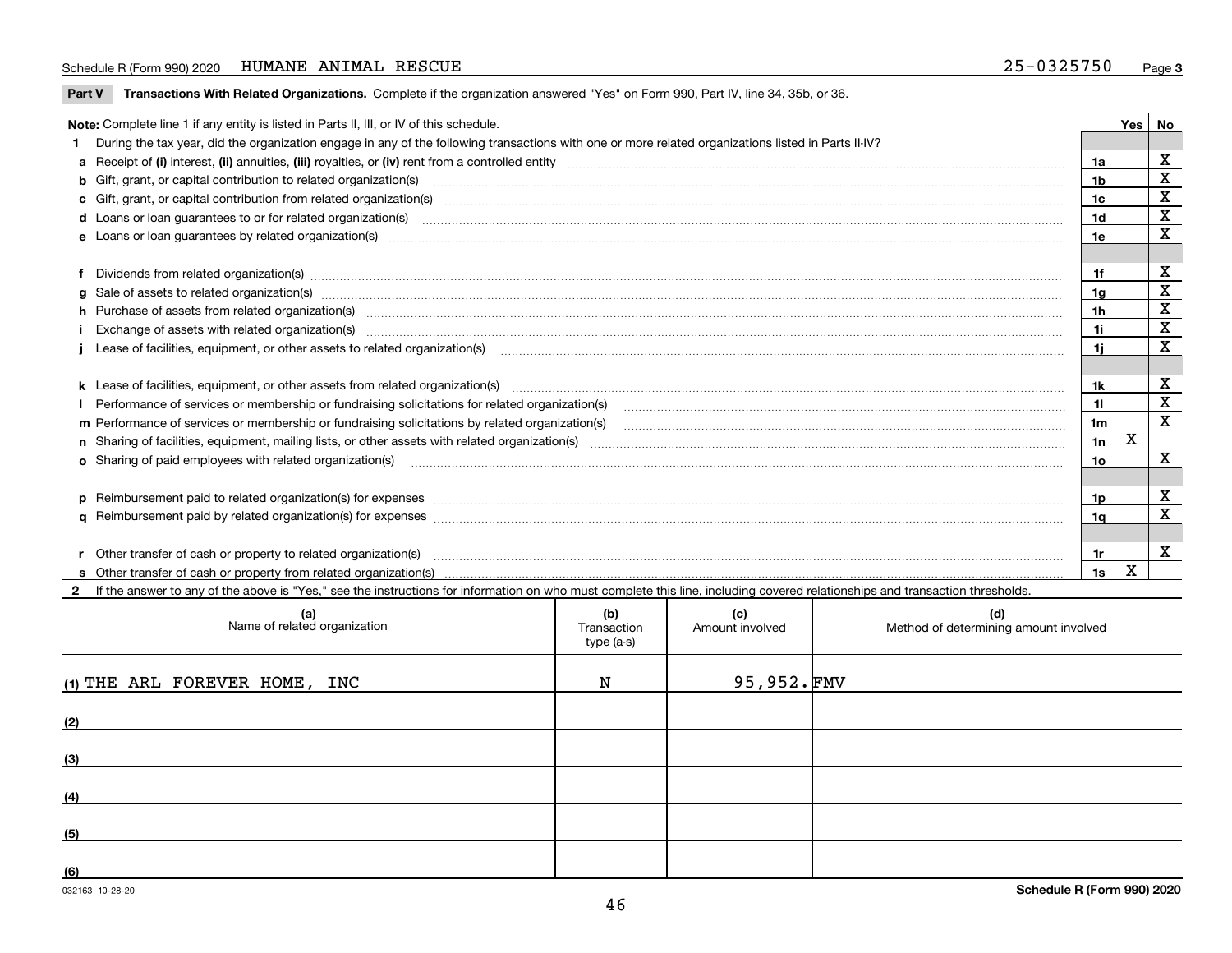**Part VI Unrelated Organizations Taxable as a Partnership. Complete if the organization answered "Yes" on Form 990, Part IV, line 37.** 

Provide the following information for each entity taxed as a partnership through which the organization conducted more than five percent of its activities (measured by total assets or gross revenue) that was not a related organization. See instructions regarding exclusion for certain investment partnerships.

| - - - - -<br>(a)<br>Name, address, and EIN<br>of entity | − ອ−<br>(b)<br>Primary activity | (c)<br>Legal domicile<br>(state or foreign<br>country) | (d)<br>Predominant income<br>(related, unrelated,<br>excluded from tax under<br>sections 512-514) | $\begin{array}{c} \textbf{(e)}\\ \text{Area all} \\ \text{partners sec.}\\ 501(c)(3) \\ \text{orgs.?} \end{array}$<br>Yes No | (f)<br>Share of<br>total<br>income | (g)<br>Share of<br>end-of-year<br>assets | (h)<br>Dispropor-<br>tionate<br>allocations?<br>Yes No | (i)<br>Code V-UBI<br>amount in box 20 managing<br>of Schedule K-1<br>(Form 1065)<br>$\overline{Yes}$ No | (i)<br>Yes No | (k) |
|---------------------------------------------------------|---------------------------------|--------------------------------------------------------|---------------------------------------------------------------------------------------------------|------------------------------------------------------------------------------------------------------------------------------|------------------------------------|------------------------------------------|--------------------------------------------------------|---------------------------------------------------------------------------------------------------------|---------------|-----|
|                                                         |                                 |                                                        |                                                                                                   |                                                                                                                              |                                    |                                          |                                                        |                                                                                                         |               |     |
|                                                         |                                 |                                                        |                                                                                                   |                                                                                                                              |                                    |                                          |                                                        |                                                                                                         |               |     |
|                                                         |                                 |                                                        |                                                                                                   |                                                                                                                              |                                    |                                          |                                                        |                                                                                                         |               |     |
|                                                         |                                 |                                                        |                                                                                                   |                                                                                                                              |                                    |                                          |                                                        |                                                                                                         |               |     |
|                                                         |                                 |                                                        |                                                                                                   |                                                                                                                              |                                    |                                          |                                                        |                                                                                                         |               |     |
|                                                         |                                 |                                                        |                                                                                                   |                                                                                                                              |                                    |                                          |                                                        |                                                                                                         |               |     |
|                                                         |                                 |                                                        |                                                                                                   |                                                                                                                              |                                    |                                          |                                                        |                                                                                                         |               |     |
|                                                         |                                 |                                                        |                                                                                                   |                                                                                                                              |                                    |                                          |                                                        |                                                                                                         |               |     |

**Schedule R (Form 990) 2020**